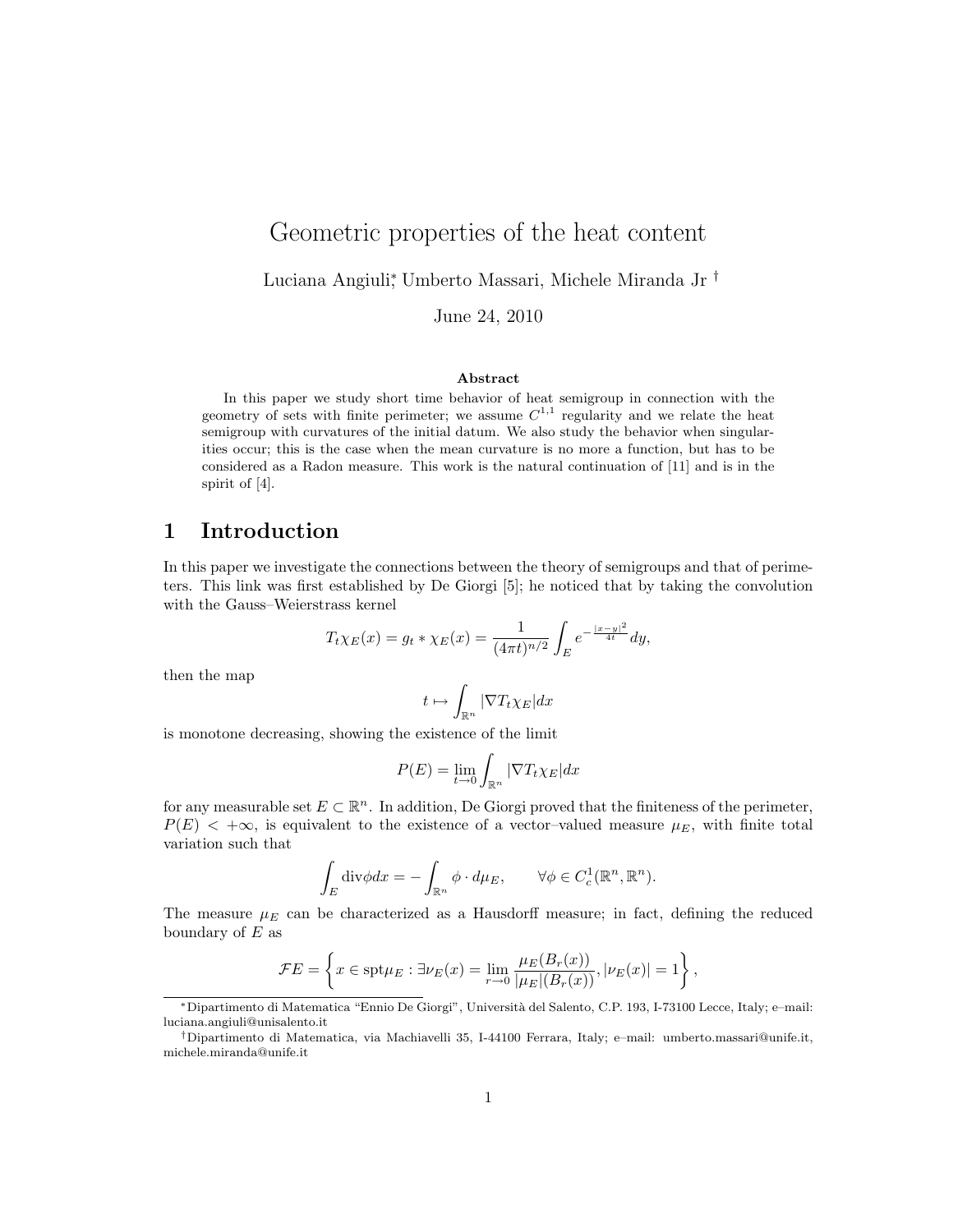then  $\mathcal{H}^{n-1}(\partial_* E \setminus \mathcal{F} E) = 0$ , with  $\partial_* E = \mathbb{R}^n \setminus (E_0 \cup E_1)$ ,  $E_t$  the set of points of E with density t; finally, there holds

$$
\mu_E = \nu_E \mathcal{H}^{n-1} \sqcup \mathcal{F}E.
$$

It is also possible to prove that  $\mathcal{F}E$  is an  $(n-1)$ –countable rectifiable set and at any point  $x \in \mathcal{F}E$ , the blow-up of the set E converges to a half-space, that is the measures

$$
\mathcal{L}^n \mathbb{L}\left(\frac{E-x}{t}\right)
$$

are weakly convergent as  $t \to 0$  to the measure

$$
\mathcal{L}^n \sqcup H_{\nu_E(x)}
$$

where

$$
H_{\nu_E(x)} = \{ y \in \mathbb{R}^n : \langle y, \nu_E(x) \rangle \ge 0 \}.
$$

We also have, at any point  $x \in \mathcal{F}E$ , the weak convergence of the measures

$$
\mathcal{H}^{n-1} \sqcup \left( \frac{\mathcal{F}E - x}{t} \right)
$$

as  $t \to 0$  to the tangent measure

where

$$
\nu_E(x)^{\perp} = \{ y \in \mathbb{R}^n : \langle y, \nu_E(x) \rangle = 0 \}.
$$

 $\mathcal{H}^{n-1} \lfloor \nu_E(x)^\perp$ 

### 1.1 The heat content

A characterization of the perimeter measure similar to the original definition of De Giorgi can also be given by following an approach suggested by Ledoux in [8], where the author used the diffusion functional defined by

$$
K_t(E, F) = \int_F T_t \chi_E(x) dx = \int_{\mathbb{R}^n} T_{t/2} \chi_E(x) T_{t/2} \chi_F(x) dx, \qquad t > 0;
$$
 (1)

his motivation was a semigroup characterization of isoperimetry. In fact, he proved that for any set with finite perimeter  $E \subset \mathbb{R}^n$ 

$$
K_t(E, E^c) \le \sqrt{\frac{t}{\pi}} P(E),
$$

whether if  $E = B$  is a ball, then

$$
\lim_{t \to 0} \sqrt{\frac{\pi}{t}} K_t(B, B^c) = P(B). \tag{2}
$$

Ledoux noticed also that, since

$$
K_t(E, E^c) = |E| - \|T_{t/2}\chi_E\|_{L^2(\mathbb{R}^n)}^2,
$$

the isoperimetry of  $B$  is equivalent to the inequality

$$
||T_t \chi_E||_{L^2(\mathbb{R}^n)} \leq ||T_t \chi_B||_{L^2(\mathbb{R}^n)}
$$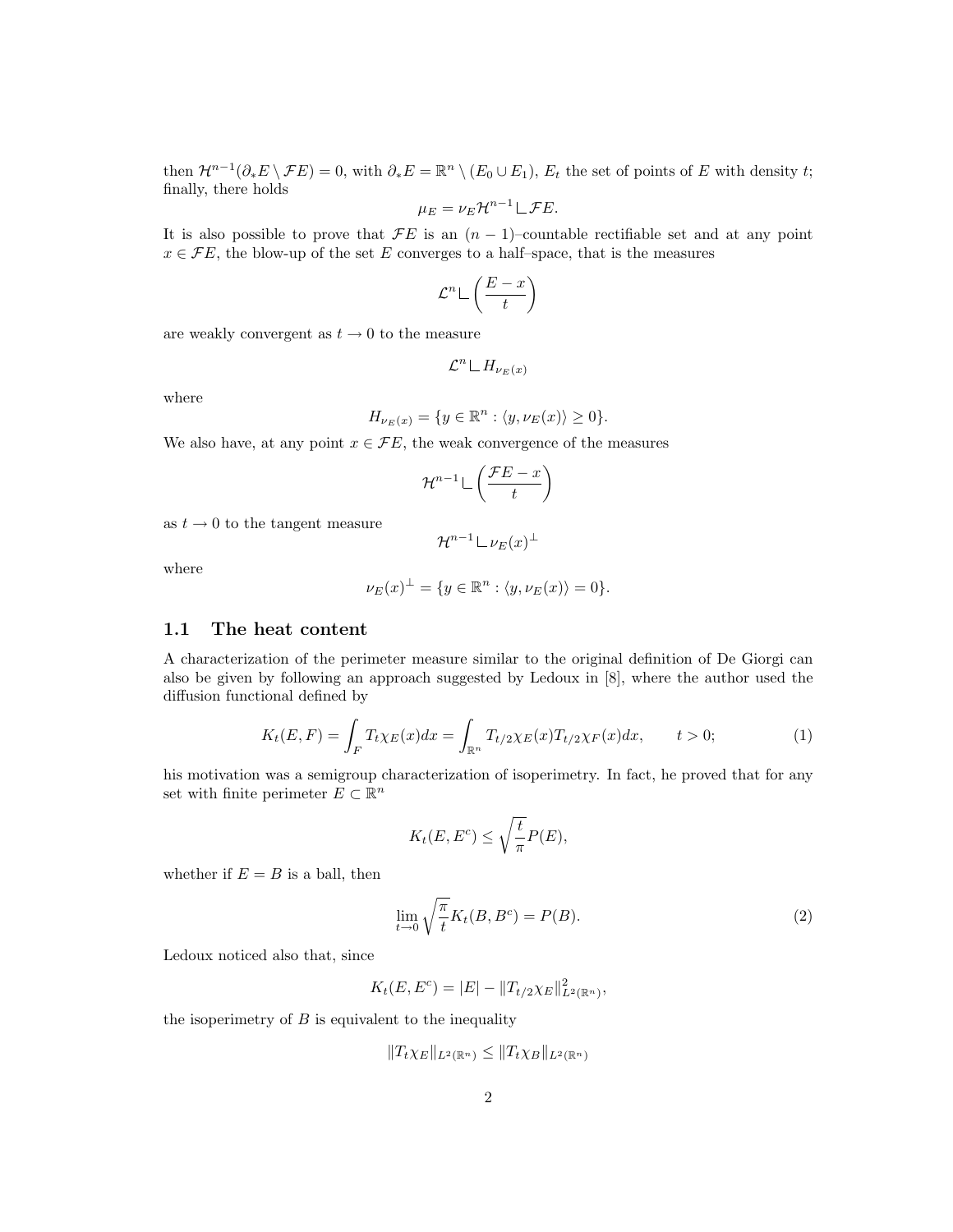for any measurable set with  $|E| = |B|$ . In [11], it is proved that equation (2) holds for any set with finite perimeter and, moreover, an equivalent characterization of sets with finite perimeter is given, in the sense that

$$
\liminf_{t\to 0}\frac{K_t(E,E^c)}{\sqrt{t}}<+\infty
$$

if and only if  $E$  has finite perimeter. Summarizing, for a set  $E$  with finite measure and finite perimeter, the following expansion holds

$$
K_t(E, E^c) = \sqrt{\frac{t}{\pi}} P(E) + o(\sqrt{t}),
$$

or equivalently

$$
||T_t \chi_E||_{L^2(\mathbb{R}^n)}^2 = |E| - \sqrt{\frac{2t}{\pi}} P(E) + o(\sqrt{t}).
$$

More generally, for any two sets  $E$  and  $F$  with finite perimeter, the following formula holds

$$
\int_{F} T_{t} \chi_{E}(x) dx = |E \cap F| - \sqrt{\frac{t}{\pi}} \int_{\mathcal{F}E \cap \mathcal{F}F} \langle \nu_{E}(x), \nu_{F}(x) \rangle d\mathcal{H}^{n-1}(x) + o(\sqrt{t}). \tag{3}
$$

Due to the presence of  $\sqrt{t}$ , it is more convenient to introduce the functions  $f_{E,F}(t) = K_{t^2}(E, F)$ and  $f_E(t) = K_{t^2}(E, E^c)$ . A way to prove (3) simply consists in considering the limits

$$
\lim_{t \to 0} f_{E,F}(t) = |E \cap F|
$$

and (see [11, Theorem 3.1] for a detailed proof)

$$
\lim_{t \to 0} f'_{E,F}(t) = \lim_{t \to 0} 2t \int_F \Delta T_t \alpha \chi_E(x) dx = -\frac{1}{\sqrt{\pi}} \int_{\mathcal{F}E \cap \mathcal{F}F} \langle \nu_E(x), \nu_F(x) \rangle d\mathcal{H}^{n-1}(x).
$$

In [11], a more accurate description of the function  $f_E(t)$  is given under additional regularity of the boundary of E; in fact, assuming  $C^{1,1}$  regularity of  $\partial E$ , it is possible to prove that, for small time, the heat amount is essentially contained in a neighborhood  $E_r \setminus E$ , with

$$
E_r = \{ x \in \mathbb{R}^n : \text{dist}(x, E) < r \},
$$

that is  $f_E(t) \sim f_{E,E_r\setminus E}(t)$ . So, the fact that

$$
\lim_{t \to 0} \frac{f_E(t)}{t} = \lim_{t \to 0} \frac{f_{E, E_r \setminus E}(t)}{t} = \frac{P(E)}{\sqrt{\pi}}
$$

resembles the characterization of the perimeter measure by the Minkowski content

$$
P(E) = \lim_{r \to 0} \frac{|E_r \setminus E|}{r},
$$

justifying the terminology of heat content for  $f_E(t)$ . It is worth noticing that the heat content is much more accurate than the Minkowski content, since it gives the perimeter measure without any further condition on the regularity of the reduced boundary of E.

This result is similar in spirit to that contained in [4], where it is proved that

$$
Q_D(t) = |D| - \frac{2\sqrt{t}P(D)}{\sqrt{\pi}} + \frac{t}{2} \int_{\partial D} H_D(x) d\mathcal{H}^{n-1}(x) + o(t)
$$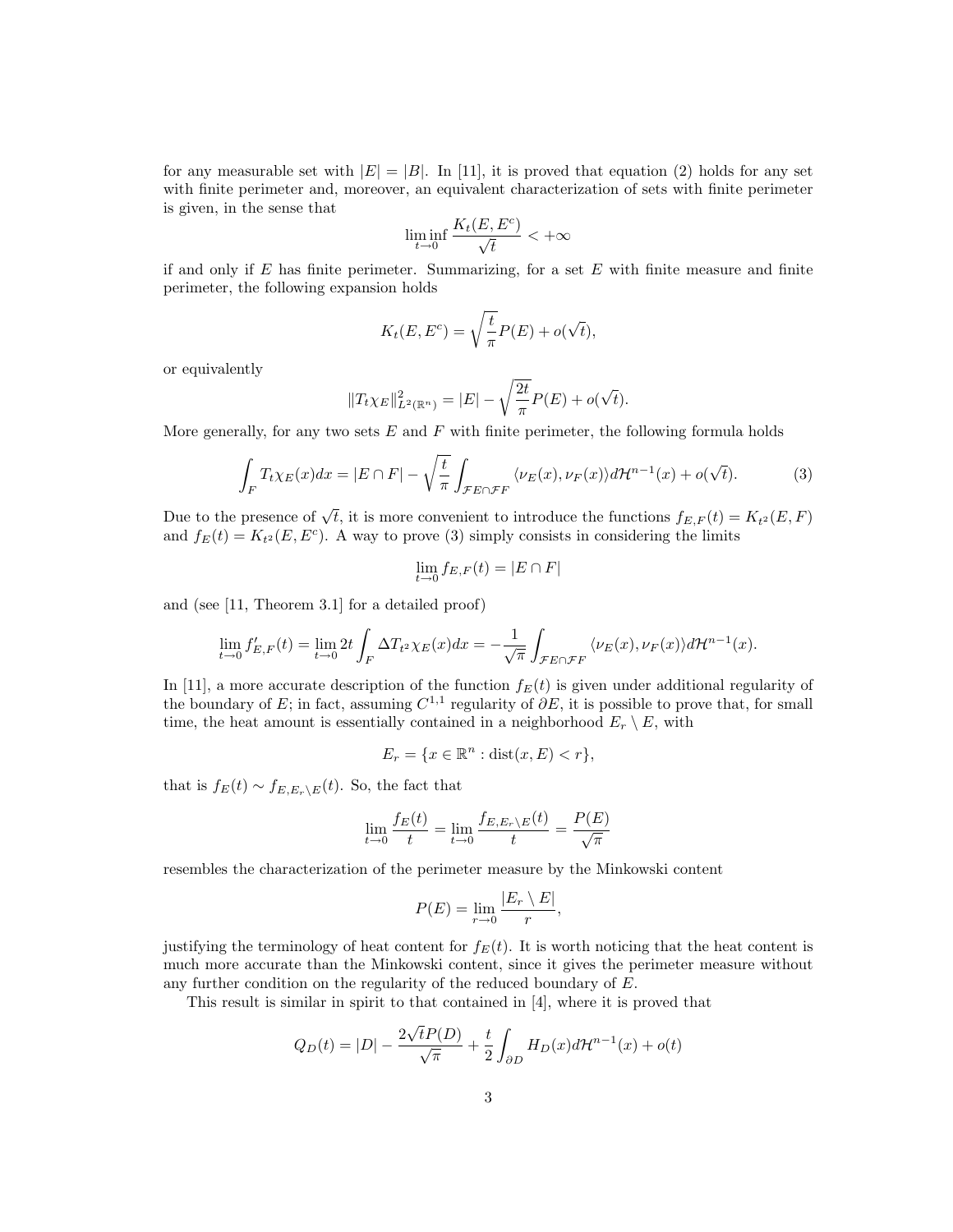with D a bounded connected domain such that  $\partial D$  is of class  $C^3$  and  $H_D$  is the mean curvature of  $\partial D$ ; here  $Q_D(t) = \int_D u(t, x)dx$  and u is the solution of the Dirichlet Laplacian on D

$$
\begin{cases} \n\partial_t u = \Delta u & (0, +\infty) \times D \\ \nu(t, x) = 0 & (0, +\infty) \times \partial D \\ \nu(0, x) = 1 & D. \n\end{cases}
$$

More recently, the same authors generalized the result in order to consider also Neumann boundary conditions; they also considered mixed, Dirichlet and Neumann, boundary conditions and initial data other then  $\chi_D$  (see for instance [2], [3] and the references therein). On the other hand, in the recent paper [1], two different characterizations of  $P(E, \Omega)$ , the perimeter of a set in a domain are given in terms of the short-time behavior of the solution of a parabolic initial boundary value problem in  $\Omega$ .

In this paper we are interested in the higher order expansion of  $f_{E,F}$  as t goes to 0; this is similar in spirit to the Minkowski content, where it is possible to prove that under suitable properties of E, the quantity  $|E_r|$  is a polynomial in r for r small enough. A classical result is due to Steiner in the case E convex, for  $\partial E$  of class  $C^2$  there is a result of Weyl [18]; both these results were generalized by Federer in [7] to the class of sets with positive reach, by showing the existence of measures  $\psi_k(E, \cdot)$ , called the curvature measures, for which

$$
|E_r \cap B| = \sum_{k=0}^n r^k \psi_k(E, B), \qquad \forall B \subset \mathbb{R}^n \text{ Borel.}
$$

Recently, these measures have been characterized by Rataj [12], [13] and [14] (see also the survey of Thäle [16]) as  $(n-1)$ –dimensional Hausdorff measures on the unit normal bundle nor $(E)$  of E. We stress the fact that the positive reach assumption is not so far from the requirement that  $\partial E$  is  $C^{1,1}$ . In the case of the heat content, a similar result can be expected; in general, it is not true that the heat content is a polynomial. We want also to stress the fact that the heat content is much more precise of the Minkowski content and in some sense it is much more adapted to the geometry of the sets involved; in fact, the heat content gives an equivalent definition of the perimeter, whether the Minkowski content is not always comparable with the perimeter measure (as for instance happens for the enlarged rational numbers).

Our result is also similar in spirit to a recent paper of Wang [17], where the second fundamental form for the boundary of a Riemannian manifold is described by the short time behavior for the gradient of the Neumann semigroup.

In order to obtain an expansion for  $f_{E,F}$ , we start by taking second derivative, that is given by

$$
f''_{E,F}(t) = 2 \int_F \Delta T_{t^2} \chi_E(x) dx + 4t^2 \int_F \Delta^2 T_{t^2} \chi_E(x) dx
$$
  
= 
$$
-2 \int_{\mathcal{F}F} \langle \nabla T_{t^2} \chi_E(x), \nu_F(x) \rangle d\mathcal{H}^{n-1}(x) - 4t^2 \int_{\mathcal{F}F} \langle \nabla \Delta T_{t^2} \chi_E(x), \nu_F(x) \rangle d\mathcal{H}^{n-1}(x).
$$

We notice that

$$
\nabla T_{t^2} \chi_E(x) = \frac{1}{(4\pi)^{n/2} t^n} \nabla_x \int_E e^{-\frac{|x-y|^2}{4t^2}} dy
$$
  
=  $-\frac{1}{(4\pi)^{n/2} t^n} \int_E \nabla_y e^{-\frac{|x-y|^2}{4t^2}} dy$   
=  $\frac{1}{(4\pi)^{n/2} t^n} \int_{\mathcal{F}E} \nu_E(y) e^{-\frac{|x-y|^2}{4t^2}} d\mathcal{H}^{n-1}(y)$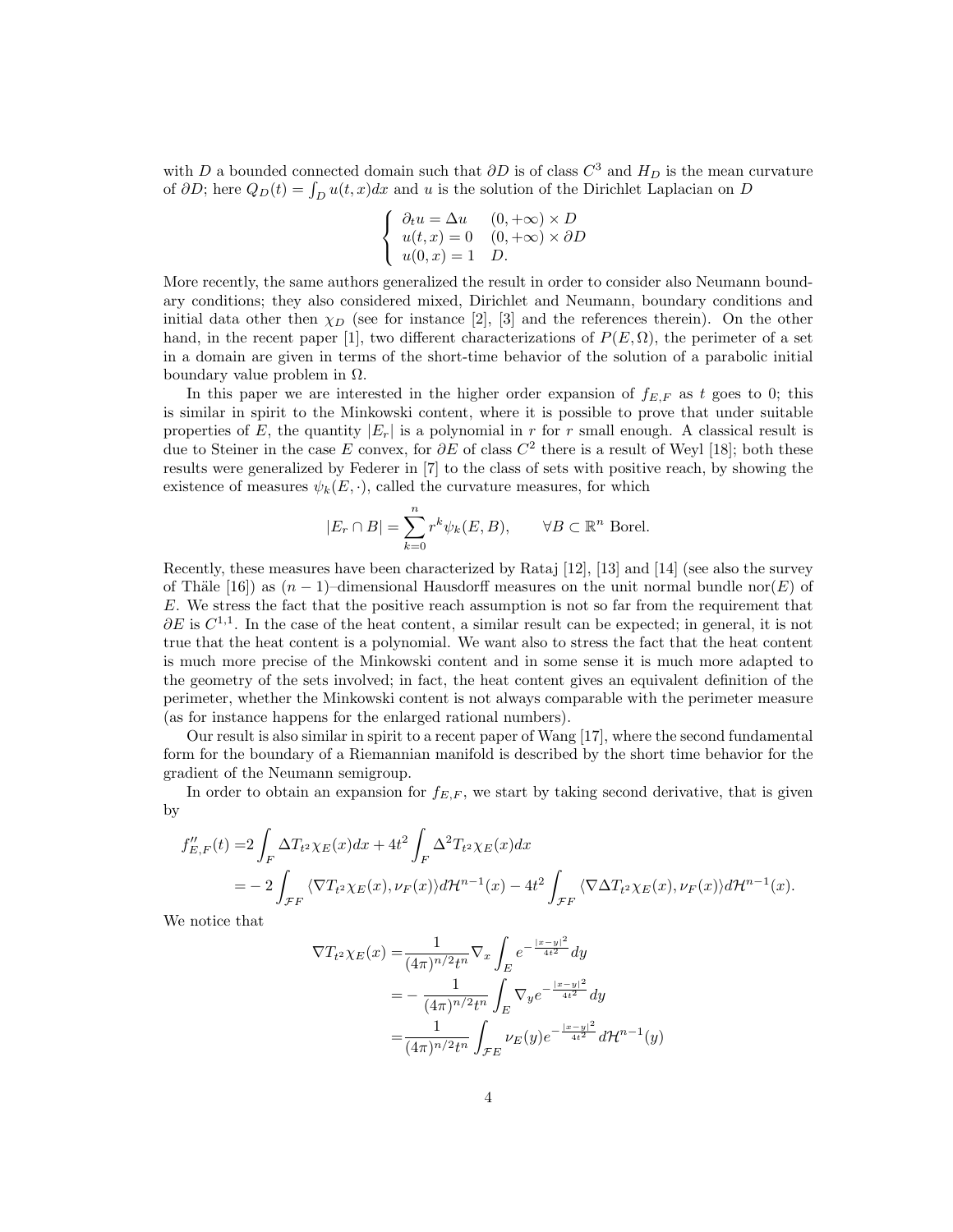and also

$$
\langle \nabla \Delta T_{t^2} \chi_E(x), \nu_F(x) \rangle = \sum_{i,j=1}^n \nu_F^i(x) \frac{\partial}{\partial x_i} \frac{\partial^2}{\partial x_j^2} T_{t^2} \chi_E(x)
$$
  
\n
$$
= -\frac{1}{(4\pi)^{n/2} t^n} \sum_{i,j=1}^n \nu_F^i(x) \frac{\partial^2}{\partial x_i \partial x_j} \int_E \frac{\partial}{\partial y_j} e^{-\frac{|x-y|^2}{4t^2}} dy
$$
  
\n
$$
= \frac{1}{(4\pi)^{n/2} t^n} \sum_{i,j=1}^n \nu_F^i(x) \frac{\partial^2}{\partial x_i \partial x_j} \int_{\mathcal{F}E} \nu_E^j(y) e^{-\frac{|x-y|^2}{4t^2}} d\mathcal{H}^{n-1}(y)
$$
  
\n
$$
= \frac{1}{(4\pi)^{n/2} t^n} \sum_{i,j=1}^n \nu_F^i(x) \int_{\mathcal{F}E} \left( -\frac{\delta_{ij}}{2t^2} + \frac{(x_i - y_i)(x_j - y_j)}{4t^4} \right) \nu_E^j(y) e^{-\frac{|x-y|^2}{4t^2}} d\mathcal{H}^{n-1}(y).
$$

In this way we obtain that

$$
f''_{E,F}(t) = -\frac{1}{(4\pi)^{n/2}t^{n+2}} \int_{\mathcal{F}F} \int_{\mathcal{F}E} \langle \nu_F(x), y - x \rangle \langle \nu_E(y), y - x \rangle e^{-\frac{|x - y|^2}{4t^2}} d\mathcal{H}^{n-1}(y) d\mathcal{H}^{n-1}(x).
$$

If we set, for countably  $\mathcal{H}^{n-1}$ -rectifiable orientable surfaces  $\Sigma$ ,  $\Gamma$  with  $\mathcal{H}^{n-1}(\Sigma)$ ,  $\mathcal{H}^{n-1}(\Gamma) < +\infty$ ,

$$
I_t(\Sigma;\Gamma)=\int_{\Sigma}\int_{\Gamma}\langle\nu_{\Gamma}(x),y-x\rangle\langle\nu_{\Sigma}(y),y-x\rangle e^{-\frac{|x-y|^2}{4t^2}}d\mathcal{H}^{n-1}(y)d\mathcal{H}^{n-1}(x),
$$

with  $\nu_{\Sigma}$  and  $\nu_{\Gamma}$  unit vector fields orienting  $\Sigma$  and  $\Gamma$  respectively, we see that the small time behavior of  $f_{E,F}$  is strictly related with the small time behavior of  $I_t(\mathcal{F}F, \mathcal{F}E)$ .

The paper is then organized as follows; in Section 2 we fix the notations we shall use in the paper and we give the standing hypotheses on our surfaces  $\Sigma$  and  $\Gamma$ ; in Section 3 we shall study the functional  $I_t(\Sigma) = I_t(\Sigma; \Sigma)$  for a suitable regular hypersurface  $\Sigma$ ; in Section 4 we study the functional  $I_t(\Sigma; \Gamma)$  and finally in Section 5 we study the third order expansion of  $f_{E,F}$  under suitable regular assumptions on  $E$  and  $F$ .

## 2 Notations

In this section we fix the main definitions we shall use later. By  $B_r(x)$  we denote the open ball centered at x and with radius  $r > 0$ ; if  $x = 0$ , we simply write  $B_r$ . We also denote by  $B_r^+$  the set of points  $y \in B_r \subset \mathbb{R}^n$  such that  $y_n > 0$ . Given a set  $M \subset \mathbb{R}^n$ , we shall use the notation  $M_r^x = M \cap B_r(x)$ .

We shall use the notations introduced by Federer in [7]; in particular, given a closed set  $M \subset \mathbb{R}^n$ , we define the tangent cone of M at x by

$$
Tan(M, x) = \left\{ \lambda u : u = \lim_{M \ni y \to x} \frac{y - x}{|y - x|}, \lambda \ge 0 \right\}.
$$

If  $\text{Tan}(M, x)$  is a vector space, we shall denote it by  $T_xM$ ; if in general  $\text{Tan}(M, x)$  is only a cone, we shall denote by  $T_xM$  its span, that is the smallest vector space containing it. We shall also denote by  $\Pi_M^x : \mathbb{R}^n \to T_xM$  the orthogonal projection on  $T_xM$ .

We also denote the normal space to  $M$  at  $x$  by

$$
Nor(M, x) = \{v \in \mathbb{R}^n : \langle v, u \rangle \le 0, \quad \forall u \in Tan(M, x)\};
$$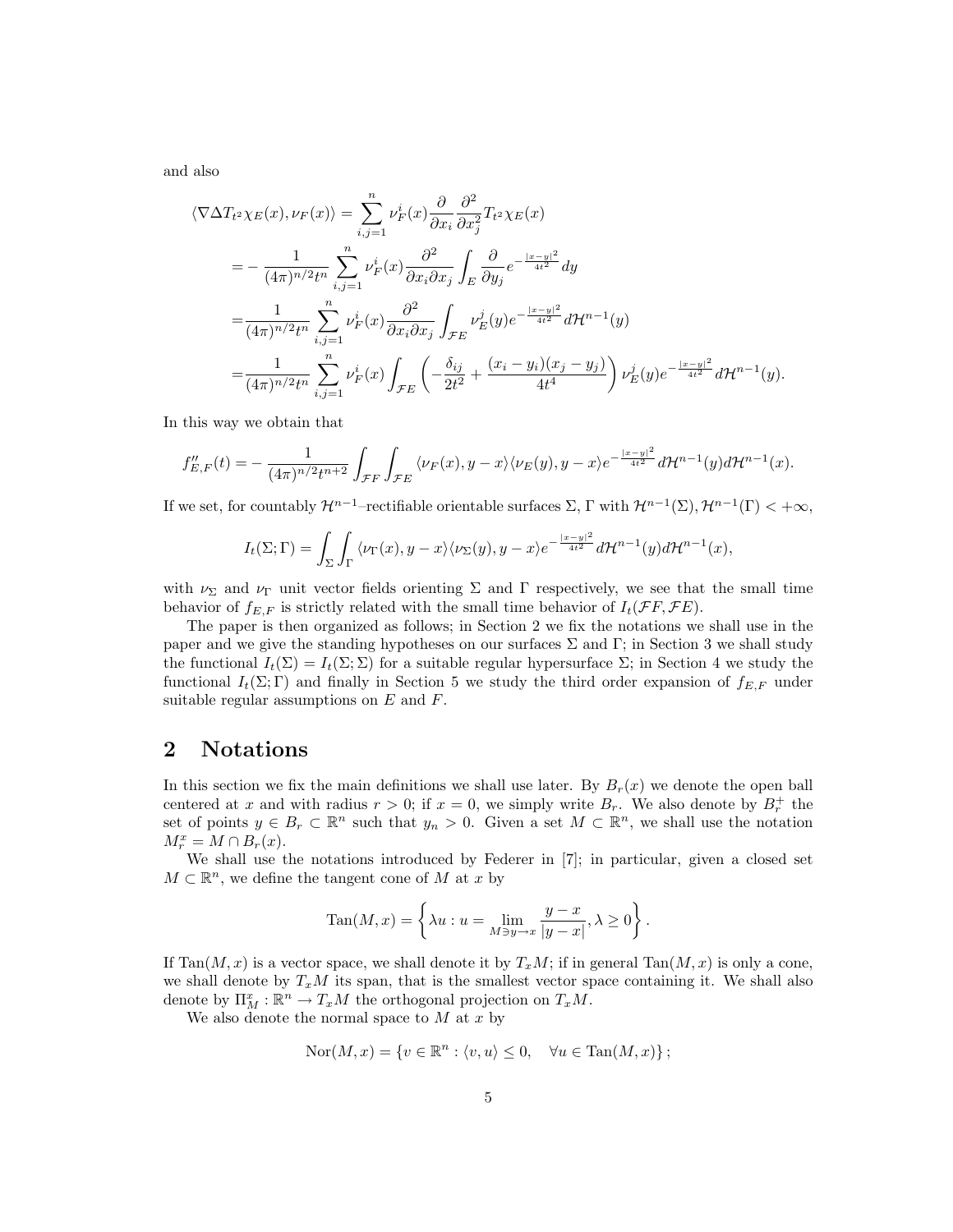by  $N_xM$  we shall denote the orthogonal complement of  $T_xM$ , that is the linear space such that

$$
\mathbb{R}^n = T_x M \otimes N_x M.
$$

We recall that a map  $\varphi$  is said to be *L*–bilipschitz,  $L \geq 1$ , if

$$
\frac{1}{L}|y_1 - y_2| \le |\varphi(y_1) - \varphi(y_2)| \le L|y_1 - y_2|.
$$

**Definition 2.1** Let  $M \subset \mathbb{R}^n$  be an m-dimensional closed manifold, with or without boundary  $\partial M$  such that  $\mathcal{H}^m(\partial M) = 0$ . We shall say that:

- M is a piece of an uniform  $(C^{1,1}, m, L, r)$ -regular manifold,  $r > 0$  and  $L \geq 1$ , if for any  $x \in M$  there exists a  $C^{1,1}$  map  $\varphi_M^x : B_{Lr} \subset \mathbb{R}^m \to \mathbb{R}^n$  such that
	- 1.  $\varphi_M^x(0) = x$  and  $\{\partial_i \varphi_M^x(0)\}_{i=1,\dots,m}$  orthonormal;
	- 2. for any  $i = 1, ..., m$ , the maps  $\partial_i \varphi_M^x : B_{Lr} \to \mathbb{R}^n$  are L-bilipschitz;
	- 3.  $M_r^x \subset \varphi_M^x(B_{Lr}).$
- M is  $(C^{1,1}, m, L, r)$ -regular at  $x \in M$  if;
	- (i) for  $x \in M \setminus \partial M$ , in addition to requirements 1. and 2., we have that

$$
\varphi_M^x(B_{\frac{r}{L}}) \subset M_r^x \subset \varphi_M^x(B_{Lr});
$$

(ii) for  $x \in \partial M$ , in addition to requirements 1. and 2., we have that

$$
\varphi_M^x(B_\frac{r}{L}^+)\subset M_r^x\subset \varphi_M^x(B_{Lr}^+);
$$

We shall simply say a piece of and  $C^{1,1}$ -regular manifold if the dimension m is clear from the context and there exist  $L, r > 0$  such that the manifold is a piece of or  $(C^{1,1}, m, L, r)$ -regular manifold.

**Remark 2.2** In view of the previous definition, if M is  $C^{1,1}$ -regular and  $x \in M \setminus \partial M$ , we shall use the same notation  $M_r^x$  to mean both,  $M \cap B_r(x)$  or the image  $\varphi_M^x(B_r)$  (or  $\varphi_M^x(B_r) \cap M$  in case M is a piece of  $C^{1,1}$ -regular manifold). Moreover, if the part of M inside  $B_r(x)$  is strictly contained in  $\varphi_M^x(B_r)$ , we can extend M adding a disjoint set M to M with  $M_r^x \cup M = \varphi_M^x(B_r)$ . The same argument can be repeated also in the case  $x \in \partial M$ , replacing  $B_r$  with  $B_r^+$ . We shall call this procedure the tangential completion of  $M$  at  $x$ .

### 2.1 Manifolds of codimension one

We consider now the case  $M = \Sigma$  a surface of dimension  $(n-1)$ ; with a little abuse of notation, we shall write  $I_t(\Sigma; \Sigma_r^x)$  to mean the integral

$$
I_t(\Sigma;\Sigma_r^x) = \int_{\Sigma} d\mathcal{H}^{n-1}(x) \int_{\Sigma_r^x} \langle \nu_{\Sigma}(x), y - x \rangle \langle \nu_{\Sigma}(y), y - x \rangle e^{-\frac{|y - x|^2}{4t^2}} d\mathcal{H}^{n-1}(y).
$$

The second fundamental form  $\vec{\Pi}_{\Sigma}^x : T_x \Sigma \times T_x \Sigma \to N_x \Sigma$  for an hypersurface  $\Sigma$  at a point x is a bilinear map and is related to the scalar second fundamental form  $A_{\Sigma}^{x}$  by equality

$$
\vec{\Pi}_{\Sigma}^x(v,w) = A_{\Sigma}^x(v,w)\nu_{\Sigma}(x), \qquad \forall v, w \in T_x\Sigma.
$$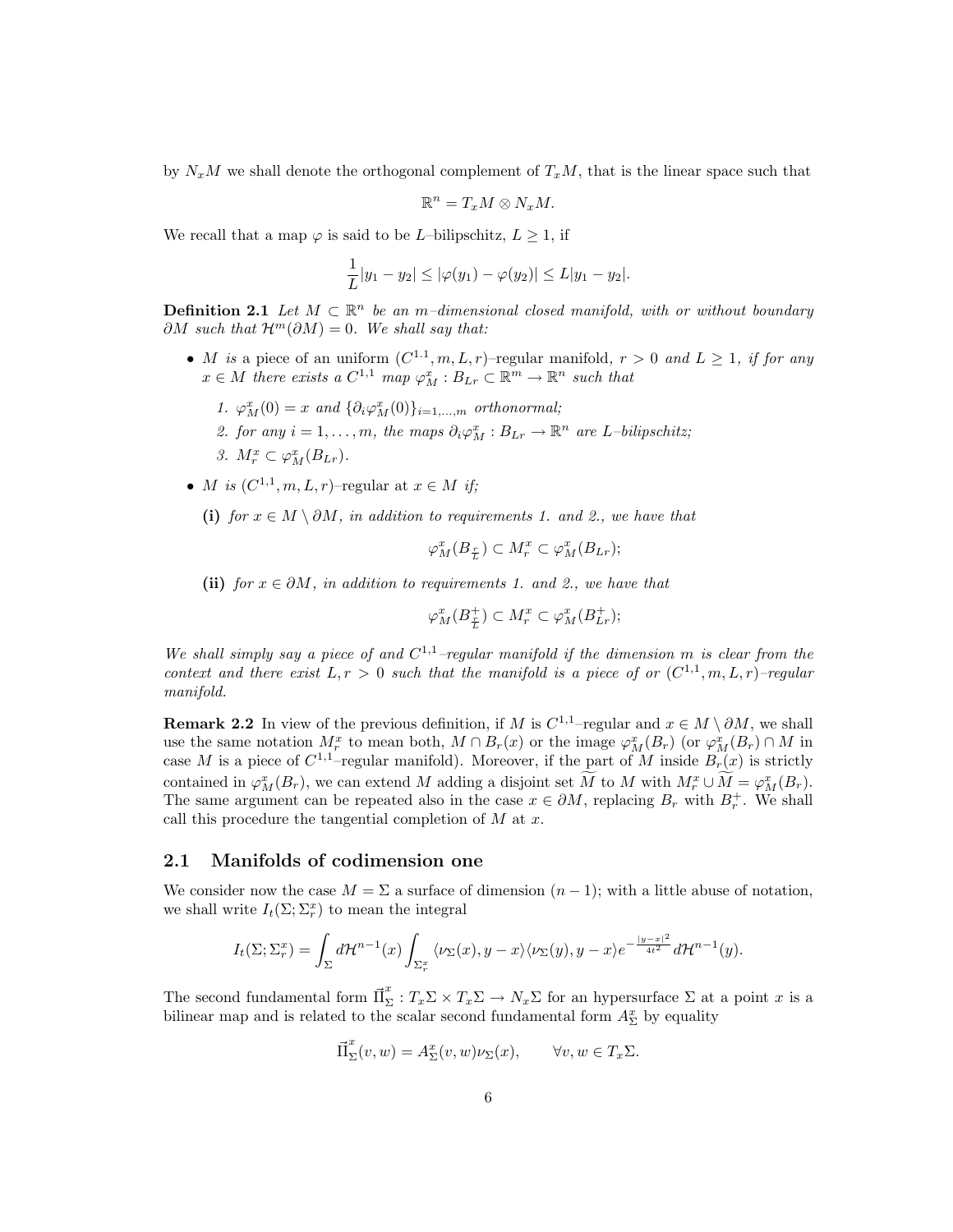The principal curvatures  $\kappa_{\Sigma,i}^x$ ,  $i=1,\ldots,n-1$ , are defined as the eigenvalues of  $A_{\Sigma}^x$ ; moreover, fixed a vector  $v \in T_x\Sigma$ , the sectional curvature in x of  $\Sigma$  in direction v is defined as

$$
\kappa_{\Sigma}^x[v] = A_{\Sigma}^x(v,v).
$$

In this way, if  $\{v_i\}_{i=1,\dots,n-1}$  are the eigenvectors of  $A_{\Sigma}^x$  associated to the  $\kappa_{\Sigma,i}^x$ 's, we have

$$
\kappa_{\Sigma,i}^x = \kappa_{\Sigma}^x[v_i].
$$

If no confusion may arise, we simply denote by  $\kappa_i$  the principal curvatures.

The mean curvature of  $\Sigma$  in x is defined by

$$
H_{\Sigma}^{x} = \frac{1}{n-1} \sum_{i=1}^{n-1} \kappa_{i};
$$

in addition, the square of the length of the second fundamental form is given by

$$
c_{\Sigma}^{2}(x) = \sum_{i=1}^{n-1} \kappa_{i}^{2}.
$$

**Remark 2.3** With the previous assumptions, we notice that if  $\Sigma$  is a piece of a  $C^{1,1}$ -regular hypersurface, then if  $x \in \Sigma \setminus \partial \Sigma$  and r is small enough, we can parametrize  $\Sigma_r^x$  by

$$
\varphi_{\Sigma}^{x} : A_{r}^{x} \to \Sigma_{r}^{x}, \qquad \varphi_{\Sigma}^{x}(w) = x + w + u(w)\nu_{\Sigma}(x), \tag{4}
$$

where  $A_r^x = \Pi_{\Sigma}^x(\Sigma_r^x)$  is an open set containing 0 and diameter less then r and  $u(0) = 0$ ; u is a function with the same regularity in 0 as that of the surface  $\Sigma$  in x, then in particular u is differentiable in 0 and  $\nabla u(0) = 0$ . Using the Lipschitz regularity of  $\nabla u$ , we also obtain that

$$
|\nabla u(w)| \le L|w|, \qquad |u(w)| \le \frac{L}{2}|w|^2. \tag{5}
$$

In other terms,  $\Sigma_r^x$  is contained in the graph of u on the tangent space  $T_x\Sigma$ ; if x has been chosen in such a way that u is twice differentiable in 0, then the second fundamental form of  $\Sigma$  in x is then given by

$$
\vec{\Pi}_{\Sigma}^{x}(w,z) = \langle Hu(0)w, z \rangle \nu_{\Sigma}(x) \tag{6}
$$

and the eigenvalues of  $Hu(0)$  are the principal curvatures of  $\Sigma$  at x. For the normal unit field  $\nu_{\Sigma}: \Sigma \to \mathbb{S}^{n-1}$ , we have that for  $y \in \Sigma_r^x$ 

$$
|\nu_{\Sigma}(y) - \nu_{\Sigma}(x)| \le L|y - x|; \tag{7}
$$

moreover,  $d_x \nu_{\Sigma} : T_x \Sigma \to T_{\nu_x} \mathbb{S}^{n-1} = T_x \Sigma$  and, by setting  $\gamma_z^x(t) = x + tz + u(tz)\nu_{\Sigma}(x)$ , the following holds

$$
d_x \nu_{\Sigma}[z] = \frac{d}{dt} \nu_{\Sigma}(\gamma_z^x(t))_{|t=0} = \lim_{t \to 0} \frac{\nu_{\Sigma}(x + tz + u(tz)\nu_{\Sigma}(x)) - \nu_{\Sigma}(x)}{t} = -Hu(0)z.
$$
 (8)

Finally, if  $x \in \partial \Sigma$ , we can define as before the parametrization  $\varphi_{\Sigma}^x : A_r^x \to \Sigma_r^x$ , but in this case  $0 \in \partial A_r^x$ . By the  $C^{1,1}$  assumption, the function u can be extended to 0 in such a way that  $u(0) = \nabla u(0) = 0$ , and (5)-(8) continue to hold.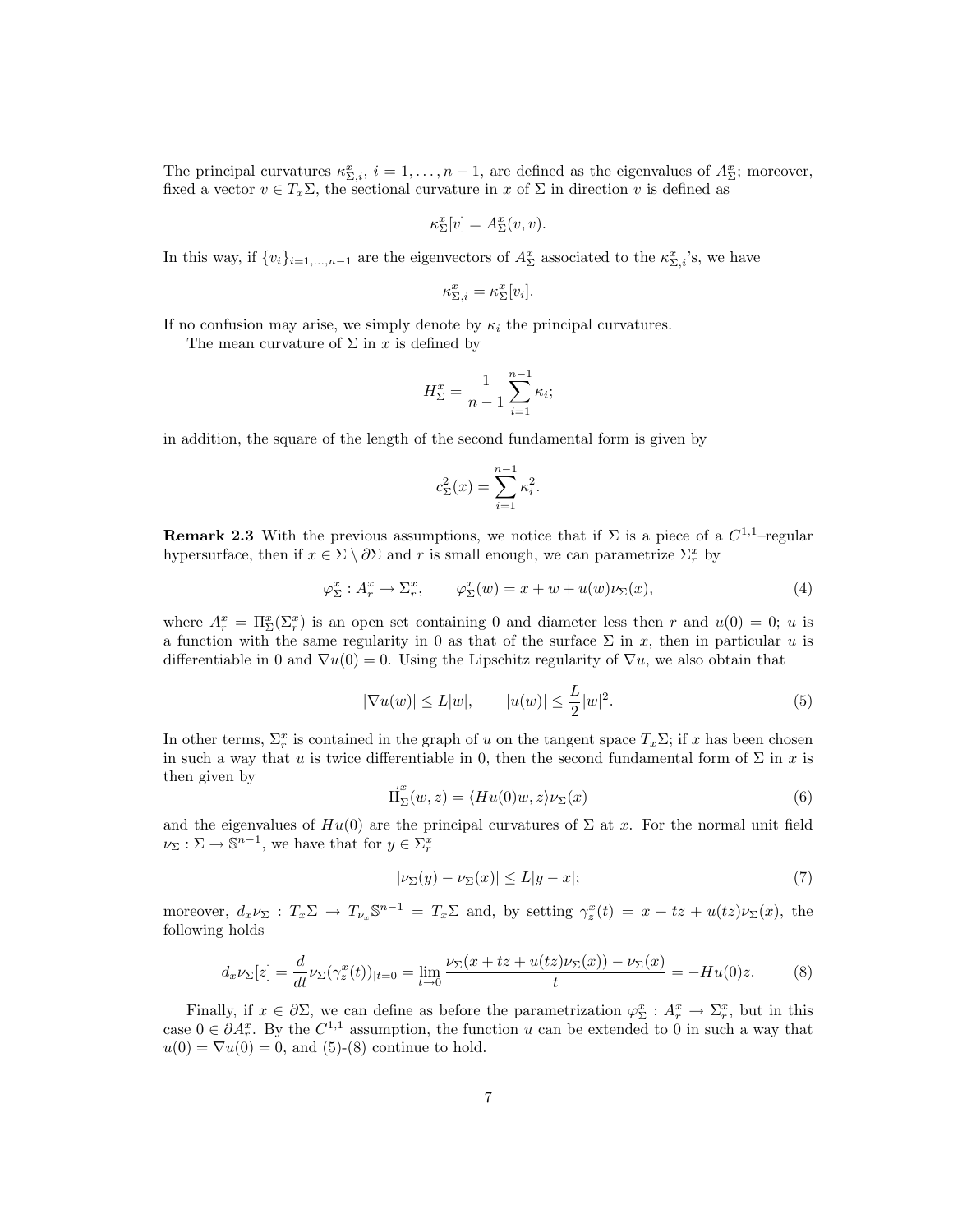### 2.2 Submanifolds of higher codimension

Let  $M \subset \mathbb{R}^n$  be a manifold with codimension  $k > 1$ ; then, for any  $x \in M$ ,  $T_xM$  and  $N_xM$ have, respectively, dimension  $n - k$  and k. The second fundamental form is a bilinear form  $\vec{\Pi}_{M}^{x}: T_{x}M \times T_{x}M \to N_{x}M$ , so for any  $\eta \in N_{x}M$  we have the scalar second fundamental form in direction  $\eta$ 

$$
A_{M,\eta}^x(v,w) = \left\langle \vec{\Pi}_M^x(v,w), \eta \right\rangle, \qquad \forall v, w \in T_xM.
$$

The principal curvatures of M in direction  $\eta$  are the eigenvalues of  $A_{M,\eta}^x$ , and are denoted by  $(\kappa_{M,\eta,i}^x)_{i=1,\dots,n-k}$ . It is then defined the mean curvature of M at x in direction  $\eta$  by the identity

$$
H_M^x[\eta] = \frac{1}{n-k} \sum_{i=1}^{n-k} \kappa_{M,\eta,i}^x.
$$

Finally, if M is a parametrized manifold and  $\varphi: A \to \mathbb{R}^n$ ,  $A \subset \mathbb{R}^{n-k}$  is an open set with  $\varphi(0) = x$ , then the metric tensor at  $x$  is given by

$$
g_{i,j}(x) = \langle \partial_i \varphi(0), \partial_j \varphi(0) \rangle;
$$

using such a metric, the quadratic form  $A_{M,\eta}^x$  is determined by the matrix

$$
\sum_{h=1}^{n-k} g^{i,h} \langle \partial_{h,j}^2 \varphi(0), \eta \rangle,
$$

where  $g^{ih}$  are the coefficient of the inverse of the metric g. In particular, if M is a piece of a  $C^{1,1}$ -regular manifold,  $x \in M$  and  $\varphi_M^x$  given in Definition 2.1, then the metric induced by  $\varphi_M^x$  is the identity in  $x$ , so that the second fundamental form is determined by the matrix

$$
(A_{M,\eta}^x)_{i,j}=\big\langle \partial_{i,j}^2\varphi(0),\eta\big\rangle;
$$

as a consequence, the mean curvature of M at x in direction  $\eta$  is given by

$$
H_M^x[\eta] = \frac{1}{n-k} \sum_{i=1}^{n-k} \langle \partial_{i,i}^2 \varphi(0), \eta \rangle.
$$

## 3 The functional  $I_t(\Sigma)$

In this section we study  $I_t(\Sigma)$  for  $\Sigma$  a piece of  $C^{1,1}$ -regular hypersurface. First of all, due to the exponential map, the part of  $I_t$  with  $|y - x| \ge r$ ,  $r > 0$  fixed, goes to 0 exponentially as  $t \to 0$ . With a little abuse of notation, we shall write  $I_t(\Sigma, \Sigma_r^x)$  by meaning that  $x \in \Sigma$  is a fixed point in the first integral of  $I_t$  and  $\Sigma_r^x = \{y \in \Sigma : |y - x| < r\}$ . With the change of variable  $z = \frac{y - x}{t}$ , we can write

$$
I_t(\Sigma, \Sigma_r^x) = t^{n+1} \int_{\Sigma} d\mathcal{H}^{n-1}(x) \int_{\frac{\Sigma_r^x - x}{t}} \langle \nu_{\Sigma}(x), z \rangle \langle \nu_{\Sigma}(x + tz), z \rangle e^{-\frac{|z|^2}{4}} d\mathcal{H}^{n-1}(z)
$$
  
= 
$$
\int_{\Sigma} d\mathcal{H}^{n-1}(x) \int \langle \nu_{\Sigma}(x), z \rangle \langle \nu_{\Sigma}(x + tz), z \rangle e^{-\frac{|z|^2}{4}} d\mu_t(z).
$$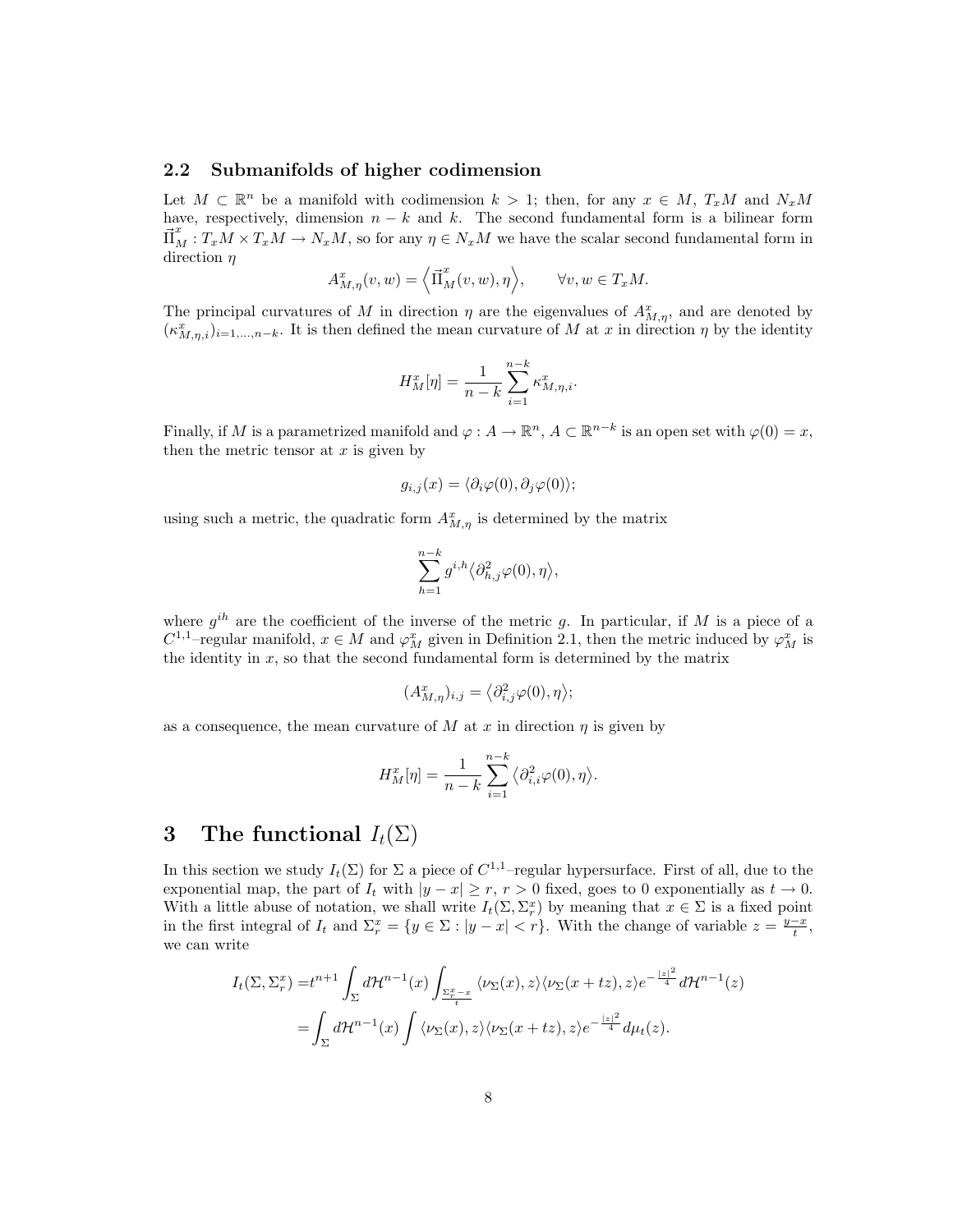We then need a time expansion of both  $\nu_{\Sigma}(x+tz)$  and the measures

$$
\mu_t = \mathcal{H}^{n-1} \sqcup \left( \frac{\Sigma_r^x - x}{t} \right);
$$

by the regularity assumptions we have done, we can see  $\Sigma$  locally as a graph around any point  $x \in \Sigma$ .

**Theorem 3.1** Let  $\Sigma$  be a piece of a  $C^{1,1}$ -regular hypersurface; then

$$
\lim_{t \to 0} \frac{I_t(\Sigma)}{(4\pi)^{n/2} t^{n+2}} = 0.
$$
\n(9)

PROOF. We start with the decomposition

$$
I_t(\Sigma) = I_t(\Sigma; \Sigma_r^x) + I_t(\Sigma; \Sigma \setminus \Sigma_r^x).
$$

A direct computation shows that if  $2t < r$ 

$$
|I_t(\Sigma;\Sigma\setminus\Sigma_r^x)| \le r^2 e^{-\frac{r^2}{4t^2}} \left(\mathcal{H}^{n-1}(\Sigma)\right)^2,\tag{10}
$$

and then

$$
I_t(\Sigma; \Sigma) = I_t(\Sigma; \Sigma_r^x) + o(t^k), \qquad \forall k > 0,
$$
\n
$$
(11)
$$

so we can restrict our attention on  $I_t(\Sigma; \Sigma_r^x)$ . We can write

$$
I_t(\Sigma; \Sigma_r^x) = \int_{\Sigma} g_t^r(x) d\mathcal{H}^{n-1}(x);
$$

we fix  $x \in \Sigma$  and, with the change of variable  $y = x + tz$  we obtain

$$
g_t^r(x) = t^{n+1} \int_{\frac{\Sigma_r^x - x}{t}} \langle \nu_\Sigma(x), z \rangle^2 e^{-\frac{|z|^2}{4}} d\mathcal{H}^{n-1}(z) +
$$
  
+ 
$$
t^{n+1} \int_{\frac{\Sigma_r^x - x}{t}} \langle \nu_\Sigma(x), z \rangle \langle \nu_\Sigma(x + tz) - \nu_\Sigma(x), z \rangle e^{-\frac{|z|^2}{4}} d\mathcal{H}^{n-1}(z).
$$

Using the parametrization  $\varphi_{\Sigma}^{x}$  of Remark 2.3 and a change of variable, we can write

$$
g_t^r(x) = t^{n+1} \int_{A_\tau^x/t} e^{-\frac{|w|^2}{4}} e^{-\frac{u(tw)^2}{4t^2}} \sqrt{1+|\nabla u(tw)|^2} \left(\frac{u(tw)^2}{t^2} + \frac{u(tw)}{t} \left(\frac{u(tw)}{t^2} + \frac{u(tw)}{t}\right) \left(\frac{u(tw)}{t^2} + \frac{u(tw)}{t}\right) \left(\frac{u(tw)}{t^2} + \frac{u(tw)}{t}\right) \sqrt{1+|\nabla u(tw)|^2} \sqrt{1+|\nabla u(tw)|^2} \sqrt{1+|\nabla u(tw)|^2} \sqrt{1+|\nabla u(tw)|^2} \sqrt{1+|\nabla u(tw)|^2} \sqrt{1+|\nabla u(tw)|^2} \sqrt{1+|\nabla u(tw)|^2} \sqrt{1+|\nabla u(tw)|^2} \sqrt{1+|\nabla u(tw)|^2} \sqrt{1+|\nabla u(tw)|^2} \sqrt{1+|\nabla u(tw)|^2} \sqrt{1+|\nabla u(tw)|^2} \sqrt{1+|\nabla u(tw)|^2} \sqrt{1+|\nabla u(tw)|^2} \sqrt{1+|\nabla u(tw)|^2} \sqrt{1+|\nabla u(tw)|^2} \sqrt{1+|\nabla u(tw)|^2} \sqrt{1+|\nabla u(tw)|^2} \sqrt{1+|\nabla u(tw)|^2} \sqrt{1+|\nabla u(tw)|^2} \sqrt{1+|\nabla u(tw)|^2} \sqrt{1+|\nabla u(tw)|^2} \sqrt{1+|\nabla u(tw)|^2} \sqrt{1+|\nabla u(tw)|^2} \sqrt{1+|\nabla u(tw)|^2} \sqrt{1+|\nabla u(tw)|^2} \sqrt{1+|\nabla u(tw)|^2} \sqrt{1+|\nabla u(tw)|^2} \sqrt{1+|\nabla u(tw)|^2} \sqrt{1+|\nabla u(tw)|^2} \sqrt{1+|\nabla u(tw)|^2} \sqrt{1+|\nabla u(tw)|^2} \sqrt{1+|\nabla u(tw)|^2} \sqrt{1+|\nabla u(tw)|^2} \sqrt{1+|\nabla u(tw)|^2} \sqrt{1+|\nabla u(tw)|^2} \sqrt{1+|\nabla u
$$

As a consequence, by (5) and (7), we get

$$
|g_t^r(x)| \le t^{n+3} \frac{3}{2} L^5 \int_{T_x \Sigma} |w|^4 (1+|w|^2)^{3/2} e^{-\frac{|w|^2}{4}} dw = ct^{n+3}
$$
 (13)

with  $c = c(L, n)$  a constant depending only on L and the integral of  $|w|^4(1+|w|^2)^{3/2}e^{-\frac{|w|^2}{4}}$  on  $\mathbb{R}^{n-1}$ . This implies  $(9)$ .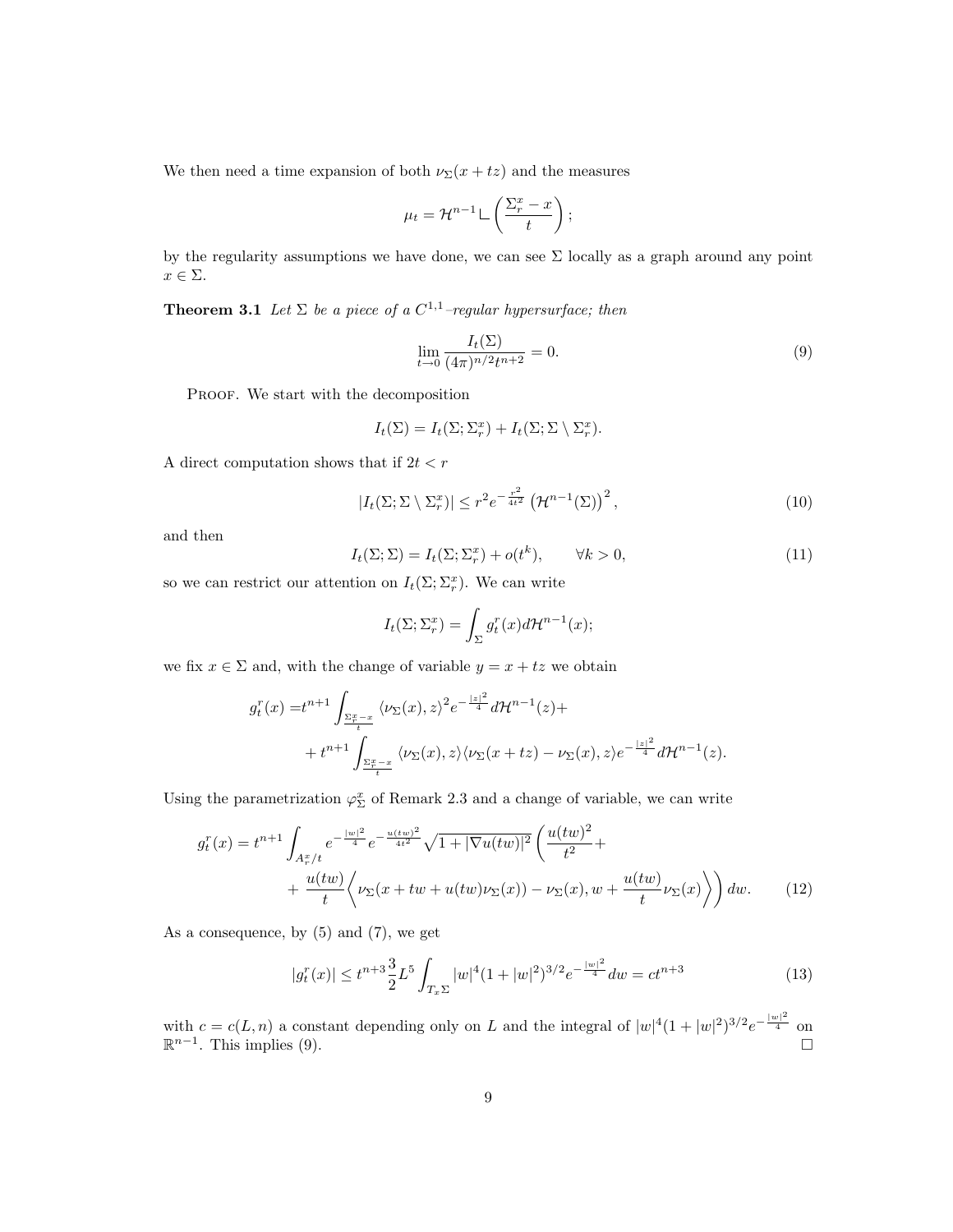**Remark 3.2** In the previous proof the  $C^{1,1}$ -regularity essentially shows that the dominated convergence theorem can be used; the same argument, each time  $C^{1,1}$ -regularity holds, can be used in the sequel, also in the case of manifolds with higher codimension, To keep the proofs a little shorter, we shall use the dominated convergence without repeating the check of it.

We can go further in the expansion, in order to obtain the following result.

**Theorem 3.3** Let  $\Sigma$  be a piece of a  $C^{1,1}$ -regular hypersurface; then

$$
\lim_{t \to 0} \frac{I_t(\Sigma)}{(4\pi)^{n/2} t^{n+3}} = -\frac{1}{4(4\pi)^{n/2}} \int_{\Sigma} d\mathcal{H}^{n-1}(x) \int_{T_x \Sigma} A_{\Sigma}^x(z, z)^2 e^{-\frac{|z|^2}{4}} dz
$$
\n
$$
= -\frac{(n-1)^2}{2\sqrt{\pi}} \int_{\Sigma} \left( (H_{\Sigma}^x)^2 + \frac{2}{(n-1)^2} c_{\Sigma}^2(x) \right) d\mathcal{H}^{n-1}(x).
$$
\n(14)

PROOF. Thanks to estimate (13), we can use the dominated convergence and compute the pointwise limit  $\lambda$ 

$$
\lim_{t \to 0} \frac{g_t^r(x)}{(4\pi)^{n/2}t^{n+3}}.
$$

So we fix  $x \in \Sigma$  and denote simply by  $\nu$  the vector  $\nu_{\Sigma}(x)$ ; we also use the parametrization  $\varphi_{\Sigma}^{x}$  of Remark 2.3. We can also assume that the point x has been chosen in such a way that  $u \in \overline{C}^{1,1}$ and  $u$  twice differentiable in 0. By  $(12)$ , we can write

$$
g_t^r(x) = t^{n+3} \int_{A_\tau^x/t} e^{-\frac{|w|^2}{4} - \frac{|u(tw)|^2}{4t^2}} \sqrt{1 + |\nabla u(tw)|^2} \left(\frac{u(tw)^2}{t^4} + \frac{u(tw)}{t^2} \left(\frac{\nu_{\Sigma}(x + tw + u(tw)\nu) - \nu}{t}, w + \frac{u(tw)}{t}\nu\right)\right) dw
$$

where in the last integral we have performed the change of variable  $z = tw$ . By the dominated convergence, it suffices to consider the pointwise limits as  $t \to 0$  of  $u(tw)/t$ ,  $\nabla u(tw)$  and  $u(tw)/t^2$ . We have that

$$
\lim_{t \to 0} \frac{u(tw)}{t} = 0, \qquad \lim_{t \to 0} \nabla u(tw) = 0,
$$

and

$$
\lim_{t\to 0}\frac{u(tw)}{t^2}=\frac{1}{2}\langle Hu(0)w,w\rangle.
$$

We also have that

$$
\lim_{t \to 0} \left\langle \frac{\nu_{\Sigma}(x+tw+u(tw)\nu) - \nu}{t}, w + \frac{u(tw)}{t} \nu \right\rangle = -\langle Hu(0)w, w \rangle,
$$

as can be easily proved by assuming  $\nu = e_n$ , the last element of the canonical base of  $\mathbb{R}^n$  and by writing

$$
\nu_{\Sigma}(x+tw+u(tw)\nu) = \frac{(-\nabla u(tw),1)}{\sqrt{1+|\nabla u(tw)|^2}}.
$$

Summarizing, we can conclude that

$$
\lim_{t \to 0} \frac{g_t^r(x)}{(4\pi)^{n/2}t^{n+3}} = -\frac{1}{4(4\pi)^{n/2}} \int_{T_x \Sigma} \langle Hu(0)w, w \rangle^2 e^{-\frac{|w|^2}{4}} dw := I(x).
$$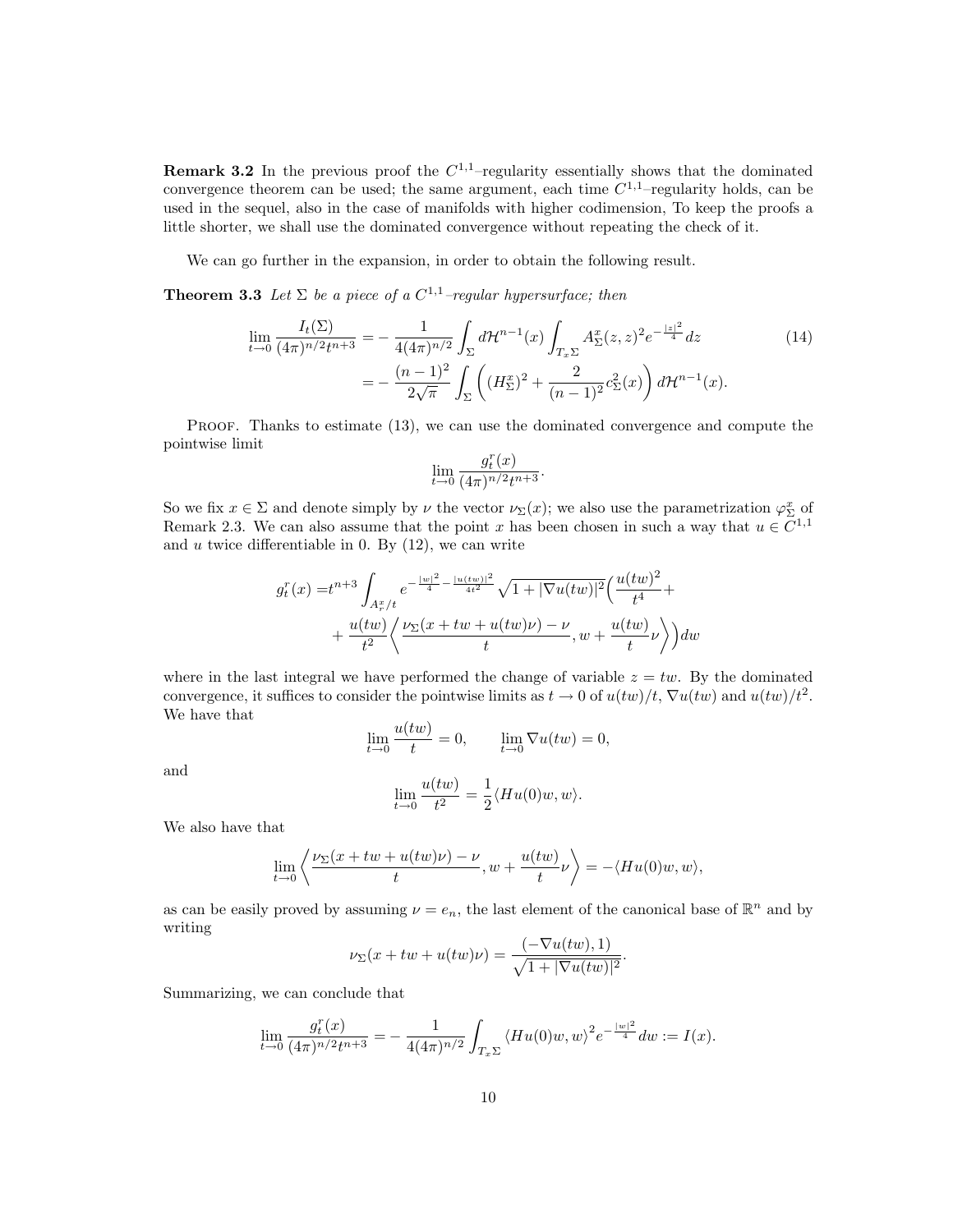We take then an orthonormal basis in  $T_x\Sigma$  of eigenvector  $(\tau_i)_{i=1,\dots,n-1}$  with  $Hu(0)\tau_i = \kappa_i \tau_i$ ,  $\kappa_i$ the principal curvatures of  $\Sigma$  at x; so we can write  $w = \sum_{i=1}^{n-1} w_i \tau_i$  so that we have

$$
I(x) = -\frac{1}{4(4\pi)^{n/2}} \int_{T_x\Sigma} \langle Hu(0)w, w \rangle^2 e^{-\frac{|w|^2}{4}} dw
$$
  
= 
$$
-\frac{1}{4(4\pi)^{n/2}} \int_{\mathbb{R}^{n-1}} \left(\sum_{i=1}^{n-1} \kappa_i w_i^2\right)^2 e^{-\frac{w_1^2 + \dots + w_{n-1}^2}{4}} dw_1 \dots dw_{n-1}
$$
  
= 
$$
-\frac{1}{4(4\pi)^{n/2}} \sum_{i,j=1}^{n-1} \kappa_i \kappa_j \int_{\mathbb{R}^{n-1}} w_i^2 w_j^2 e^{-\frac{|w|^2}{4}} dw.
$$

Since for  $i \neq j$ 

$$
\int_{\mathbb{R}^{n-1}} w_i^2 w_j^2 e^{-\frac{|w|^2}{4}} dw = (4\pi)^{\frac{n-3}{2}} \left( \int_{\mathbb{R}} s^2 e^{-s^2/4} ds \right)^2 = 4(4\pi)^{\frac{n-1}{2}}
$$

and for  $i = j$ 

$$
\int_{\mathbb{R}^{n-1}} w_i^4 e^{-\frac{|w|^2}{4}} dw = (4\pi)^{\frac{n-2}{2}} \int_{\mathbb{R}} s^4 e^{-s^2/4} ds = 12(4\pi)^{\frac{n-1}{2}},
$$

we then obtain

$$
I(x) = -\frac{1}{4(4\pi)^{n/2}} \sum_{i,j=1}^{n-1} \kappa_i \kappa_j \left( 12(4\pi)^{\frac{n-1}{2}} \delta_{ij} + 4(4\pi)^{\frac{n-1}{2}} (1 - \delta_{ij}) \right)
$$
  
= 
$$
-\frac{1}{2\sqrt{\pi}} \sum_{i,j=1}^{n-1} \kappa_i \kappa_j - \frac{1}{\sqrt{\pi}} \sum_{i=1}^{n-1} \kappa_i^2 = -\frac{(n-1)^2}{2\sqrt{\pi}} (H_{\Sigma}^x)^2 - \frac{1}{\sqrt{\pi}} c_{\Sigma}^2(x).
$$

# 4 The functional  $I_t(\Sigma; \Gamma)$

In this section we study the quantity  $I_t(\Sigma; \Gamma)$  for two oriented pieces of uniform  $C^{1,1}$  hypersurfaces. In this computation, a crucial rôle is played by the intersection  $S = \overline{\Sigma} \cap \overline{\Gamma}$  of the two manifolds. Since we are interested in the case when  $\Sigma$  and  $\Gamma$  are parts of the boundaries of sets of finite perimeter, we can restrict to the case when for  $\mathcal{H}^{n-2}$ –almost every  $x_0 \in S$ , Tan( $\Sigma$ ,  $x_0$ ) and Tan( $\Gamma, x_0$ ) are both half hyperplanes. On S we shall always assume the following regularity.

Definition 4.1 (Regular skeleton) We shall say that S has regular skeleton if, denoting by  $S_1 = S$  and  $S_{k+1} = \partial S_k$  (boundary in the sense of manifolds),  $S_k$ , for any  $k = 1, \ldots, n-1$ , is a finite union of closed pieces of  $C^{1,1}$ -regular  $(n-1-k)$ -dimensional manifolds.

Given  $\Sigma$  and  $\Gamma$ , we define the sets

$$
\Sigma_r = \{ x \in \Sigma : \text{dist}(x, S) \le r \}, \qquad \Gamma_r = \{ y \in \Gamma : \text{dist}(y, S) \le r \};
$$

we point out that if  $y \in \Gamma \setminus \Gamma_r$ , then

$$
dist(y, \Sigma) \ge cr \tag{15}
$$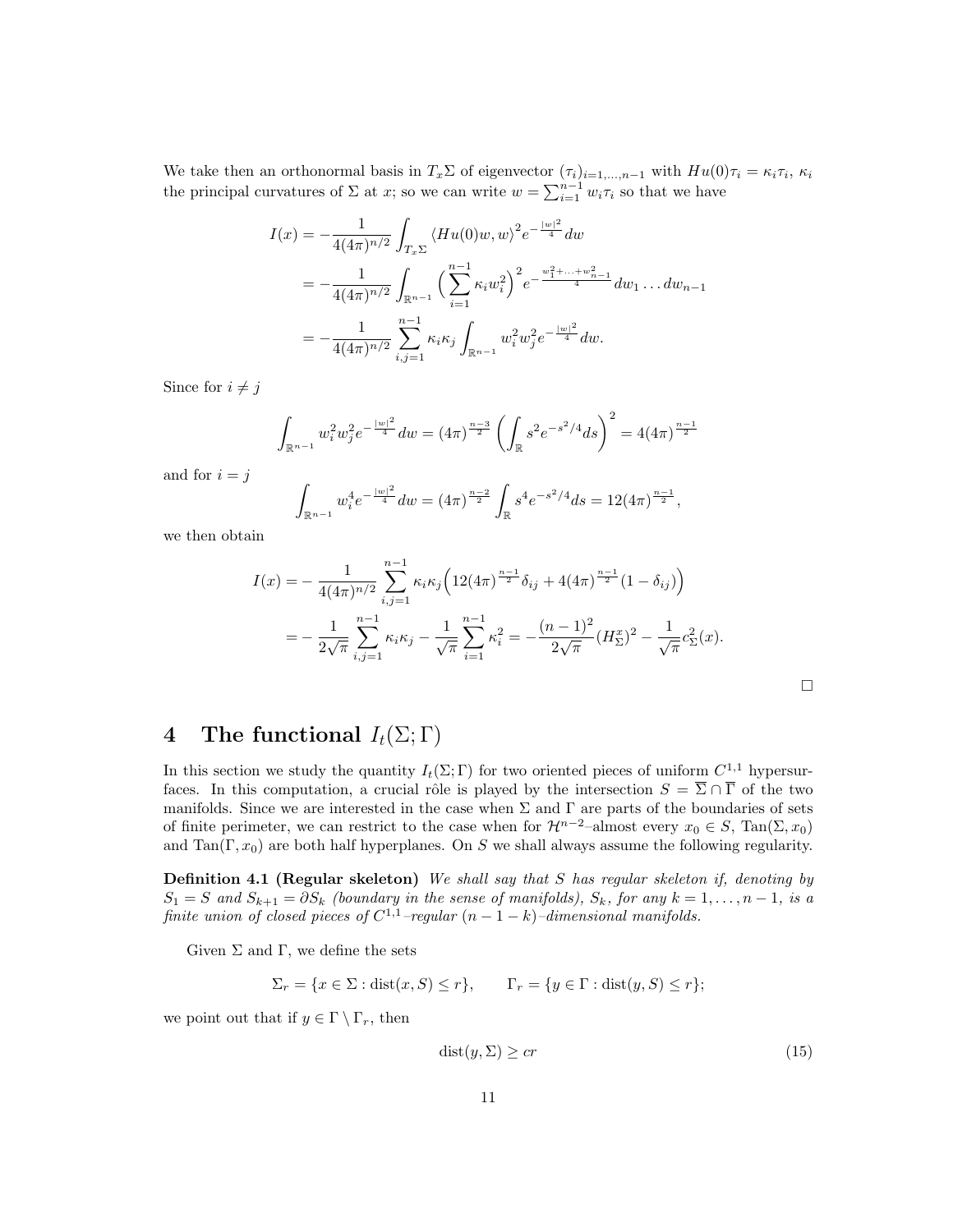for some positive constant  $c > 0$ . This in particular implies that

$$
I_t(\Sigma; \Gamma) = I_t(\Sigma_r; \Gamma_r) + o(t^m), \qquad \forall m \in \mathbb{N}.
$$
 (16)

In fact, we can write

$$
I_t(\Sigma;\Gamma) = I_t(\Sigma_r;\Gamma_r) + I_t(\Sigma \setminus \Sigma_r;\Gamma_r) + I_t(\Sigma;\Gamma \setminus \Gamma_r),
$$

and, as in (10), there holds

$$
|I_t(\Sigma;\Gamma\setminus\Gamma_r)|\leq r^2e^{-\frac{r^2}{4t^2}}\mathcal{H}^{n-1}(\Sigma)\mathcal{H}^{n-1}(\Gamma).
$$
 (17)

Same estimate holds for  $I_t(\Sigma \setminus \Sigma_r; \Gamma_r)$ .

From now on we consider  $\Sigma_r$ ; the same type of considerations and constructions can also be performed for  $\Gamma_r$ . If r is small enough, it is well defined the projection  $\pi : \Sigma_r \to S$ ; for any  $k = 0, \ldots, n - 1$ , we define the sets

$$
S^k = \{x_0 \in S : \dim \pi^{-1}(x_0) = k\}, \qquad \Sigma_r^{k, x_0} = \pi^{-1}(x_0), x_0 \in S^k.
$$

By the fact that  $S$  has regular skeleton, we deduce that

$$
S_k \setminus S_{k+1} \subset S^k \subset S_k, \qquad k = 1, \dots n-1 \tag{18}
$$

and, since  $\mathcal{H}^{n-1-k}(S_{k+1})=0$ , the fact that  $\mathcal{H}^{n-1-k}$  a.e. point of  $S_k$  belongs to  $S^k$ . The sets  $\Sigma_r^k = \pi^{-1}(S^k)$  are  $(n-1)$ -dimensional manifolds for any  $k \ge 1$ , whether  $\mathcal{H}^{n-1}(\Sigma_r^0) = 0$ ; we then have the following disjoint decomposition

$$
\Sigma_r = \bigcup_{k=0}^{n-1} \Sigma_r^k.
$$
\n(19)

Moreover, by (18), for  $\mathcal{H}^{n-1-k}$  a.e.  $x_0 \in S^k$ , we have the decomposition

$$
\operatorname{Tan}(\Sigma_r^k, x_0) = T_{x_0} S^k \oplus \operatorname{Tan}(\Sigma_r^{k, x_0}, x_0). \tag{20}
$$

In the same way we can define the sets  $\Gamma_r^k$  and  $\Gamma_r^{k,x_0}$ . The cones  $\text{Tan}(\Sigma_r^{k,x_0}, x_0)$  and  $\text{Tan}(\Gamma_r^{k,x_0}, x_0)$ are k-dimensional and we denote by  $\{\sigma_j^k(x_0)\}_{j=1,\dots,k}$  and  $\{\gamma_j^k(x_0)\}_{j=1,\dots,k}$  the sets of their generators.

We give the following definition.

**Definition 4.2** We say that  $\Sigma$  meets  $\Gamma$  transversally if there exists  $c > 0$  such that for almost every  $x_0 \in S$ ,  $-1 + c \leq \langle \sigma_1^1(x_0), \gamma_1^1(x_0) \rangle \leq 1 - c$ , or equivalently  $|\sigma_1^1(x_0) \wedge \gamma_1^1(x_0)| \geq c$ .

Remark 4.3 In what follows, the transversality can aslo be replaced by a weaker condition, requiring the existence of a function  $\omega \in L^1(S, \mathcal{H}^{n-2})$  such that

$$
\frac{1}{|\sigma_1^1(x_0) \wedge \gamma_1^1(x_0)|} \le \omega(x_0), \qquad \mathcal{H}^{n-2} - \text{a.e. } x_0 \in S.
$$

We also define, for  $\mathcal{H}^{n-1-k}$  a.e.  $x_0 \in S^k$ , the cone

$$
V_{x_0}^k = \text{Tan}(\Gamma_r^{k, x_0}, x_0) - \text{Tan}(\Sigma_r^{k, x_0}, x_0);
$$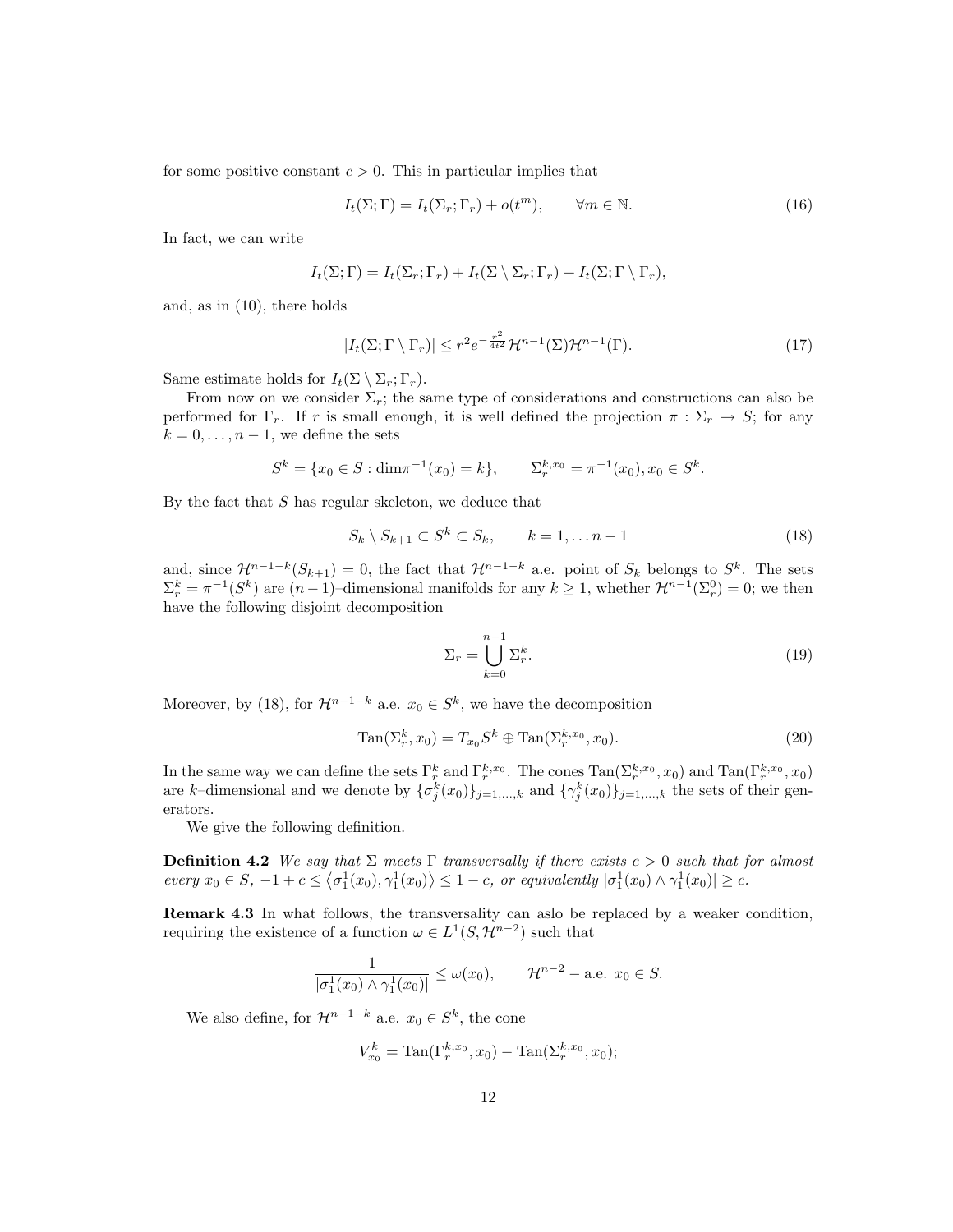this cone can be parametrized by using the maps  $Q\Sigma_{x_0}^k : \mathbb{R}_+^k \to \text{Tan}(\Sigma_r^{k,x_0}, x_0), Q\Gamma_{x_0}^k : \mathbb{R}_+^k \to$  $\text{Tan}(\Gamma_r^{k,x_0},x_0)$ 

$$
Q\Sigma_{x_0}^k(\alpha) = \sum_{i=1}^k \alpha_i \sigma_i^k(x_0), \qquad Q\Gamma_{x_0}^k(\beta) = \sum_{i=1}^k \beta_i \gamma_i^k(x_0) :
$$

such a parametrization is given by  $Q_{x_0}^k : \mathbb{R}^{2k}_+ \to V_{x_0}^k$ ,

$$
Q_{x_0}^k(\alpha, \beta) = Q\Gamma_{x_0}^k(\beta) - Q\Sigma_{x_0}^k(\alpha)
$$

and is determined by tha matrix

$$
\left(\begin{array}{cccccc}-\sigma_1^k(x_0) & \dots & -\sigma_k^k(x_0) & \gamma_1^k(x_0) & \dots & \gamma_k^k(x_0)\end{array}\right). \tag{21}
$$

The dimension of  $V_{x_0}^k$  is given by the rank of (21), that is, due to the transversality condition on  $\Sigma$  and Γ, always equals to  $k+1$ . We shall then denote by  $J_kQ_{x_0}^k$  the factor

$$
D_k Q_{x_0}^k = \begin{cases} |\sigma_1^1(x_0) \wedge \gamma_1^1(x_0)| & \text{if } k = 1\\ \frac{J_k d Q \Sigma_{x_0}^k J_k d Q \Gamma_{x_0}^k}{C_k d Q_{x_0}^k} & \text{if } k > 1, \end{cases}
$$
(22)

where by  $J_k dQ \Sigma_{x_0}^k$  and  $J_k dQ \Gamma_{x_0}^k$  we denote the area factor of the maps  $Q \Sigma_{x_0}^k$  and  $Q \Gamma_{x_0}^k$ , and by  $C_k dQ_{x_0}^k$  the coarea factor associated to  $Q_{x_0}^k$ .

For the restrictions  $\pi_k : \Sigma_r^k \to S^k$  of  $\pi$ , we can consider, for any measurable function g, the coarea formula

$$
\int_{\Sigma_r^k} g(x) C_k d_x \pi_k d\mathcal{H}^{n-1}(x) = \int_{S^k} d\mathcal{H}^{n-1-k}(x_0) \int_{\Sigma_r^{k,x_0}} g(x) d\mathcal{H}^k(x),
$$

where  $C_k d_x \pi_k$  is the coarea factor. Equivalently, since  $C_k d_x \pi_k \neq 0$  on  $\Sigma_r^k$ ,

$$
\int_{\Sigma_r^k} g(x)d\mathcal{H}^{n-1}(x) = \int_{S^k} d\mathcal{H}^{n-1-k}(x_0) \int_{\Sigma_r^{k,x_0}} \frac{g(x)}{C_k d_x \pi_k} d\mathcal{H}^k(x),
$$

Remark 4.4 We can write the coarea factor using local parametrizations; we do it explicitly since we shall use it in Lemma 4.5. Using a partition of unity argument, we can assume that  $\Sigma_r^k$ is a parametrized surface in a neighbourhood of a fixed point  $x_0 \in S^k$ . We shall then assume to have a map  $\psi: A_{x_0}^k \times I_{x_0}^k \to \mathbb{R}^n$  with the following properties:

- 1.  $A_{x_0}^k$  is an open subset of  $\mathbb{R}^{n-1-k}$  and  $I_{x_0}^k \subset \mathbb{R}^k$ , both sets containing 0;
- 2.  $\psi(0,0) = x_0$ ;
- 3. the map  $a \mapsto \phi(a) = \psi(a, 0)$  is a parametrization for  $S^k$ ;
- 4. for any  $a \in A_{x_0}^k$ ,  $\psi(a, a') \in \text{Nor}(S^k, \phi(a))$ ;
- 5. the set  $\{\partial_i \psi(0,0)\}_{i=1,\dots,n-1-k}$  is an orthonormal basis of  $T_{x_0}S^k$  and

$$
\partial_{n-1-k+j}\psi(0,0)=\sigma_j^k(x_0), \qquad j=1,\ldots,k.
$$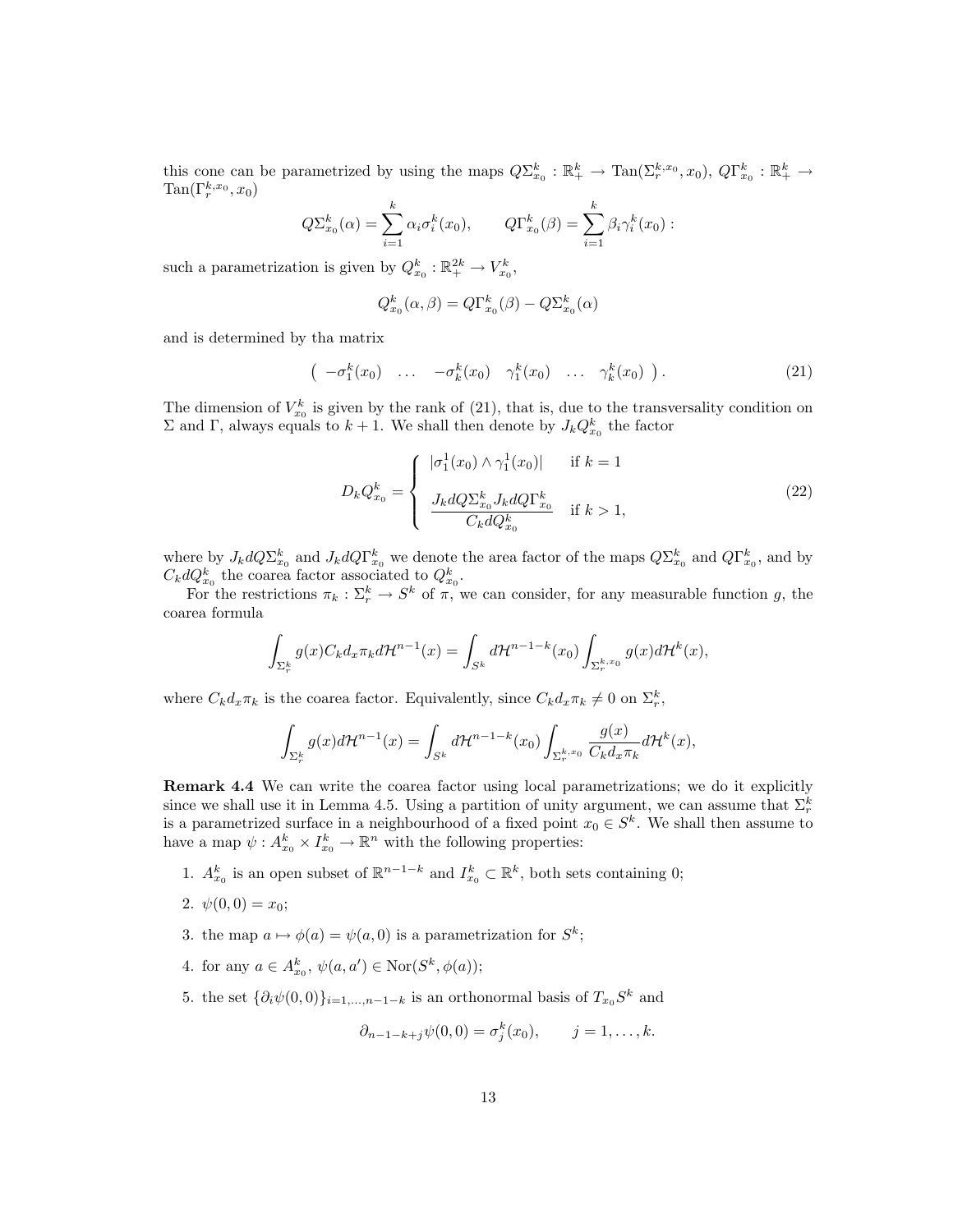We shall also write  $\psi^{-1}$  and  $\phi^{-1}$  to denote the inverses of  $\psi$  and  $\phi$  defined on  $\Sigma_r^k$  and  $S^k$ respectively. With the previous assumptions, it is clear that

$$
\pi_k(\psi(a, a')) = \phi(a).
$$

Moreover, the parametrization  $\psi$  induces then metrics  $g_{n-1}, g_{n-1-k}$  and  $g_k$  on  $\Sigma_r^k$ ,  $S^k$  and  $\Sigma_r^{k,y}$ ,  $y \in S^k$ , respectively given by

$$
(g_{n-1}(a,a'))_{i,j} = \langle \partial_i \psi(a,a'), \partial_j \psi(a,a') \rangle, \qquad i,j = 1,\ldots, n-1,
$$
  

$$
(g_{n-1-k}(a,0))_{i,j} = \langle \partial_i \psi(a,0), \partial_j \psi(a,0) \rangle, \qquad i,j = 1,\ldots, n-1-k,
$$

and

$$
(g_k(a,a'))_{i,j} = \langle \partial_i \psi(a,a'), \partial_j \psi(a,a') \rangle, \qquad i,j = n-k,\dots, n-1
$$

so that for  $x \in \Sigma_r^k$  with  $x = \psi(a, a'), y \in S^k$  with  $y = \psi(a, 0)$ 

$$
d\mathcal{H}^{n-1}(x) = \sqrt{\det[g_{n-1}(a, a')]dada'}, \qquad d\mathcal{H}^{n-1-k}(y) = \sqrt{\det[g_{n-1-k}(a)]da},
$$

$$
d\mathcal{H}^k(x) = \sqrt{\det[g_k(a, a')]da'}.
$$

We can then write

$$
\int_{\Sigma_{r}^{k}} g(x) d\mathcal{H}^{n-1}(x) = \int_{A_{x_0}^{k} \times I_{x_0}^{k}} g(\psi(a, a')) \sqrt{\det[g_{n-1}(a, a')] } dad'
$$
\n
$$
= \int_{A_{x_0}^{k}} \sqrt{\det[g_{n-1-k}(a, 0)]} da \int_{I_{x_0}^{k}} g(\psi(a, a')) \sqrt{\det[g_{n-1-k}(a, 0)]} \det[g_{k}(a, a')] \sqrt{\det[g_{k}(a, a')] } d a',
$$

so that

$$
C_k d_x \pi_k = \sqrt{\frac{\det[g_{n-1-k}(\phi^{-1}(\pi_k(x)), 0)] \det[g_k(\psi^{-1}(x))]}{\det[g_{n-1}(\psi^{-1}(x))]}}.
$$
\n(23)

The following lemma contains the main properties of the coarea factor  $C_k d_{x_0} \pi_k$  we use in the sequel.

**Lemma 4.5** Let  $C_k d\pi_k$  be the k-th coarea factor; then, if  $x_0 \in S^k$ ,

$$
C_k d_{x_0} \pi_k = 1,\t\t(24)
$$

whether for  $z \in \text{Tan}(\Sigma_r^{k,x_0}, x_0)$ ,

$$
d_{x_0} C_k d_{x_0} \pi_k[z] = (n - 1 - k) H_{S^k}^{x_0}[z],
$$
\n(25)

where  $H_{S^k}^{x_0}[z]$  is the mean curvature of  $S^k$  at  $x_0$  in direction  $z \in N_{x_0}S^k$ .

PROOF. We use the parametrized characterization of the coarea factor given in (23); if we fix  $x_0 \in S_k$ , then (24) is a direct consequence of point 5. in Remark 4.4.

To prove (25), by linearity, it suffices to consider  $z = \sigma_j^k(x_0)$ ,  $j = 1, \ldots, k$ . The curve  $\gamma(t) = \psi(c(t)) = \psi(te_{n-1-k+j})$  has the property that  $\gamma(0) = x_0$  and  $\gamma'(0) = \sigma_j^k(x_0)$ , so

$$
d_{x_0}C_k d_{x_0} \pi_k[\sigma_j^k(x_0)] = \frac{d}{dt}C_k d_{\gamma(t)} \pi_k(\gamma(t))_{|t=0}.
$$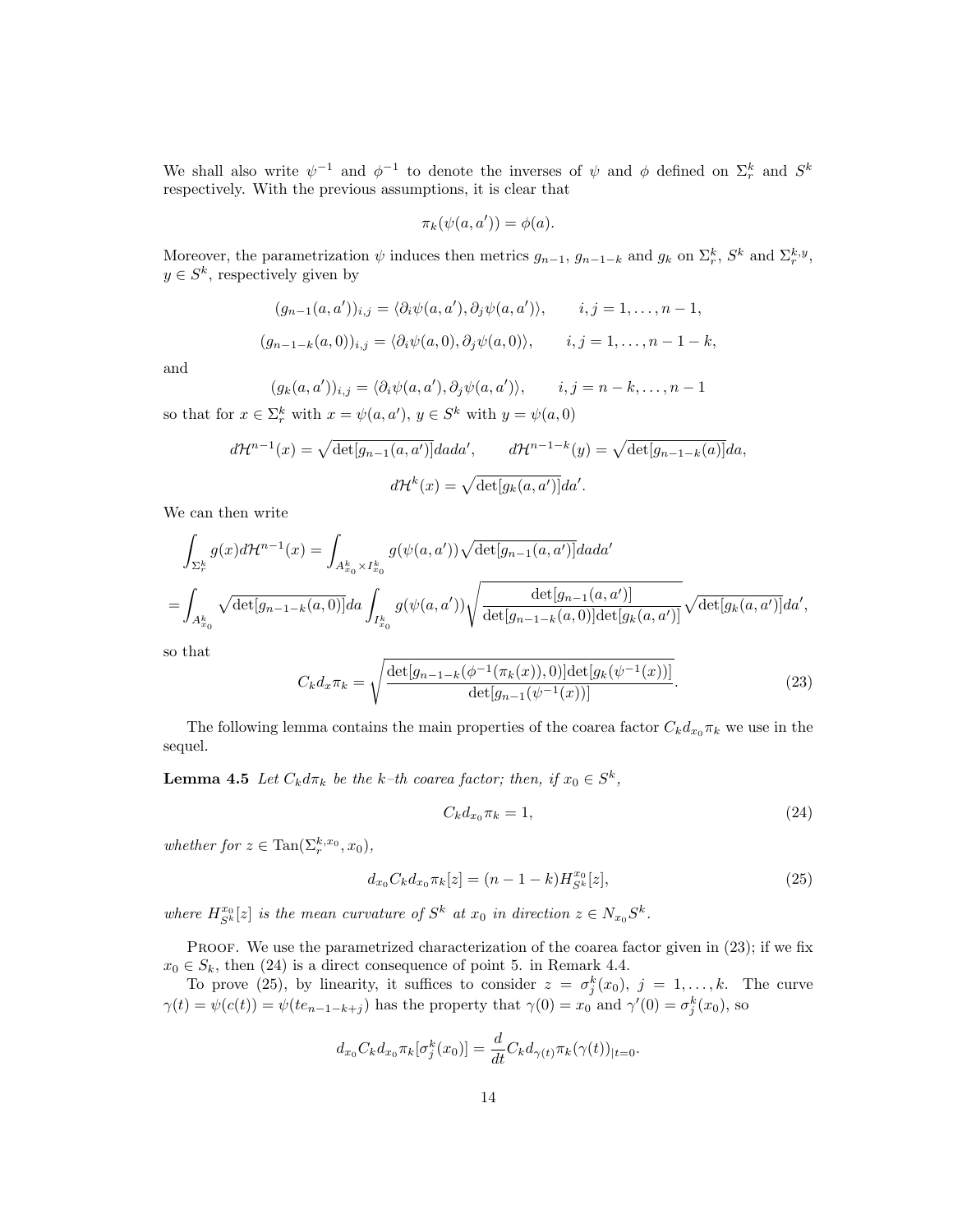Since  $\pi_k(\gamma(t)) = x_0$ , again by point 5. of Remark 4.4 we get

$$
d_{x_0} C_k d_{x_0} \pi_k[\sigma_j^k(x_0)] = \frac{1}{2} \left( \frac{d}{dt} \det[g_k(c(t)]_{|t=0} - \frac{d}{dt} \det[g_{n-1}(c(t))]_{|t=0} \right)
$$

For the derivative of the determinant of an invertible matrix  $a = a(t)$ , we can use formula

$$
\frac{d}{dt}\det a(t) = \det a(t) \sum_{\alpha,\beta} a^{\alpha\beta}(t) \frac{d}{dt} a_{\alpha\beta}(t),
$$

where  $a_{\alpha\beta}$  are the entries of a and  $a^{\alpha\beta}$  the entries of  $a^{-1}$ . Since  $g_k(0)$  and  $g_{n-1}(0)$  are the identity matrix, we get that

$$
\frac{d}{dt} \det[g_k(c(t)]_{|t=0} = 2 \sum_{\alpha=1}^k \langle \partial_{n-1-k+\alpha} \psi(0), \partial_{n-1-k+\alpha,n-1-k+j}^2 \psi(0) \rangle
$$

$$
= 2 \sum_{\alpha=n-k}^{n-1} \langle \partial_\alpha \psi(0), \partial_{\alpha,n-1-k+j}^2 \psi(0) \rangle,
$$

and

$$
\frac{d}{dt}\det[g_{n-1}(c(t)]_{|t=0} = 2\sum_{\alpha=1}^{n-1} \langle \partial_{\alpha}\psi(0), \partial_{\alpha,n-1-k+j}^{2}\psi(0) \rangle
$$

We now use the fact that  $\langle \partial_{\alpha} \psi(a,0), \partial_{n-1-k+j} \psi(a,0) \rangle = 0$  for all  $a \in A_{x_0}^k$  and  $\alpha = 1, \ldots, n-1-k$ . Then for all  $\alpha, \beta = 1, \ldots, n - 1 - k$ 

$$
0 = \langle \partial_{\alpha,\beta}^2 \psi(0), \partial_{n-1-k+j} \psi(0) \rangle + \langle \partial_{\alpha} \psi(0), \partial_{\beta,n-1-k+j}^2 \psi(0) \rangle.
$$
 (26)

By using (26) with  $\beta = \alpha$ , we obtain that

$$
d_{x_0}C_k d_{x_0} \pi_k[\sigma_j^k(x_0)] = -\sum_{\alpha=1}^{n-1-k} \langle \partial_\alpha \psi(0), \partial_{\alpha, n-1-k+j}^2 \psi(0) \rangle
$$
  
= 
$$
\sum_{\alpha=1}^{n-1-k} \langle \partial_{\alpha, \alpha}^2 \psi(0), \sigma_j^k(x_0) \rangle = (n-1-k) H_{S^k}^{x_0}[\sigma_j^k(x_0)].
$$

Using the decomposition (19), we can write

$$
I_t(\Sigma_r; \Gamma) = \sum_{k=1}^{n-1} I_t(\Sigma_r^k; \Gamma); \tag{27}
$$

.

 $\Box$ 

the following result holds.

**Lemma 4.6** The quantity  $I_t(\Sigma_r^k; \Gamma)$  is asymptotic to  $t^{n+k+1}$  and there holds

$$
I_0^k(\Sigma; \Gamma) := \lim_{t \to 0} \frac{I_t(\Sigma_r^k; \Gamma)}{(4\pi)^{n/2} t^{n+1+k}} = \int_{S^k} \Theta_k(x_0) d\mathcal{H}^{n-1-k}(x_0),
$$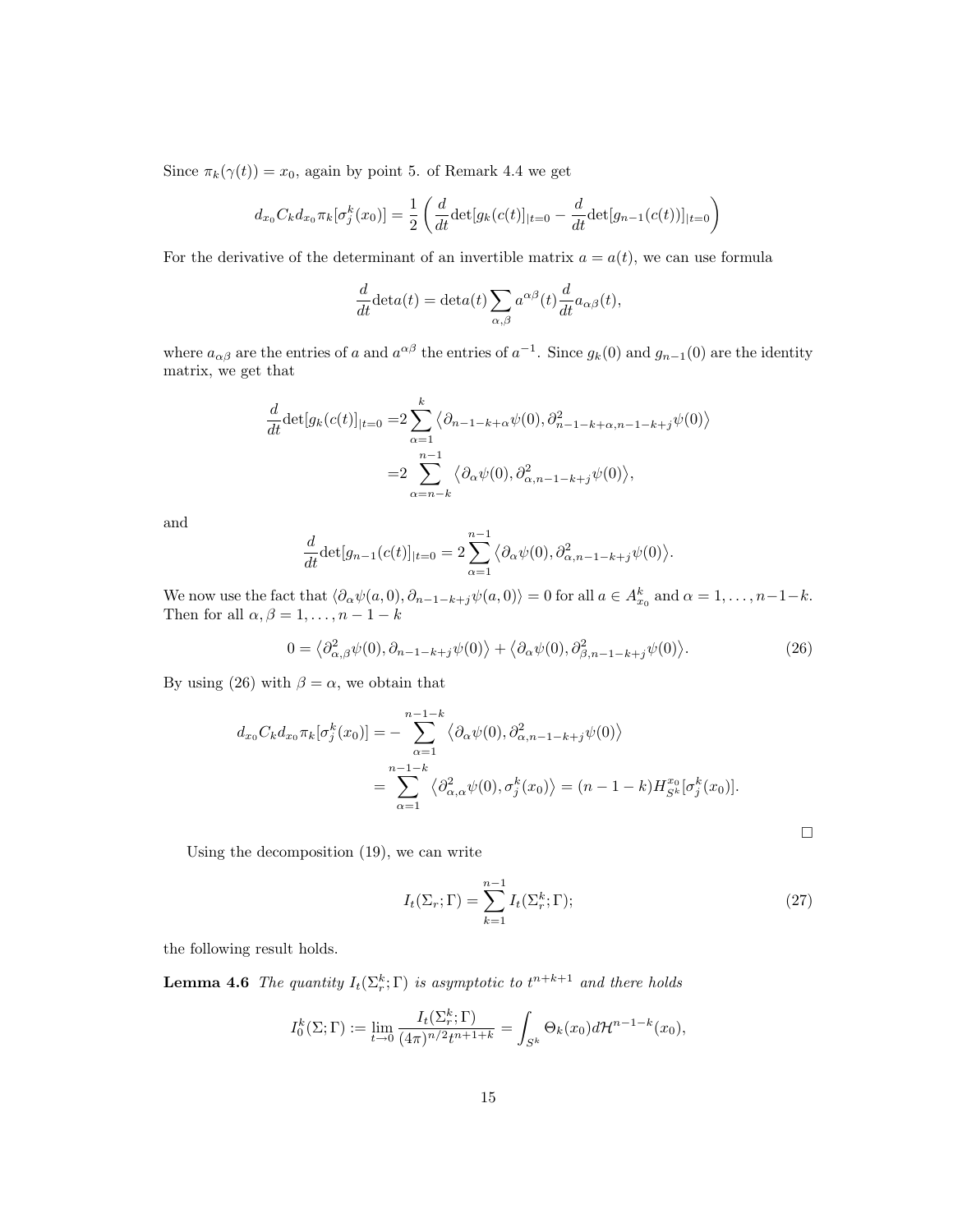where, if  $k = 1$ ,

$$
\Theta_1(x_0) = \frac{1}{4\pi |\sigma^1(x_0) \wedge \gamma_1^1(x_0))|} \int_{V_{x_0}^1} \langle \nu_\Sigma(x_0), v \rangle \langle \nu_\Gamma(x_0), v \rangle \exp\left(-\frac{|v|^2}{4}\right) dv
$$

and if  $k > 1$ ,

$$
\Theta_k(x_0) = \frac{D_k Q_{x_0}^k}{(4\pi)^{\frac{k+1}{2}}} \int_{V_{x_0}^k} \langle \nu_\Sigma(x_0), v \rangle \langle \nu_\Gamma(x_0), v \rangle e^{-\frac{|v|^2}{4}} \mathcal{H}^{k-1}((Q_{x_0}^k)^{-1}(v)) dv
$$

with  $D_k Q_{x_0}^k$  given by (22).

PROOF. First of all we note that, using the changes of variables  $x = x_0 + tz$  and  $y = x_0 + tw$ ,

$$
I_t(\Sigma_r^k; \Gamma) = \int_{\Sigma_r^k} d\mathcal{H}^{n-1}(x) \int_{\Gamma} \langle \nu_{\Sigma}(x), y - x \rangle \langle \nu_{\Gamma}(x), y - x \rangle e^{-\frac{|y - x|^2}{4t^2}} d\mathcal{H}^{n-1}(y)
$$
  
\n
$$
= \int_{S^k} d\mathcal{H}^{n-1-k}(x_0) \int_{\Sigma_r^{k, x_0}} d\mathcal{H}^k(x) \int_{\Gamma} \frac{\langle \nu_{\Sigma}(x), y - x \rangle \langle \nu_{\Gamma}(x), y - x \rangle}{C_k d_x \pi_k} e^{-\frac{|y - x|^2}{4t^2}} d\mathcal{H}^{n-1}(y)
$$
  
\n
$$
= t^{n+1+k} \int_{S^k} d\mathcal{H}^{n-1-k}(x_0) \int_{\frac{\Sigma_r^{k, x_0} - x_0}{t}} d\mathcal{H}^k(z) \int_{\frac{\Gamma - x_0}{t}} F_{x_0}^k(t, z, w) d\mathcal{H}^{n-1}(w),
$$

with

$$
F_{x_0}^k(t, z, w) = \frac{\langle \nu_{\Sigma}(x_0 + tz), w - z \rangle \langle \nu_{\Gamma}(x_0 + tw), w - z \rangle}{C_k d_{x_0 + tz} \pi_k} e^{-\frac{|w - z|^2}{4}}.
$$

Using the convergences

$$
\lim_{t \to 0} F_{x_0}^k(t, z, w) = \langle \nu_{\Sigma}(x_0), w - z \rangle \langle \nu_{\Gamma}(x_0), w - z \rangle e^{-\frac{|w - z|^2}{4}},
$$
\n
$$
\mathcal{H}^k \sqcup \left( \frac{\sum_{r}^{k, x_0} - x_0}{t} \right) \to \mathcal{L}^k \sqcup \text{Tan}(\Sigma_r^{k, x_0}, x_0), \qquad \mathcal{H}^{n-1} \sqcup \left( \frac{\Gamma - x_0}{t} \right) \to \mathcal{L}^{n-1} \sqcup \text{Tan}(\Gamma, x_0)
$$

and the decomposition  $\text{Tan}(\Gamma, x_0) = T_{x_0} S^k \oplus \text{Tan}(\Gamma_r^{k, x_0}, x_0)$ , we get

$$
\lim_{t \to 0} \frac{I_t(\Sigma_r^k; \Gamma)}{(4\pi)^{n/2} t^{n+1+k}} = \int_{S^k} \Theta_k(x_0) d\mathcal{H}^{n-1-k}(x_0),
$$

with

$$
\Theta_k(x_0) = \frac{1}{(4\pi)^{\frac{k+1}{2}}} \int_{\text{Tan}(\Sigma_r^{k,x_0}, x_0)} dz \int_{\text{Tan}(\Gamma_r^{k,x_0}, x_0)} \langle \nu_{\Sigma}(x_0), w - z \rangle \langle \nu_{\Gamma}(x_0), w - z \rangle e^{-\frac{|w - z|^2}{4}} dw.
$$

To compute the last integral we distinguish the cases  $k = 1$  and  $k > 1$ ; in the first case we parametrize  $\text{Tan}(\Sigma^{1,x_0}, x_0)$  and  $\text{Tan}(\Gamma^{1,x_0}, x_0)$  using the maps

$$
Q\Sigma_{x_0}^1(\alpha) = \alpha \sigma_1^1(x_0), \qquad Q\Gamma_{x_0}^1(\beta) = \beta \gamma_1^1(x_0),
$$

whose area factor is 1, so that we obtained

$$
\Theta_1(x_0) = \frac{1}{4\pi} \int_{\mathbb{R}_+^2} \langle \nu_\Sigma(x_0), Q_{x_0}^1(\alpha, \beta) \rangle \langle \nu_\Gamma(x_0), Q_{x_0}^1(\alpha, \beta) \rangle e^{-\frac{|Q_{x_0}^1(\alpha, \beta)|^2}{4}} d(\alpha, \beta)
$$

$$
= \frac{1}{4\pi |\sigma_1^1(x_0) \wedge \gamma_1^1(x_0)|} \int_{V_{x_0}^1} \langle \nu_\Sigma(x_0), v \rangle \langle \nu_\Gamma(x_0), v \rangle e^{-\frac{|v|^2}{4}} dv
$$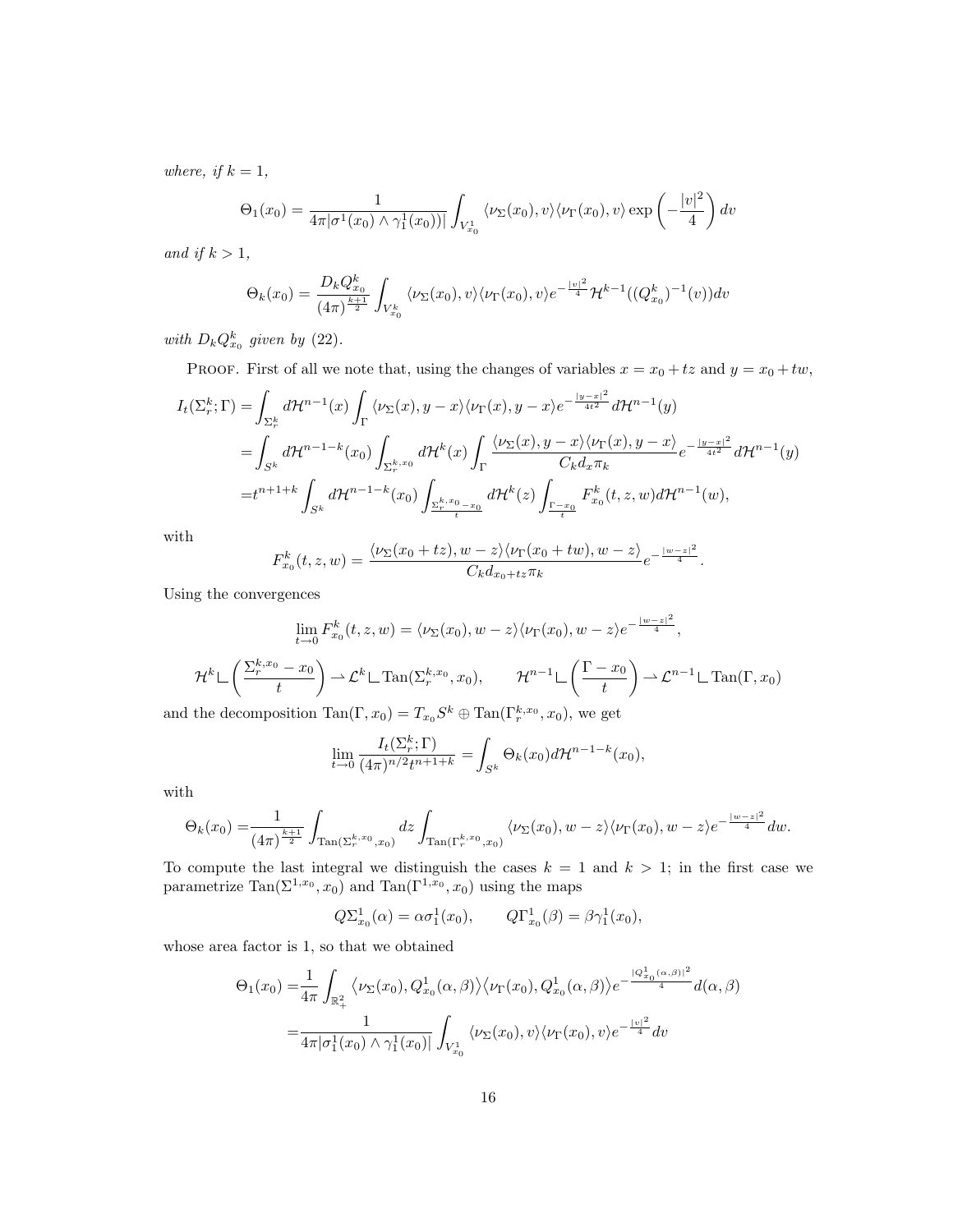The case  $k > 1$  is similar, but since  $Q_{x_0}^k$  maps  $\mathbb{R}^{2k}$  onto the  $(k+1)$ -dimensional cone  $V_{x_0}^k$ , we have to use the coarea formula, that is

$$
\Theta_k(x_0) = \frac{J_k dQ \Sigma_{x_0}^k J_k dQ \Gamma_{x_0}^k}{(4\pi)^{\frac{k+1}{2}}} \int_{\mathbb{R}_+^{2k}} \langle \nu_\Sigma(x_0), Q_{x_0}^k(\alpha, \beta) \rangle \langle \nu_\Gamma(x_0), Q_{x_0}^k(\alpha, \beta) \rangle e^{-\frac{|Q_{x_0}^k(\alpha, \beta)|^2}{4}} d(\alpha, \beta)
$$
  
= 
$$
\frac{D_k Q_{x_0}^k}{(4\pi)^{\frac{k+1}{2}}} \int_{V_{x_0}^k} \langle \nu_\Sigma(x_0), v \rangle \langle \nu_\Gamma(x_0), v \rangle e^{-\frac{|v|^2}{4}} \mathcal{H}^{k-1}((Q_{x_0}^k)^{-1}(v)) dv.
$$

Remark 4.7 We point out some consequence and possible generalization of the previous result; it states that the quantity  $I_t(\Sigma; \Gamma)$  is infinitesimal of order strictly related to the dimension of the intersection  $\Sigma \cap \Gamma$ . In general, if  $M_1$  and  $M_2$  are two oriented manifolds of dimensions  $m_1$ and  $m_2$  respectively,  $S_{12} = M_1 \cap M_2$  has dimension  $m < \min\{m_1, m_2\}$  and  $\xi_1, \xi_2$  are two vector fields in  $\mathbb{R}^n$ , then the quantity

$$
I_t(M_1,\xi_1;M_2,\xi_2) := \int_{M_1} d\mathcal{H}^{m_1}(x) \int_{M_2} \langle \xi_1(x), y - x \rangle \langle \xi_2(y), y - x \rangle e^{-\frac{|y - x|^2}{4t^2}} d\mathcal{H}^{m_2}(y)
$$

is infinitesimal of order  $t^{m_1+m_2-m+2}$ . The proof of this essentially uses the projection on the intersection  $S_{12}$ ; this fact has been exploited in the previous Lemma by the quantity  $I_t(\Sigma^k; \Gamma)$ , since in this case the intersection between  $\Sigma^k$  and Γ, having dimension  $n-1$ , is contained in  $S^k$ , which has dimension  $n - 1 - k$ .

Since we are interested in the cases  $k = 1$ , we compute  $\Theta_1$  explicitly. In order to do this, we define the angle  $\vartheta_0$  as the unique  $\vartheta_0 \in [0, \pi)$  such that

$$
\langle \sigma_1^1(x_0), \gamma_1^1(x_0) \rangle = \cos \vartheta_0.
$$

With this choice, we also have that

$$
\langle \nu_{\Sigma}(x_0), \gamma_1^1(x_0) \rangle = \pm \sin \vartheta_0, \qquad \langle \nu_{\Gamma}(x_0), \sigma_1^1(x_0) \rangle = \pm \sin \vartheta_0
$$

where the signs depend on the orientations of  $\Sigma$  and  $\Gamma$ .

**Lemma 4.8** Let us fix  $x_0 \in S^1$ ; for  $k = 1$ , we have that

$$
\Theta_1(x_0) = -\frac{\langle \nu_{\Sigma}(x_0), \gamma_1^1(x_0) \rangle \langle \nu_{\Gamma}(x_0), \sigma_1^1(x_0) \rangle}{\pi \sin^2 \vartheta_0} \Big(1 + (\pi - \vartheta_0) c \, \text{tg} \vartheta_0 \Big).
$$

PROOF. For  $\eta \in V_{x_0}^1$ , we write  $\eta = \eta_1 v_1 + \eta_2 v_2$  where  $\{v_1, v_2\}$  is the orthogonal system determined by

$$
v_1 = \sigma_1^1(x_0), \qquad v_2 = \frac{1}{\sqrt{1 - \langle \sigma_1^1(x_0), \gamma_1^1(x_0) \rangle^2}} (\langle \sigma_1^1(x_0), \gamma_1^1(x_0) \rangle \sigma_1^1(x_0) - \gamma_1^1(x_0)).
$$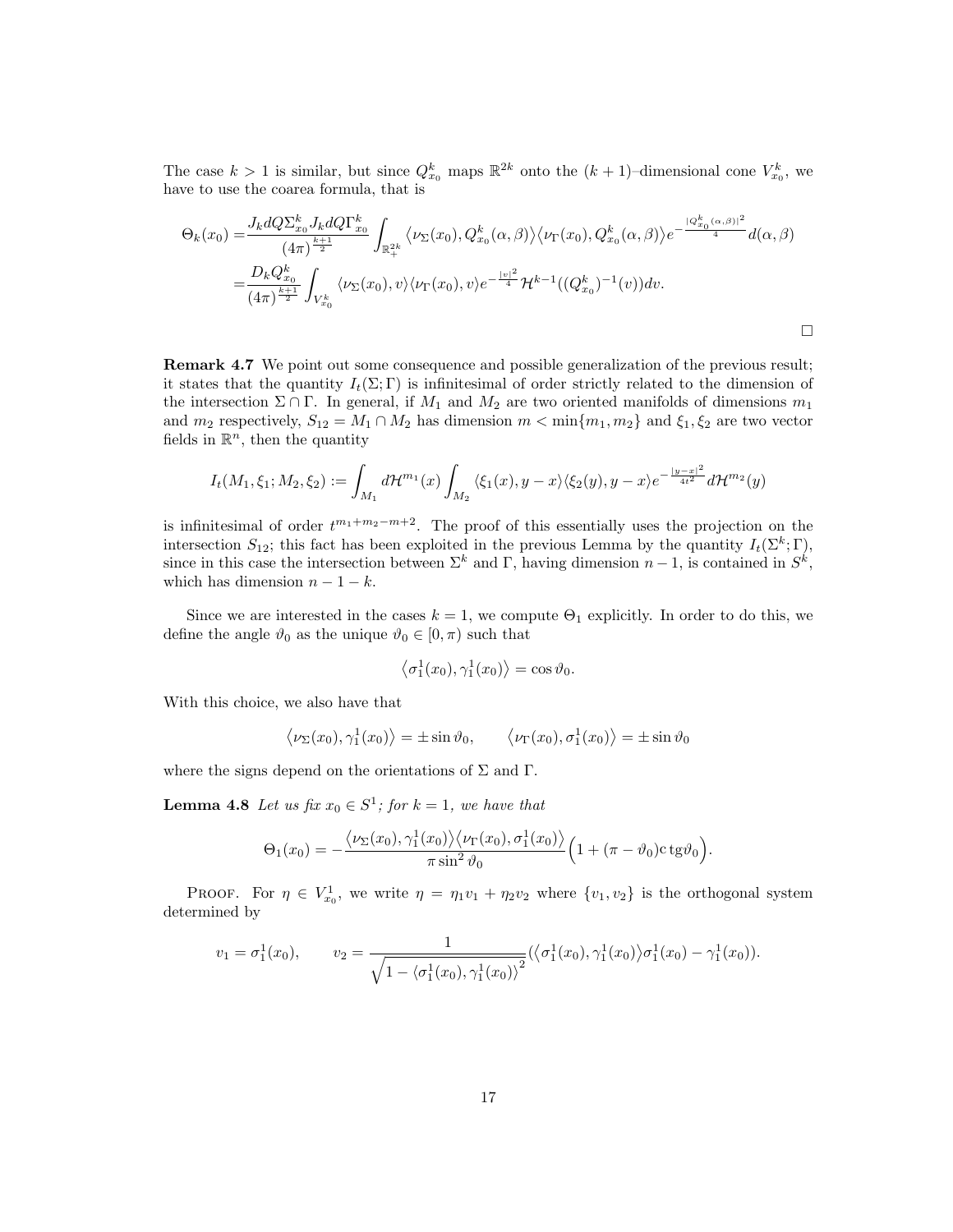With this choice, we obtain

$$
4\pi \left(1-\langle \sigma_1^1(x_0), \gamma_1^1(x_0)\rangle^2\right) \Theta_1(x_0) = -\langle \nu_{\Sigma}(x_0), \gamma_1^1(x_0)\rangle \langle \nu_{\Gamma}(x_0), \sigma_1^1(x_0)\rangle \int_{V_{x_0}^1} \eta_1 \eta_2 e^{-\frac{|\eta_1|^2}{4}} d\eta +
$$
  
 
$$
-\frac{\langle \nu_{\Sigma}(x_0), \gamma_1^1(x_0)\rangle \langle \nu_{\Gamma}(x_0), \sigma_1^1(x_0)\rangle \langle \sigma_1^1(x_0), \gamma_1^1(x_0)\rangle}{\sqrt{1-\langle \sigma_1^1(x_0), \gamma_1^1(x_0)\rangle^2}} \int_{V_{x_0}^1} \eta_2^2 e^{-\frac{|\eta_1|^2}{4}} d\eta
$$
  
\n
$$
= -\langle \nu_{\Sigma}(x_0), \gamma_1^1(x_0)\rangle \langle \nu_{\Gamma}(x_0), \sigma_1^1(x_0)\rangle \int_0^{+\infty} \varrho^3 e^{-\frac{\varrho^2}{4}} d\varrho \int_0^{\alpha} \sin \vartheta \cos \vartheta d\vartheta +
$$
  
\n
$$
-\frac{\langle \nu_{\Sigma}(x_0), \gamma_1^1(x_0)\rangle \langle \nu_{\Gamma}(x_0), \sigma_1^1(x_0)\rangle \langle \sigma_1^1(x_0), \gamma_1^1(x_0)\rangle}{\sqrt{1-\langle \sigma_1^1(x_0), \gamma_1^1(x_0)\rangle^2}} \int_0^{+\infty} \varrho^3 e^{-\frac{\varrho^2}{4}} d\varrho \int_0^{\alpha} \sin^2 \vartheta d\vartheta,
$$

with  $\alpha = \pi - \vartheta_0$  since  $V_{x_0}^1$  is the positive cone generated by  $\sigma_1^1(x_0)$  and  $-\gamma_1^1(x_0)$ .

**Proposition 4.9** Let  $\Sigma$  and  $\Gamma$  two pieces of  $C^{1,1}$ -regular surfaces such that  $S = \overline{\Sigma} \cap \overline{\Gamma}$  has regular skeleton; then

$$
\lim_{t \to 0} \frac{I_t(\Sigma; \Gamma)}{(4\pi)^{n/2} t^{n+2}} = I_0^1(\Sigma; \Gamma) = \int_{S^1} \Theta_1(x_0) d\mathcal{H}^{n-2}(x_0).
$$

PROOF. The proposition follows by using the decomposition  $(27)$ , the estimate  $(17)$  and applying Lemma 4.6.  $\Box$ 

Remark 4.10 In the proof of Lemma 4.6, we have essentially used the weak convergence of

$$
\mu_t^{\Sigma_r^{k,x_0}} = \mathcal{H}^k \sqcup \left(\frac{\Sigma_r^{k,x_0} - x_0}{t}\right)
$$

to the measure

$$
\mu_0^{\Sigma_r^{k,x_0}} = \mathcal{L}^k \sqcup \text{Tan}(\Sigma_r^{k,x_0}, x_0)
$$

and the weak convergence of

$$
\mu_t^{\Gamma_r} = \mathcal{H}^{n-1} \sqcup \left( \frac{\Gamma_r - x_0}{t} \right)
$$

to the measure

$$
\mu_0^{\Gamma_r} = \mathcal{L}^{n-1} \mathcal{L} \operatorname{Tan}(\Gamma, x_0).
$$

In Lemma 4.11 we shall investigate the behavior of the distributions defined by

$$
\delta_1\mu_0^{\Sigma_r^{k,x_0}}=\lim_{t\to 0}\frac{\mu_t^{\Sigma_r^{k,x_0}}-\mu_0^{\Sigma_r^{k,x_0}}}{t},\qquad \delta_1\mu_0^{\Gamma_r^{k,x_0}}=\lim_{t\to 0}\frac{\mu_t^{\Gamma_r^{k,x_0}}-\mu_0^{\Gamma_r^{k,x_0}}}{t}
$$

**Lemma 4.11** If  $\phi \in C_c^1(\mathbb{R}^n)$ ; if  $x_0 \in S$  and  $\Sigma_r^{1,x_0}$  is  $C^{1,1}$ -regular at  $x_0$ , then there holds

$$
\left\langle \phi, \delta_1 \mu_0^{\Sigma_{r}^{1,x_0}} \right\rangle = \frac{1}{2} \int_{\text{Tan}(\Sigma_{r}^{1,x_0}, x_0)} \langle \nabla \phi(z), \nu_{\Sigma}(x_0) \rangle \kappa_{\Sigma}^{x_0}[z] dz. \tag{28}
$$

.

Moreover, if  $x_0 \in S$  and  $\Gamma$  is  $C^{1,1}$ -regular at  $x_0$ ,

$$
\left\langle \phi, \delta_1 \mu_0^{\Gamma_r^{x_0}} \right\rangle = \frac{1}{2} \int_{\text{Tan}(\Gamma, x_0)} \langle \nabla \phi(w), \nu_{\Gamma}(x_0) \rangle A_{\Gamma}^{x_0}(w, w) dw - \frac{1}{2} \int_{T_{x_0}S} \phi(s) A_{S, \gamma_1^1(x_0)}^{x_0}(s, s) ds. \tag{29}
$$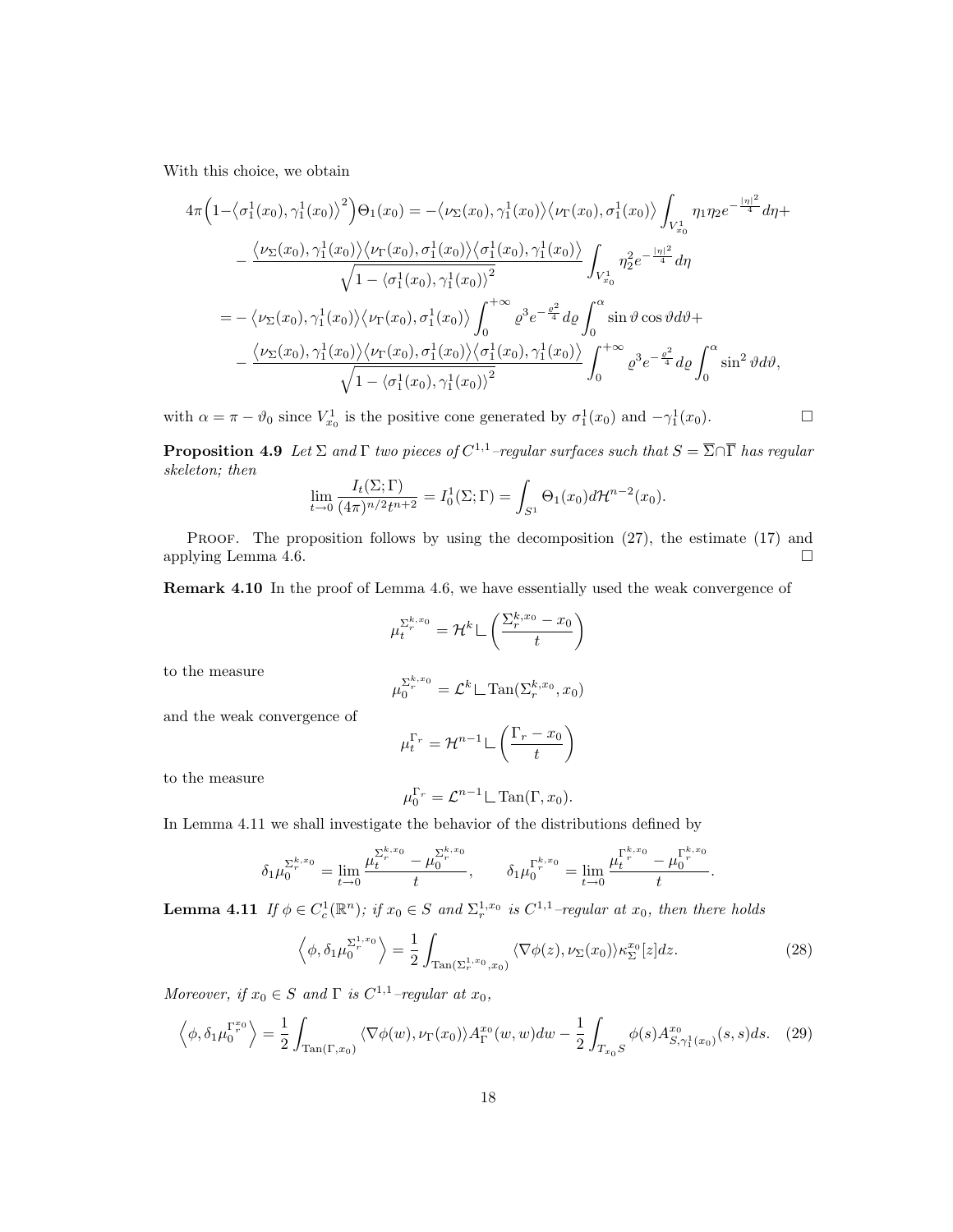**PROOF.** We start by proving (29); we use the parametrization of  $\frac{\Gamma_r^{x_0}-x_0}{t}$  obtained given by Remark 2.3; this parametrization is given by  $\varphi_t : B^+_{r/t} \to \mathbb{R}^n$ 

$$
\varphi_t(w, b) = \frac{\varphi(tw, tb) - x_0}{t} = \sum_{h=1}^{n-2} \partial_h \varphi(0) w_h + \partial_{n-1} \varphi(0) b +
$$
  
+ 
$$
\frac{t}{2} \left( \sum_{h,k=1}^{n-2} \partial_{h,k}^2 \varphi(0) w_h w_k + 2 \sum_{h=1}^{n-2} \partial_{h,n-1}^2 \varphi(0) w_h b + \partial_{n-1,n-1}^2 \varphi(0) b^2 \right) + o(t).
$$

We may also assume that  $\partial_i\varphi(0)$  coincide with the elements  $e_i$  of the standard basis for  $i =$  $1, \ldots, n-1$ . Moreover, for the metric we have

$$
\frac{d}{dt}\sqrt{\det g(tw,tb)}_{t=0} = \sum_{h,k=1}^{n-2} \partial_{h,k}^2 \varphi^k(0)w_h + \sum_{h=1}^{n-2} \partial_{n-1,h}^2 \varphi^h(0)b + \n+ \sum_{h=1}^{n-2} \partial_{h,n-1}^2 \varphi^{n-1}(0)w_h + \partial_{n-1,n-1}^2 \varphi^{n-1}(0)b.
$$

We now use the fact that for  $\phi \in C_c^1(\mathbb{R}^n)$  and t small enough, we have that

$$
\operatorname{spt}(\phi)\cap \frac{\Gamma_r-x_0}{t}\subset \varphi_t(B_{r/t}^+).
$$

We also have that for  $i \in \{1, \ldots, n-2\}$  there hold

$$
\int_{\mathbb{R}^{n-1}_+} \partial_i \phi(w, b, 0) w_h w_k dw db = - \int_{\mathbb{R}^{n-1}_+} \phi(w, b, 0) (\delta_{ih} w_k + w_h \delta_{ik}) dw db,
$$

$$
\int_{\mathbb{R}^{n-1}_+} \partial_i \phi(w, b, 0) w_h b dw db = - \int_{\mathbb{R}^{n-1}_+} \phi(w, b, 0) \delta_{ih} b dw db,
$$

and

$$
\int_{\mathbb{R}^{n-1}_+} \partial_i \phi(w, b, 0) b^2 dw db = 0,
$$

whether

$$
\int_{\mathbb{R}^{n-1}_+} \partial_{n-1} \phi(w, b, 0) w_h w_k dw db = - \int_{\mathbb{R}^{n-2}} \phi(w, 0, 0) w_h w_k dw,
$$

$$
\int_{\mathbb{R}^{n-1}_+} \partial_{n-1} \phi(w, b, 0) w_h b dw db = - \int_{\mathbb{R}^{n-1}_+} \phi(w, b, 0) w_h dw db,
$$

and

$$
\int_{\mathbb{R}^{n-1}_+} \partial_{n-1} \phi(w, b, 0) b^2 dw db = -2 \int_{\mathbb{R}^{n-1}_+} \phi(w, b, 0) b dw db.
$$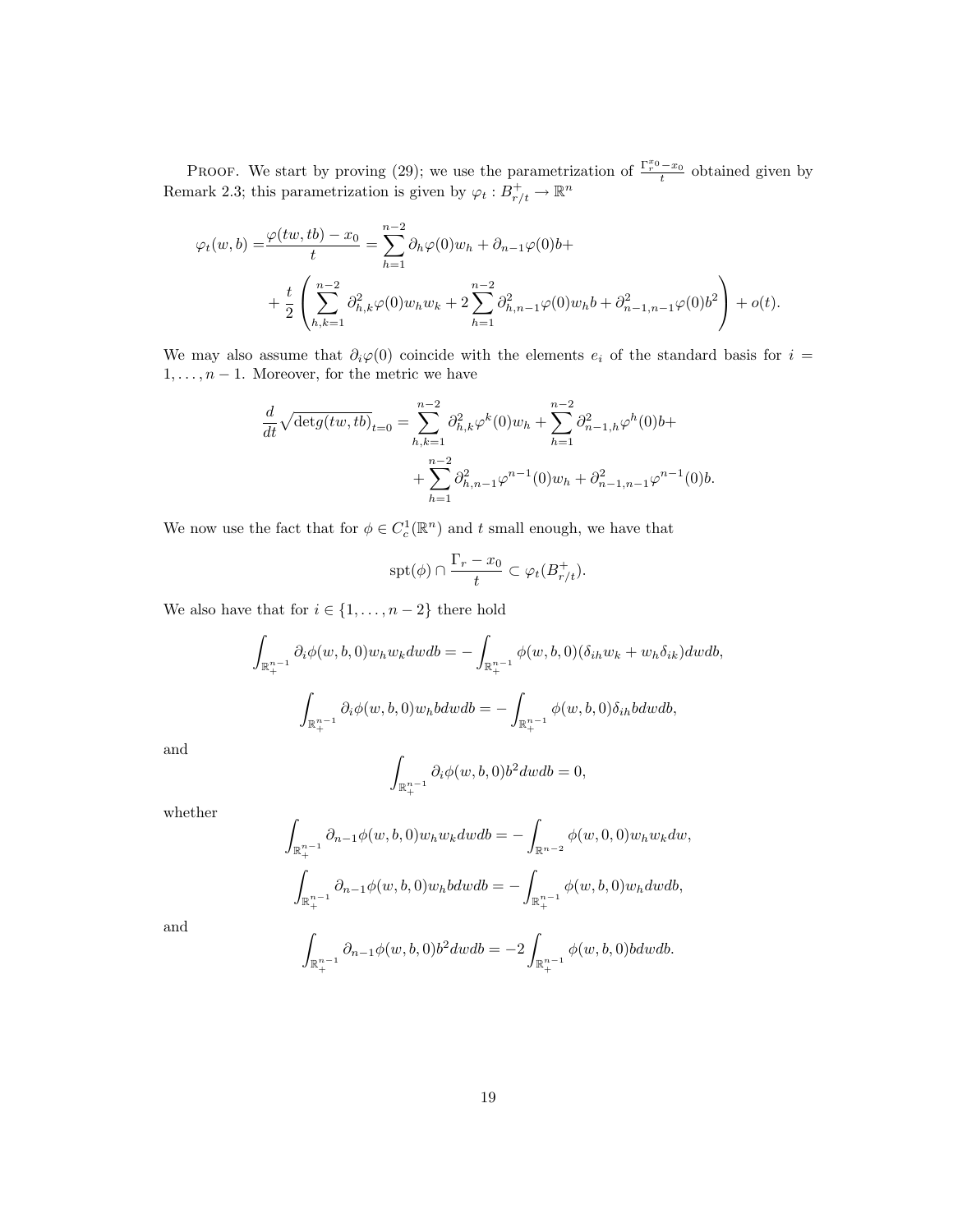In this way we obtain that

$$
\int \phi d\mu_t^{\Gamma_r^{x_0}} = \int_{\mathbb{R}_+^{n-1}} \phi(w, b, 0) dw db + \frac{t}{2} \Big( \sum_{h,k=1}^{n-2} \partial_{h,k}^2 \varphi^n(0) \int_{\mathbb{R}_+^{n-1}} \partial_n \phi(w, b, 0) w_h w_k dw db + \n+ 2 \sum_{h=1}^{n-2} \partial_{h,n-1}^2 \varphi^n(0) \int_{\mathbb{R}_+^{n-1}} \partial_n \phi(w, b, 0) w_h b dw db + \partial_{n-1,n-1}^2 \varphi^n(0) \int_{\mathbb{R}_+^{n-1}} \partial_n \phi(w, b, 0) b^2 dw db \Big) + \n+ - \frac{t}{2} \sum_{h,k=1}^{n-2} \partial_{h,k}^2 \varphi^{n-1}(0) \int_{\mathbb{R}^{n-2}} \phi(w, 0, 0) w_h w_k dw + o(t) \n= \int \phi d\mu_0^{\Gamma_r^{x_0}} + \frac{t}{2} \int_{\text{Tan}(\Gamma, x_0)} \langle \nabla \phi(w), \nu_{\Gamma}(x_0) \rangle A_{\Gamma}^{x_0}(w, w) dw - \frac{t}{2} \int_{T_{x_0}S} \phi(s) A_{S, \gamma_1^1(x_0)}^{x_0}(s, s) ds + o(t)
$$

and this proves (29). The proof of (28) is similar.  $\square$ 

Remark 4.12 Lemma 4.11 applies also to function in the Schwarz space and in particular, as in our case, to a polynomial times the Gaussian.

Remark 4.13 In the proof of next result we need to compute integrals of the type

$$
F_{hk} = \int_0^{+\infty} d\alpha \int_0^{+\infty} d\beta \alpha^h \beta^k \exp\left(-\frac{\alpha^2 + \beta^2 - 2\alpha\beta\cos\vartheta_0}{4}\right).
$$

The integrals we are interested in are  $F_{10}$ ,  $F_{21}$ ,  $F_{30}$  and  $F_{32}$ . With standard computation, we get

$$
F_{10} = \frac{2\sqrt{\pi}}{1 - \cos\vartheta_0}, \qquad F_{30} = \frac{4\sqrt{\pi}(2 - \cos\vartheta_0)}{(1 - \cos\vartheta_0)^2},
$$

and

$$
F_{21} = \frac{4\sqrt{\pi}}{(1 - \cos \vartheta_0)^2}, \qquad F_{32} = \frac{16\sqrt{\pi}}{(1 - \cos \vartheta_0)^3}.
$$

In next lemma we shall also deal with point  $x_0$  belonging to  $\partial S$ ; we then have for  $\mathcal{H}^{n-3}$ – almost every  $x_0 \in S^2 \subset \partial S$ , we have the  $(n-3)$ -dimensional tangent space  $T_{x_0}S^2$  and a vector  $s_1^1(x_0)$ , pointing inside S, in such a way that the  $(n-2)$ -dimensional cone Tan(S, x<sub>0</sub>) is given by

$$
\operatorname{Tan}(S, x_0) = T_{x_0} S^2 \otimes \mathbb{R}_+ \langle s_1^1(x_0) \rangle.
$$

Moreover, for such  $x_0 \in S^2$ , we have that  $\text{Tan}(\Sigma, x_0)$  is the product of  $T_{x_0}S^2$  and a positive cone genereted by two vectors,  $s_1^1(x_0)$  and a second vector  $\tilde{\sigma}_1^1(x_0)$ , belonging to the plane generated<br>by  $\sigma_1^1(x_0)$  (a vector orthogonal to  $s_1^1(x_0)$ ) and  $s_1^1(x_0)$ ,  $\tilde{F}(\tilde{\pi}_1^1(x_0), s_1^1(x_0)) > 0$ , then  $\Sigma$ by  $\sigma_1^1(x_0)$  (a vector orthogonal to  $s_1^1(x_0)$ ) and  $s_1^1(x_0)$ . If  $\langle \tilde{\sigma}_1^1(x_0), s_1^1(x_0) \rangle > 0$ , then  $\Sigma_r^{2,x_0} = \emptyset$ and then  $\Sigma$  has a defect of orthogonality around  $x_0$ , that is for points  $x \in S^1 \cap B_r(x_0)$  close to  $x_0, \Sigma_r^{1,x}$  is not  $C^{1,1}$ -regular at x. We have then to complete  $\Sigma_r^{1,x}$  using the sets  $\widetilde{\Sigma}_r^{1,x}$  of Remark 2.2; we then set

$$
\widetilde{\Sigma}_r = \bigcup_{x_0 \in S_2} \bigcup_{x \in S \cap B_r(x_0)} \widetilde{\Sigma}_r^{1,x}.
$$

In case  $\langle \tilde{\sigma}_1^1(x_0), s_1^1(x_0) \rangle < 0$ , then  $\Sigma$  has an excess of orthogonality and then  $\Sigma_r^{2,x_0} \neq \emptyset$  and as sets of generators of  $\text{Tan}(\Sigma_r^{2,x_0}, x_0)$  we can choose  $\sigma_1^2(x_0) = \sigma_1^1(x_0)$ ,  $\sigma_2^2(x_0) = \tilde{\sigma}_1^1(x_0)$ . In case  $\langle \tilde{\sigma}_1^1(x_0), s_1^1(x_0) \rangle = 0$ , then both  $\Sigma_r^{2,x_0}$  and  $\Sigma_r \cap B_r(x_0)$  are empty. In the same way, for  $\Gamma$ , we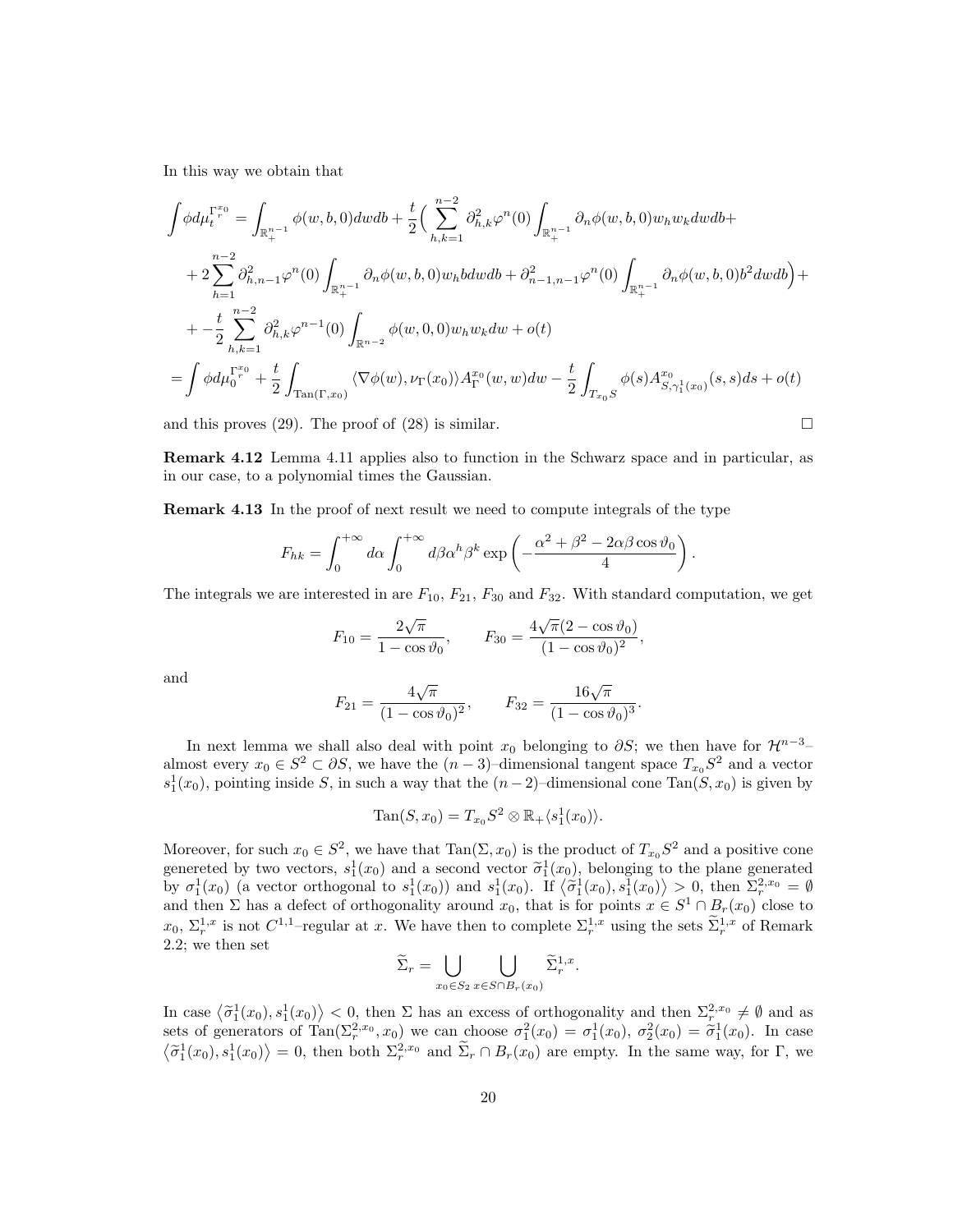have the vectors  $\gamma_1^1(x_0)$  and  $\tilde{\gamma}_1^1(x_0)$  such that  $\text{Tan}(\Gamma, x_0)$  is given by the product of  $T_{x_0}S^2$  and the cone generated by  $e^1(x_0)$  and  $\tilde{\gamma}_1^1(x_0)$ . The fact that  $\Gamma$  can be not  $C^{1,1}$  regular at the cone generated by  $s_1^1(x_0)$  and  $\tilde{\gamma}_1^1(x_0)$ . The fact that  $\Gamma$  can be not  $C^{1,1}$ -regular at  $x_0 \in S^2$ <br>means that  $\Gamma$  has a defect of tangentiality at  $x_0$ ; in this asso.  $\text{Tr}(\Gamma^{2,x_0}, x_0)$  is the positive means that Γ has a defect of tangentiality at  $x_0$ ; in this case,  $\text{Tan}(\Gamma_r^{2,x_0}, x_0)$  is the positive cone generated by  $s_1^1(x_0)$  and  $\tilde{\gamma}_1^1(x_0)$ , that is we can set  $\gamma_1^2(x_0) = s_1^1(x_0)$  and  $\gamma_2^2(x_0) = \tilde{\gamma}_1^1(x_0)$ . We also use the definition of

$$
\widetilde{\Gamma}_r = \bigcup_{x_0 \in S_2} \bigcup_{x \in B_r(x_0)} \widetilde{\Gamma}_r^x,
$$

given by Remark 2.2 is such a way that  $\Gamma \cup \widetilde{\Gamma}_r$  is  $C^{1,1}$ -regular at any point of S; finally, for almost any point  $x_0 \in S^2$ , we notice that  $\text{Tan}(\tilde{\Gamma}_r, x_0)$  is given by  $T_{x_0}S^2$  and the positive cone generated by  $\widetilde{\gamma}_1^2(x_0) = -s_1^1(x_0)$  and  $\widetilde{\gamma}_2^2(x_0) = \widetilde{\gamma}_1^1(x_0)$ .<br>With the introduction of the sets  $\widetilde{\Sigma}$  and  $\widetilde{\Gamma}$  we shall

With the introduction of the sets  $\tilde{\Sigma}_r$  and  $\tilde{\Gamma}_r$  we shall consider in the next lemma the quantities  $I_t(\tilde{\Sigma}_r; \Gamma_r \cup \tilde{\Gamma}_r)$  and  $I_t(\tilde{\Gamma}_r; \Sigma_r)$ ; as pointed out in Remark 4.7, they are infinitesimal with order depending on the dimension of the intersections  $\tilde{\Sigma}_r \cap \Gamma_r \cup \tilde{\Gamma}_r$  and  $\tilde{\Gamma}_r \cap \Sigma_r$ . Such intersections are contained in  $S_2$  and have dimensions  $n-3$ ; we shall also use the dimensional decompositions of  $\tilde{\Sigma}_r$ ,  $\tilde{\Gamma}_r$  and  $\Gamma_r \cup \tilde{\Gamma}_r$  induced by the projections on  $S_2 = \partial S$ . With an abuse of notation, we shall keep the notation  $\tilde{\Sigma}_r^{k,x_0}$ ,  $(\tilde{\Gamma}_r)^{k,x_0}$  and  $(\Gamma_r \cup \tilde{\Gamma}_r)^{k,x_0}$  to denote such slicings. We shall use in particular the spaces

$$
\widetilde{V}_{x_0}^2 = \text{Tan}((\Gamma \cup \widetilde{\Gamma}_r)_{r}^{2,x_0}, x_0) - \text{Tan}(\widetilde{\Sigma}_r^{2,x_0}, x_0), \qquad \widetilde{W}_{x_0}^2 = \text{Tan}(\widetilde{\Gamma}_r^{2,x_0}, x_0) - \text{Tan}(\Sigma_r^{2,x_0}, x_0)
$$

and the linear maps  $\widetilde{Q}_{x_0}^2 : \mathbb{R}_+^3 \times \mathbb{R} \to \widetilde{V}_{x_0}^2$  and  $\widehat{Q}_{x_0}^2 : \mathbb{R}_+^4 \to \widetilde{W}_{x_0}^2$ , defined by

$$
\widetilde{Q}_{x_0}^2(\alpha,\beta) = -\alpha_1\sigma_1^1(x_0) - \alpha_2\widetilde{\sigma}_1^1(x_0) + \beta_1\gamma_1^1(x_0) + \beta_2s_1^1(x_0).
$$

and

$$
\widehat{Q}_{x_0}^2(\alpha,\beta) = -\alpha_1 \tilde{\sigma}_1^1(x_0) - \alpha_2 s_1^1(x_0) + \beta_1 \tilde{\gamma}_1^1(x_0) - \beta_2 s_1^1(x_0).
$$

**Lemma 4.14** Let  $\Sigma$  and  $\Gamma$  as before; then

$$
\delta_1 I_0^1(\Sigma;\Gamma) := \lim_{t \to 0} \frac{1}{t} \left( \frac{I_t(\Sigma_r^1;\Gamma)}{(4\pi)^{n/2}t^{n+2}} - I_0^1(\Sigma;\Gamma) \right) = \int_S T_2(x_0) d\mathcal{H}^{n-2} - \int_{S^2} \widetilde{\Theta}_2(x_0) d\mathcal{H}^{n-3}(x_0),
$$

where

$$
T_2(x_0) = \frac{1}{(1 - \cos \vartheta_0)^2 \sqrt{\pi}} \Big[ (\cos \vartheta_0 - 2) \langle \nu_{\Gamma}(x_0), \sigma_1^1(x_0) \rangle \kappa_{\Sigma}^{x_0} [\sigma_1^1(x_0)] + \\ + (\cos \vartheta_0 - 2) \langle \nu_{\Sigma}(x_0), \gamma_1^1(x_0) \rangle \kappa_{\Gamma}^{x_0} [\gamma_1^1(x_0)] + \\ + (n - 2) \cos \vartheta_0 \langle \nu_{\Sigma}(x_0), \gamma_1^1(x_0) \rangle H_S^{x_0} [\nu_{\Gamma}(x_0)] + \\ + (n - 2) \cos \vartheta_0 \langle \nu_{\Gamma}(x_0), \sigma_1^1(x_0) \rangle H_S^{x_0} [\nu_{\Sigma}(x_0)] \Big]
$$

and

$$
\widetilde{\Theta}_{2}(x_{0}) = \frac{D_{2}\widetilde{Q}_{x_{0}}^{2}}{(4\pi)^{3/2}} \int_{\widetilde{V}_{x_{0}}^{2}} \langle \nu_{\Sigma}(x_{0}), v \rangle \langle \nu_{\Gamma}(x_{0}), v \rangle e^{-\frac{|v|^{2}}{4}} \mathcal{H}^{1}((\widetilde{Q}_{x_{0}}^{2})^{-1}(v))dv + \n+ \frac{D_{2}\widehat{Q}_{x_{0}}^{2}}{(4\pi)^{3/2}} \int_{\widetilde{W}_{x_{0}}^{2}} \langle \nu_{\Sigma}(x_{0}), v \rangle \langle \nu_{\Gamma}(x_{0}), v \rangle e^{-\frac{|v|^{2}}{4}} \mathcal{H}^{1}((\widehat{Q}_{x_{0}}^{2})^{-1}(v))dv.
$$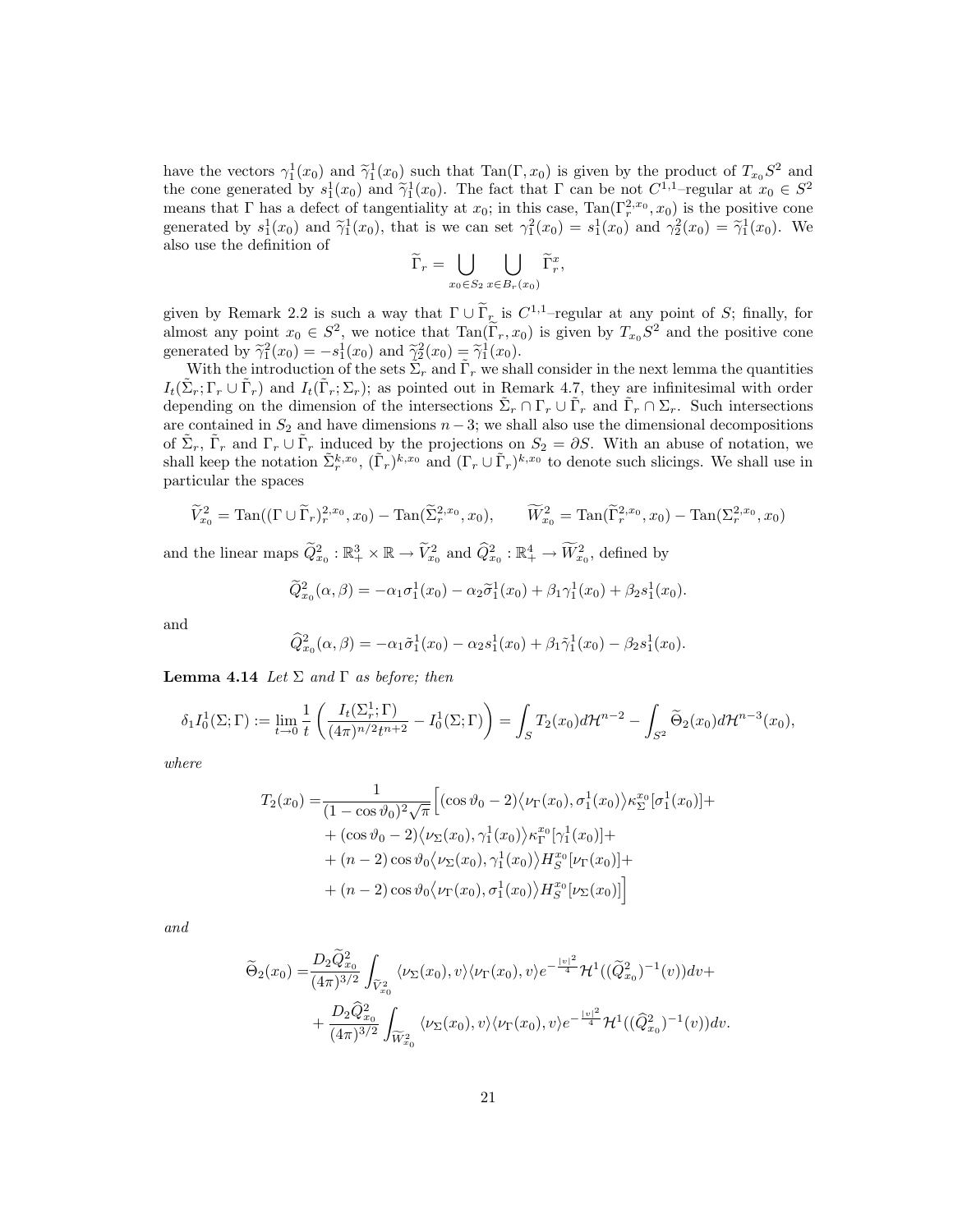PROOF. By  $(17)$ , we have to compute the derivative of

$$
\frac{I_t(\Sigma_r^1; \Gamma_r)}{(4\pi)^{n/2}t^{n+2}} = \int_S d\mathcal{H}^{n-2}(x_0) \int d\mu_t^{\Sigma_r^{1,x_0}}(z) \int F_{x_0}(t, z, w) d\mu_t^{\Gamma_r}(w)
$$

where

$$
F_{x_0}(t,z,w)=\frac{1}{(4\pi)^{n/2}}\frac{\langle\nu_{\Sigma}(x_0+tz),w-z\rangle\langle\nu_{\Gamma}(x_0+tw),w-z\rangle}{J\pi_1(x_0+tz)}e^{-\frac{|w-z|^2}{4}}.
$$

First of all, we have that

$$
\partial_t F_{x_0}(0, z, w) = \frac{e^{-\frac{|w-z|^2}{4}}}{(4\pi)^{n/2}} \Big( \langle d_{x_0} \nu_{\Sigma}[z], w - z \rangle \langle \nu_{\Gamma}(x_0), w - z \rangle + \n+ \langle \nu_{\Sigma}(x_0), w - z \rangle \langle d_{x_0} \nu_{\Gamma}[w], w - z \rangle - (n - 2) \langle \nu_{\Sigma}(x_0), w - z \rangle \langle \nu_{\Gamma}(x_0), w - z \rangle H_S^{x_0}[z] \Big) \n= \frac{e^{-\frac{|w-z|^2}{4}}}{(4\pi)^{n/2}} \Big( \langle \nu_{\Gamma}(x_0), z \rangle A_{\Sigma}^{x_0}(z, \Pi_{\Sigma}^{x_0}(w) - z) + \n- \langle \nu_{\Sigma}(x_0), w \rangle A_{\Gamma}^{x_0}(w, w - \Pi_{\Gamma}^{x_0}(z)) + (n - 2) \langle \nu_{\Sigma}(x_0), w \rangle \langle \nu_{\Gamma}(x_0), z \rangle H_S^{x_0}[z] \Big),
$$
\n(30)

where in the last line we have used the fact that  $z \in \text{Tan}(\Sigma_r^{1,x_0}, x_0)$  and  $w \in \text{Tan}(\Gamma, x_0)$ . If we write  $w = w_{\tau} + \zeta$ , with  $w_{\tau} \in T_{x_0}S$  and  $\zeta \in \text{Tan}(\Gamma_r^{1,x_0}, x_0)$  and fix an orthonormal basis  $\{e_1, \ldots, e_{n-2}\}\$  of  $T_{x_0}S$ . Using the fact that  $T_{x_0}S$  is a vector space, we can discard the summand of (30) that are odd in the variable  $w_\tau$ ; in addition, we use the fact that  $\langle \nu_\Sigma(x_0), w \rangle = \langle \nu_\Sigma(x_0), \zeta \rangle$ and the decompositions  $w_{\tau} = \sum_{i=1}^{n-2} w_{\tau}^{i} e_i$  and

$$
\zeta = \langle \zeta, \sigma_1^1(x_0) \rangle \sigma_1^1(x_0) + \langle \zeta, \nu_\Sigma(x_0) \rangle \nu_\Sigma(x_0), \qquad z = \langle z, \gamma_1^1(x_0) \rangle \gamma_1^1(x_0) + \langle z, \nu_\Gamma(x_0) \rangle \nu_\Gamma(x_0),
$$

whence the fact that

$$
\Pi_{\Sigma}^{x_0}(\zeta) = \langle \zeta, \sigma_1^1(x_0) \rangle \sigma_1^1(x_0), \qquad \Pi_{\Gamma}^{x_0}(z) = \langle z, \gamma_1^1(x_0) \rangle \gamma_1^1(x_0).
$$

In this way we obtain

$$
\int_{\text{Tan}(\Sigma_{r}^{1,x_{0}},x_{0})} dz \int_{\text{Tan}(\Gamma,x_{0})} \partial_{t} F_{x_{0}}(0,z,w) dw =
$$
\n
$$
= \int_{T_{x_{0}}S} dw_{\tau} \frac{e^{-\frac{|w_{\tau}|^{2}}{4}}}{(4\pi)^{n/2}} \int_{\text{Tan}(\Sigma_{r}^{1,x_{0}},x_{0})} dz \int_{\text{Tan}(\Gamma_{r}^{1,x_{0}},x_{0})} \left( \langle \nu_{\Gamma}(x_{0}), z \rangle \langle \zeta, \sigma_{1}^{1}(x_{0}) \rangle A_{\Sigma}^{x_{0}}(z, \sigma_{1}^{1}(x_{0})) + \right. \\
\left. - \langle \nu_{\Gamma}(x_{0}), z \rangle A_{\Sigma}^{x_{0}}(z, z) - \langle \nu_{\Sigma}(x_{0}), \zeta \rangle A_{\Gamma}^{x_{0}}(w_{\tau}, w_{\tau}) - \langle \nu_{\Sigma}(x_{0}), \zeta \rangle A_{\Gamma}^{x_{0}}(\zeta, \zeta) + \right. \\
\left. + \langle \nu_{\Sigma}(x_{0}), \zeta \rangle \langle z, \gamma_{1}^{1}(x_{0}) \rangle A_{\Gamma}^{x_{0}}(\zeta, \gamma_{1}^{1}(x_{0})) + (n-2) \langle \nu_{\Sigma}(x_{0}), \zeta \rangle \langle \nu_{\Gamma}(x_{0}), z \rangle H_{S}^{x_{0}}[z] \right) e^{-\frac{|\zeta - z|^{2}}{4}} d\zeta.
$$

We also need the fact that

$$
\int_{T_{x_0}S} A_{\Gamma}^{x_0}(w_{\tau}, w_{\tau})e^{-\frac{|w_{\tau}|^2}{4}} dw_{\tau} = 2(4\pi)^{\frac{n-2}{2}} \sum_{i=1}^{n-2} A_{\Gamma}^{x_0}(e_i, e_i)
$$
  

$$
= 2(4\pi)^{\frac{n-2}{2}}(n-2)H_S^{x_0}[\nu_{\Gamma}(x_0)],
$$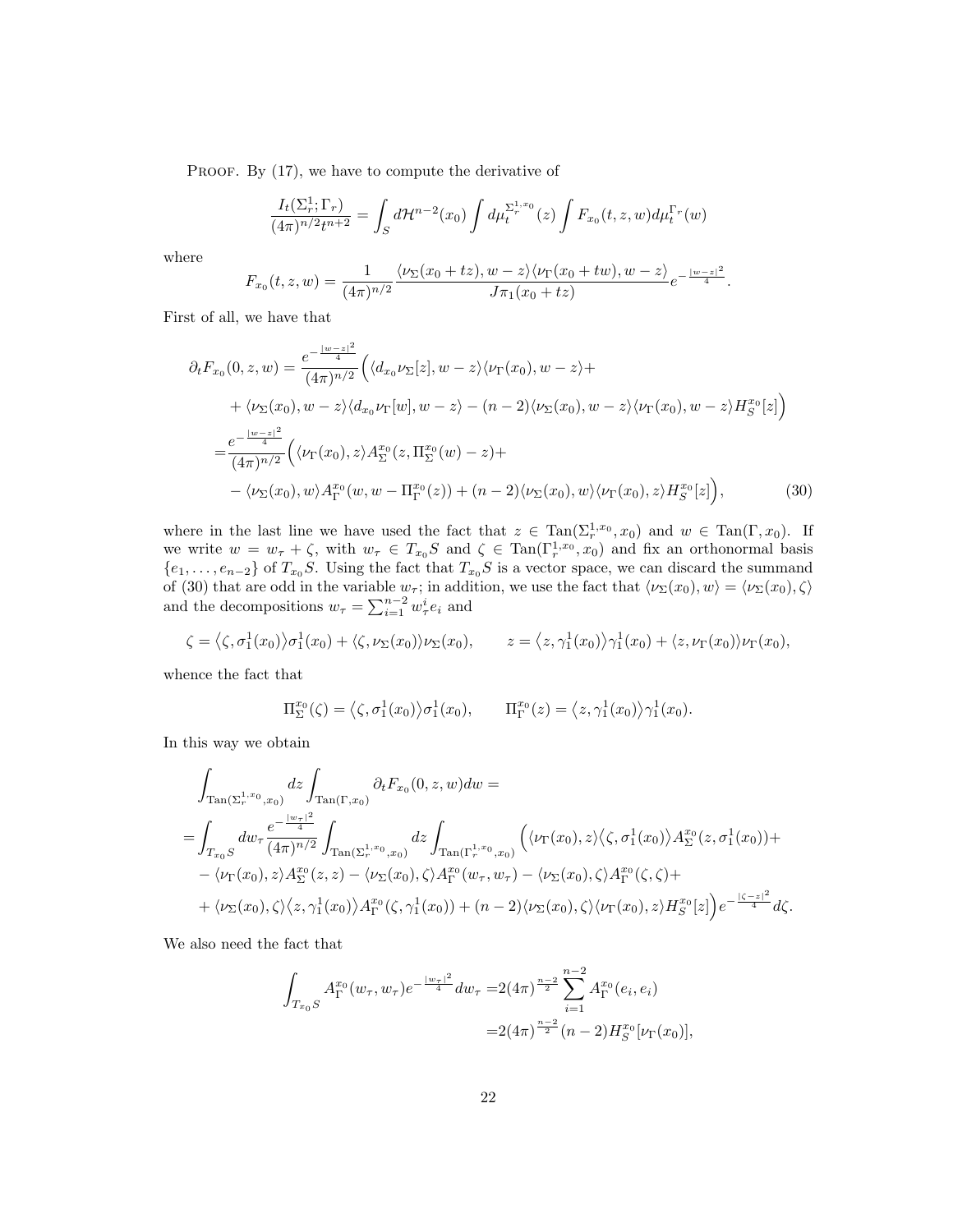so we get

$$
\int_{\text{Tan}(\Sigma_{r}^{1,x_{0}},x_{0})} dz \int_{\text{Tan}(\Gamma,x_{0})} \partial_{t} F_{x_{0}}(0,z,w) dw =
$$
\n
$$
= \frac{1}{4\pi} \Big[ \kappa_{\Sigma}^{x_{0}} [\sigma_{1}^{1}(x_{0})] \left( \langle \gamma_{1}^{1}(x_{0}), \sigma_{1}^{1}(x_{0}) \rangle \langle \nu_{\Gamma}(x_{0}), \sigma_{1}^{1}(x_{0}) \rangle F_{21} - \langle \nu_{\Gamma}(x_{0}), \sigma_{1}^{1}(x_{0}) \rangle F_{30} \right) + \kappa_{\Gamma}^{x_{0}} [\gamma_{1}^{1}(x_{0})] \left( \langle \gamma_{1}^{1}(x_{0}), \sigma_{1}^{1}(x_{0}) \rangle \langle \nu_{\Sigma}(x_{0}), \gamma_{1}^{1}(x_{0}) \rangle F_{12} - \langle \nu_{\Sigma}(x_{0}), \gamma_{1}^{1}(x_{0}) \rangle F_{03} \right) + (n-2) \langle \nu_{\Sigma}(x_{0}), \gamma_{1}^{1}(x_{0}) \rangle \langle \nu_{\Gamma}(x_{0}), \sigma_{1}^{1}(x_{0}) \rangle H_{S}^{x_{0}} [\sigma_{1}^{1}(x_{0})] F_{21} +
$$
\n
$$
-2(n-2) \langle \nu_{\Sigma}(x_{0}), \gamma_{1}^{1}(x_{0}) \rangle H_{S}^{x_{0}} [\nu_{\Gamma}(x_{0})] F_{01} \Big]; \tag{31}
$$

here the  $F_{hk}$  are the coefficients defined in Remark 4.13. We now have to consider the derivatives of the measures  $\mu_t^{\Sigma_r^{1,x_0}}$  and  $\mu_t^{\Gamma_r}$ ; in order to apply Lemma 4.11, we need that for any  $x_0 \in S^1$ ,  $\Sigma_r^{1,x_0}$  and  $\Gamma$  have to be  $C^{1,1}$ -regular at  $x_0$ . So, in case, we can consider the completions  $\widetilde{\Sigma}_r$  of  $\Sigma_r$  and  $\widetilde{\Gamma}_r$  of Γ. We also notice that

$$
I_t(\Sigma_r; \Gamma_r) = I_t(\Sigma_r \cup \widetilde{\Sigma}_r; \Gamma_r \cup \widetilde{\Gamma}_r) - I_t(\widetilde{\Sigma}_r; \Gamma_r \cup \widetilde{\Gamma}_r) - I_t(\Sigma_r; \widetilde{\Gamma}_r).
$$

To deal with  $I_t(\widetilde{\Sigma}_r; \Gamma_r \cup \widetilde{\Gamma}_r)$ , we consider the projection  $\widetilde{\pi}_{\Sigma}: \widetilde{\Sigma}_r \to \partial S$  and define the sets

$$
(\partial S)^k = \{x_0 \in \partial S : \dim \tilde{\pi}^{-1}(x_0) = k\}
$$

and

$$
\widetilde{\Sigma}_r^k = \widetilde{\pi}^{-1}((\partial S)^k).
$$

Since  $\partial S$  is an  $(n-3)$ –dimensional manifold, we deduce that

$$
\mathcal{H}^{n-1}(\widetilde{\Sigma}_r^0) = \mathcal{H}^{n-1}(\widetilde{\Sigma}_r^1) = 0,
$$

so that

$$
I_t(\widetilde{\Sigma}_r; \Gamma_r \cup \widetilde{\Gamma}_r) = \sum_{k=2}^{n-1} I_t(\widetilde{\Sigma}_r^k; \Gamma_r \cup \widetilde{\Gamma}_r)
$$

and, arguing as in Lemma 4.6, the term  $I_t(\tilde{\Sigma}_r^k; \Gamma_r \cup \tilde{\Gamma}_r)$  is asymptotic to  $t^{n+1+k}$ . In the same way, by considering the projection  $\tilde{\pi}_{\Gamma}: \tilde{\Gamma}_r \to \partial S$ , we can write

$$
I_t(\widetilde{\Gamma}_r; \Sigma_r) = \sum_{k=2}^{n-1} I_t(\widetilde{\Gamma}_r^k; \Sigma_r).
$$

We shall still denote by  $\sum_{r=0}^{\infty} x^{2, x_0}$  and by  $(\Gamma \cup \Gamma_r)^{2, x_0}$  the sections induced by the projection's  $\tilde{\pi}$ .<br>We are interested in the term asymptotic to  $t^{n+3}$ ; we have that

$$
\lim_{t \to 0} \frac{I_t(\tilde{\Sigma}_r^2; \Gamma_r \cup \tilde{\Gamma}_r)}{(4\pi)^{n/2}t^{n+3}} := \tilde{I}_0(\Sigma; \Gamma)
$$
\n
$$
= \int_{\partial S} d\mathcal{H}^{n-3}(x_0) \int_{\text{Tan}(\tilde{\Sigma}_r^{2,x_0}, x_0)} dz \int_{\text{Tan}(\Gamma \cup \tilde{\Gamma}_r, x_0)} \frac{\langle \nu_{\Sigma}(x_0), w - z \rangle \langle \nu_{\Gamma}(x_0), w - z \rangle}{(4\pi)^{n/2}} e^{-\frac{|w - z|^2}{4}} dw
$$
\n
$$
= \int_{\partial S} d\mathcal{H}^{n-3}(x_0) \int_{\text{Tan}(\tilde{\Sigma}_r^{2,x_0}, x_0)} dz \int_{\text{Tan}((\Gamma \cup \tilde{\Gamma}_r^{2,x_0}, x_0))} \frac{\langle \nu_{\Sigma}(x_0), w - z \rangle \langle \nu_{\Gamma}(x_0), w - z \rangle}{(4\pi)^{3/2}} e^{-\frac{|w - z|^2}{4}} dw
$$
\n
$$
= \int_{\partial S} d\mathcal{H}^{n-3}(x_0) \frac{D_2 \tilde{Q}_{x_0}^2}{(4\pi)^{3/2}} \int_{\tilde{V}_{x_0}^2} \langle \nu_{\Sigma}(x_0), v \rangle \langle \nu_{\Gamma}(x_0), v \rangle e^{-\frac{|v|^2}{4}} \mathcal{H}^1((\tilde{Q}_{x_0}^2)^{-1}(v)) dv;
$$
\n
$$
(32)
$$
\n(33)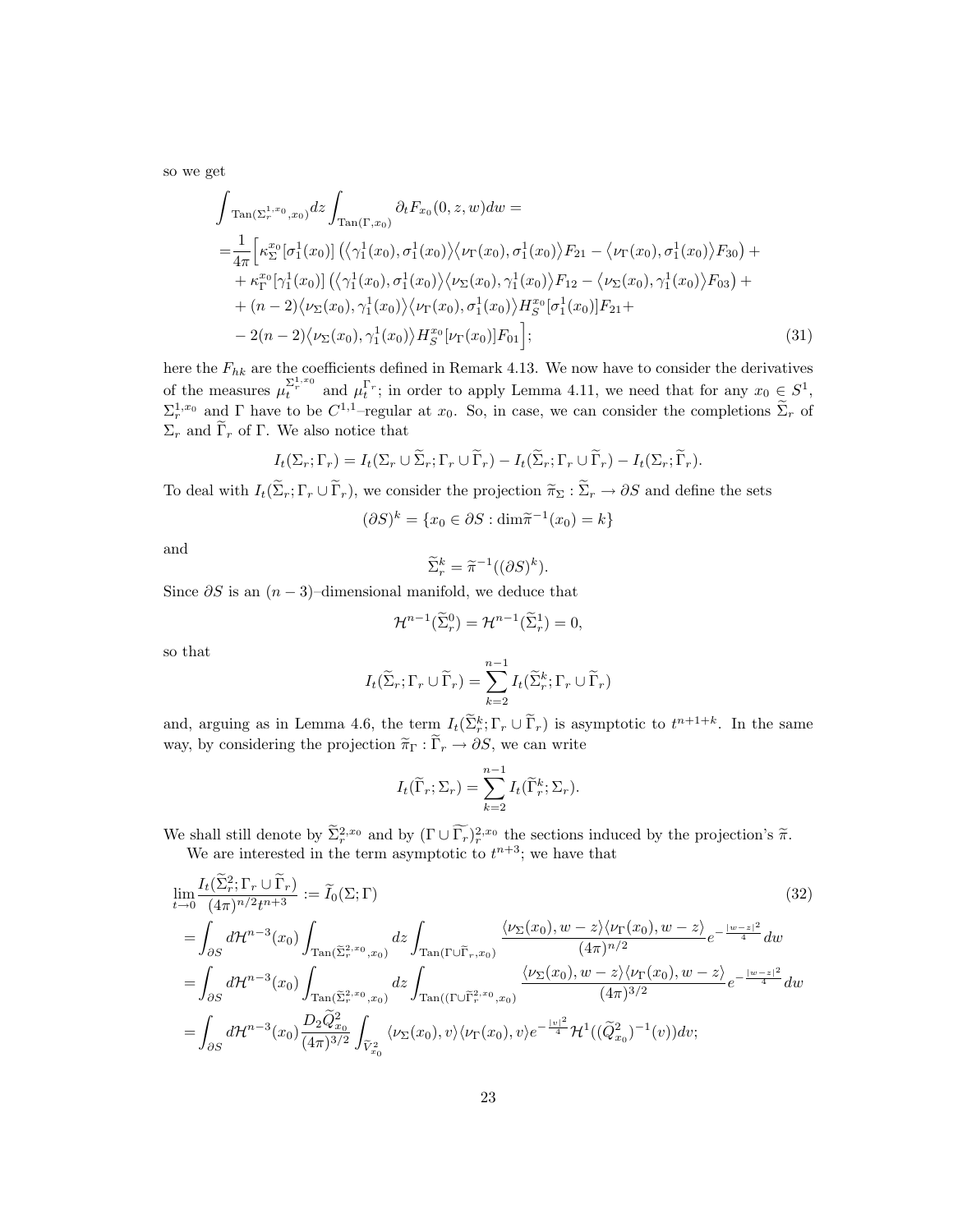moreover we get that

$$
\lim_{t \to 0} \frac{I_t(\tilde{\Gamma}_r^2; \Sigma_r)}{(4\pi)^{n/2} t^{n+3}} := \tilde{I}_1(\Sigma; \Gamma) \n= \frac{D_2 \hat{Q}_{x_0}^2}{(4\pi)^{3/2}} \int_{\partial S} d\mathcal{H}^{n-3}(x_0) \int_{\widetilde{W}_{x_0}^2} \langle \nu_{\Sigma}(x_0), v \rangle \langle \nu_{\Gamma}(x_0), v \rangle e^{-\frac{|v|^2}{4}} \mathcal{H}^1((\hat{Q}_{x_0}^2)^{-1}(v)) dv,
$$
\n(33)

For the term  $I_t(\Sigma_r \cup \widetilde{\Sigma}_r; \Gamma \cup \widetilde{\Gamma}_r)$  we can apply Lemma 4.11 and the fact that  $\text{Tan}(\Sigma_r^{1,x_0}, x_0) =$  $\text{Tan}((\Sigma \cup \tilde{\Sigma}_r)_r^{1,x_0}, x_0)$ , so that

$$
\delta_1 I_0^1(\Sigma; \Gamma) = \int_S d\mathcal{H}^{n-2}(x_0) \int_{\text{Tan}(\Sigma_r^{1,x_0}, x_0)} dz \int_{\text{Tan}(\Gamma, x_0)} \partial_t F(0, z, w) dw + + \int_S \left( \left\langle \phi_{\Gamma}, \delta_1 \mu_0^{(\Sigma \cup \tilde{\Sigma}_r)_{r}^{1,x_0}} \right\rangle + \left\langle \phi_{\Sigma}, \delta_1 \mu_0^{(\Sigma \cup \tilde{\Gamma}_r)} \right\rangle \right) d\mathcal{H}^{n-2}(x_0) - \tilde{I}_0(\Sigma; \Gamma) - \tilde{I}_1(\Sigma; \Gamma),
$$

where

$$
\phi_{\Gamma}(z) = \int_{\text{Tan}(\Gamma, x_0)} F_{x_0}(0, z, w) dw, \qquad \phi_{\Sigma}(w) = \int_{\text{Tan}(\Sigma^{1, x_0}_r, x_0)} F_{x_0}(0, z, w) dz.
$$

We start with  $\phi_{\Gamma}$ ; using the decomposition  $\text{Tan}(\Gamma, x_0) = T_{x_0} S \oplus \text{Tan}(\Gamma_r^{1,x_0}, x_0)$ , we deduce that

$$
\phi_{\Gamma}(z) = -\frac{\langle \nu_{\Gamma}(x_0), z \rangle}{4\pi} \int_{\text{Tan}(\Gamma^{1,x_0}_r, x_0)} \langle \nu_{\Sigma}(x_0), w - z \rangle e^{-\frac{|w - z|^2}{4}} dw,
$$

so that

$$
\nabla \phi_{\Gamma}(z) = -\frac{1}{4\pi} \int_{\text{Tan}(\Gamma_r^{1,x_0}, x_0)} \left( \langle \nu_{\Sigma}(x_0), w - z \rangle \nu_{\Gamma}(x_0) - \langle \nu_{\Gamma}(x_0), z \rangle \nu_{\Sigma}(x_0) + \frac{1}{2} \langle \nu_{\Sigma}(x_0), w - z \rangle \langle \nu_{\Gamma}(x_0), z \rangle (w - z) \right) e^{-\frac{|w - z|^2}{4}} dw.
$$

We then obtain that

$$
\left\langle \phi_{\Gamma}, \delta_{1} \mu_{0}^{\Sigma_{r}^{1,x_{0}}} \right\rangle = -\frac{1}{8\pi} \int_{\text{Tan}(\Sigma_{r}^{1,x_{0}},x_{0})} dz \int_{\text{Tan}(\Gamma_{r}^{1,x_{0}},x_{0})} \left( \langle \nu_{\Sigma}(x_{0}), w \rangle \langle \nu_{\Sigma}(x_{0}), \nu_{\Gamma}(x_{0}) \rangle + \right. \\
\left. - \langle \nu_{\Gamma}(x_{0}), z \rangle + \frac{1}{2} \langle \nu_{\Sigma}(x_{0}), w \rangle^{2} \langle \nu_{\Gamma}(x_{0}), z \rangle \right) \kappa_{\Sigma}^{x_{0}} [z] e^{-\frac{|w-z|^{2}}{4}} dw \\
= -\frac{1}{8\pi} \kappa_{\Sigma}^{x_{0}} [\sigma_{1}^{1}(x_{0})] \left( \langle \nu_{\Sigma}(x_{0}), \nu_{\Gamma}(x_{0}) \rangle \langle \nu_{\Sigma}(x_{0}), \gamma_{1}^{1}(x_{0}) \rangle F_{21} + \right. \\
\left. - \langle \nu_{\Gamma}(x_{0}), \sigma_{1}^{1}(x_{0}) \rangle F_{30} + \frac{1}{2} \langle \nu_{\Sigma}(x_{0}), \gamma_{1}^{1}(x_{0}) \rangle^{2} \langle \nu_{\Gamma}(x_{0}), \sigma_{1}^{1}(x_{0}) \rangle F_{32} \right). \tag{34}
$$

Concerning  $\nabla \phi_{\Sigma}$ , we have

$$
\nabla \phi_{\Sigma}(w) = \frac{1}{(4\pi)^{\frac{n}{2}}} \int_{\text{Tan}(\Sigma_r^{1,x_0}, x_0)} (\langle \nu_{\Gamma}(x_0), w - z \rangle \nu_{\Sigma}(x_0) + \langle \nu_{\Sigma}(x_0), w \rangle \nu_{\Gamma}(x_0) +
$$

$$
-\frac{1}{2} \langle \nu_{\Sigma}(x_0), w \rangle \langle \nu_{\Gamma}(x_0), w - z \rangle (w - z) \bigg) e^{-\frac{|w - z|^2}{4}} dz;
$$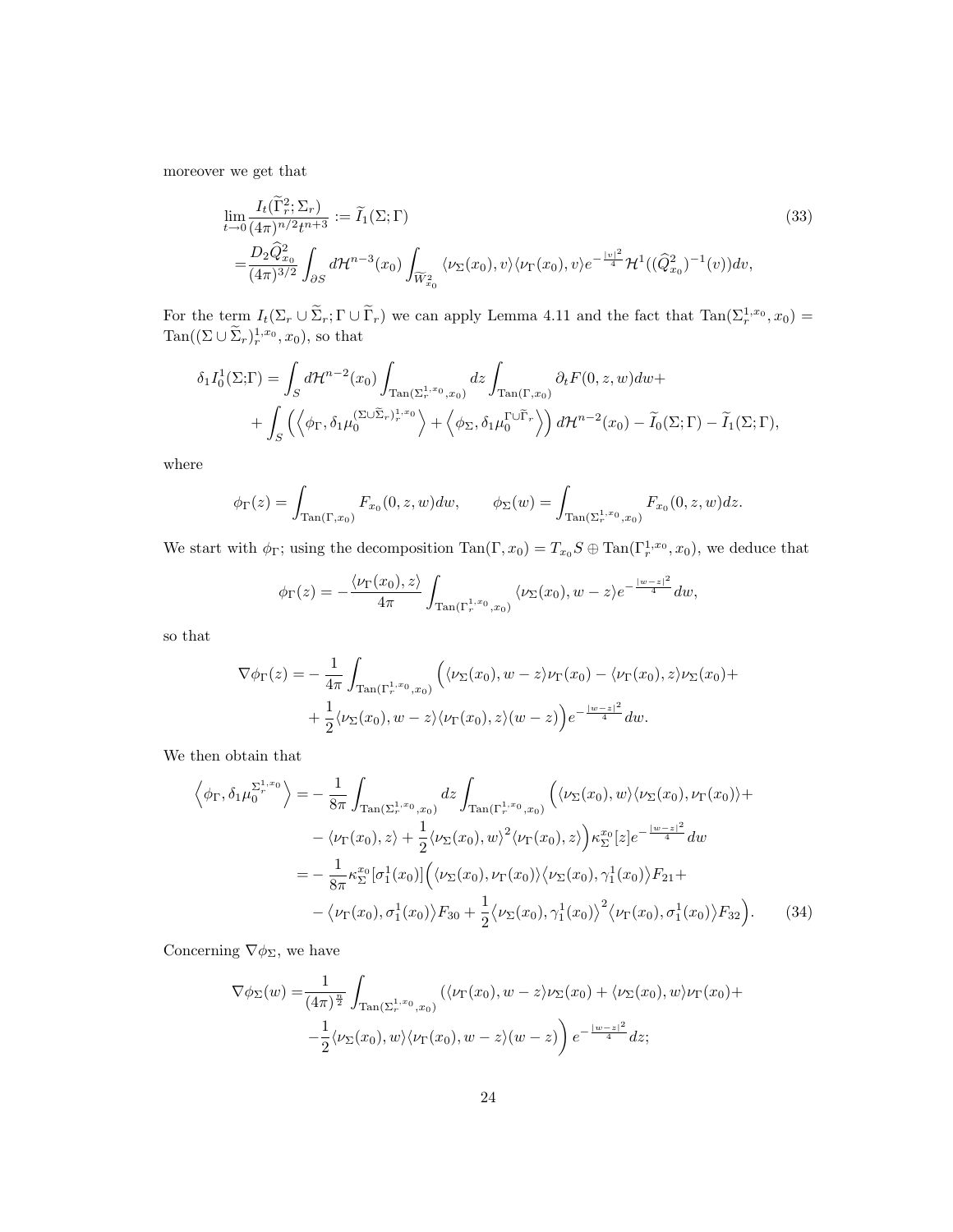we also get

$$
\left\langle \phi_{\Sigma}, \delta_{1} \mu_{0}^{\Gamma_{r}^{x_{0}}} \right\rangle = \frac{1}{8\pi} \kappa_{\Gamma}^{x_{0}} [\gamma_{1}^{1}(x_{0})] \Big( - \langle \nu_{\Sigma}(x_{0}), \nu_{\Gamma}(x_{0}) \rangle \langle \nu_{\Gamma}(x_{0}), \sigma_{1}^{1}(x_{0}) \rangle F_{12} + + \langle \nu_{\Sigma}(x_{0}), \gamma_{1}^{1}(x_{0}) \rangle F_{03} - \frac{1}{2} \langle \nu_{\Sigma}(x_{0}), \gamma_{1}^{1}(x_{0}) \rangle \langle \nu_{\Gamma}(x_{0}), \sigma_{1}^{1}(x_{0}) \rangle^{2} F_{23} \Big) + + \frac{(n-2)}{4\pi} H_{S}^{x_{0}} [\nu_{\Gamma}(x_{0})] \Big( - \langle \nu_{\Gamma}(x_{0}), \sigma_{1}^{1}(x_{0}) \rangle \langle \nu_{\Sigma}(x_{0}), \nu_{\Gamma}(x_{0}) \rangle F_{10} + + \langle \nu_{\Sigma}(x_{0}), \gamma_{1}^{1}(x_{0}) \rangle F_{01} - \frac{1}{2} \langle \nu_{\Sigma}(x_{0}), \gamma_{1}^{1}(x_{0}) \rangle \langle \nu_{\Gamma}(x_{0}), \sigma_{1}^{1}(x_{0}) \rangle^{2} F_{21} \Big)
$$
(35)

Summing the three terms (31), (34) and (35), we obtain the term

$$
T_{2}(x_{0}) = \frac{1}{4\pi} \Big\{ \kappa_{\Sigma}^{x_{0}}[\sigma_{1}^{1}(x_{0})] \Big( -\frac{1}{2} \langle \nu_{\Sigma}(x_{0}), \nu_{\Gamma}(x_{0}) \rangle \langle \nu_{\Sigma}(x_{0}), \gamma_{1}^{1}(x_{0}) \rangle F_{21} - \frac{1}{2} \langle \nu_{\Gamma}(x_{0}), \sigma_{1}^{1}(x_{0}) \rangle F_{30} +
$$
  
\n
$$
- \frac{1}{4} \langle \nu_{\Sigma}(x_{0}), \gamma_{1}^{1}(x_{0}) \rangle^{2} \langle \nu_{\Gamma}(x_{0}), \sigma_{1}^{1}(x_{0}) \rangle F_{32} + \langle \gamma_{1}^{1}(x_{0}), \sigma_{1}^{1}(x_{0}) \rangle \langle \nu_{\Gamma}(x_{0}), \sigma_{1}^{1}(x_{0}) \rangle F_{21} \Big) +
$$
  
\n
$$
+ \kappa_{\Gamma}^{x_{0}}[\gamma_{1}^{1}(x_{0})] \Big( -\frac{1}{2} \langle \nu_{\Sigma}(x_{0}), \nu_{\Gamma}(x_{0}) \rangle \langle \nu_{\Gamma}(x_{0}), \sigma_{1}^{1}(x_{0}) \rangle F_{12} - \frac{1}{2} \langle \nu_{\Sigma}(x_{0}), \gamma_{1}^{1}(x_{0}) \rangle F_{03} +
$$
  
\n
$$
- \frac{1}{4} \langle \nu_{\Gamma}(x_{0}), \sigma_{1}^{1}(x_{0}) \rangle^{2} \langle \nu_{\Sigma}(x_{0}), \gamma_{1}^{1}(x_{0}) \rangle F_{23} + \langle \gamma_{1}^{1}(x_{0}), \sigma_{1}^{1}(x_{0}) \rangle \langle \nu_{\Sigma}(x_{0}), \gamma_{1}^{1}(x_{0}) \rangle F_{12} \Big) +
$$
  
\n
$$
+ (n-2)H_{S}^{x_{0}}[\nu_{\Gamma}] \Big( - \langle \nu_{\Sigma}(x_{0}), \nu_{\Gamma}(x_{0}) \rangle \langle \nu_{\Gamma}(x_{0}), \sigma_{1}^{1}(x_{0}) \rangle F_{10} - \langle \nu_{\Sigma}(x_{0}), \gamma_{1}^{1}(x_{0}) \rangle F_{01} +
$$
  
\n
$$
- \frac{1}{2} \langle \nu_{\Sigma}(x_{0}), \gamma_{1}^{1}(x_{0}) \rangle \langle \
$$

We write  $\sigma_1^1(x_0)$  as a combination of  $\nu_{\Sigma}(x_0)$  and  $\nu_{\Gamma}$ 

$$
\sigma_1^1(x_0) = \alpha \nu_\Sigma(x_0) + \beta \nu_\Gamma(x_0),
$$

where, since  $\langle \nu_{\Sigma}(x_0), \sigma_1^1(x_0) \rangle = 0$  and  $1 = \langle \sigma_1^1(x_0), \sigma_1^1(x_0) \rangle$ ,

$$
\alpha = \frac{\cos \vartheta_0}{\langle \nu_{\Sigma}(x_0), \gamma_1^1(x_0) \rangle}, \qquad \beta = \frac{1}{\langle \nu_{\Gamma}(x_0), \sigma_1^1(x_0) \rangle}.
$$

By the fact that  $\cos \vartheta_0 = \langle \sigma_1^1(x_0), \gamma_1^1(x_0) \rangle$ , we also obtain that

$$
\langle \nu_{\Sigma}(x_0), \nu_{\Gamma}(x_0) \rangle = -\frac{\cos \vartheta_0 \langle \nu_{\Gamma}(x_0), \sigma_1^1(x_0) \rangle}{\langle \nu_{\Sigma}(x_0), \gamma_1^1(x_0) \rangle}.
$$

$$
T_2(x_0) = \frac{1}{(1 - \cos \vartheta_0)^2 \sqrt{\pi}} \Big[ (\cos \vartheta_0 - 2) \langle \nu_{\Gamma}(x_0), \sigma_1^1(x_0) \rangle \kappa_{\Sigma}^{x_0} [\sigma_1^1(x_0)] + \\ + (\cos \vartheta_0 - 2) \langle \nu_{\Sigma}(x_0), \gamma_1^1(x_0) \rangle \kappa_{\Gamma}^{x_0} [\gamma_1^1(x_0)] + \\ + (n - 2) \cos \vartheta_0 \langle \nu_{\Sigma}(x_0), \gamma_1^1(x_0) \rangle H_S^{x_0} [\nu_{\Gamma}(x_0)] + \\ + (n - 2) \cos \vartheta_0 \langle \nu_{\Gamma}(x_0), \sigma_1^1(x_0) \rangle H_S^{x_0} [\nu_{\Sigma}(x_0)] \Big]
$$

 $\Box$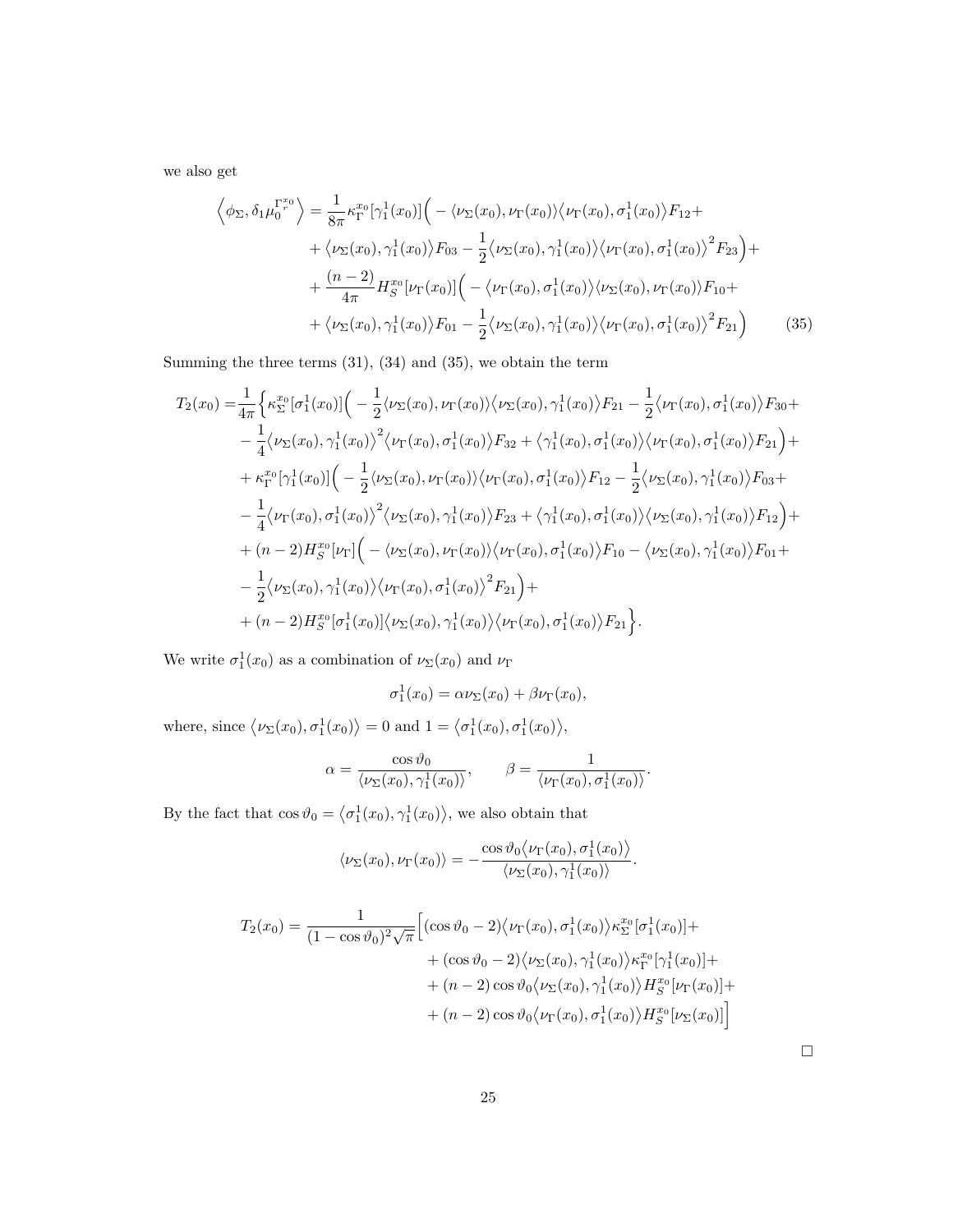**Proposition 4.15** Let  $\Sigma$  and  $\Gamma$  as before, then there holds

$$
\frac{I_t(\Sigma;\Gamma)}{(4\pi)^{n/2}t^{n+2}} = I_0^1(\Sigma;\Gamma) + t\left(I_0^2(\Sigma;\Gamma) + \delta_1 I_0^1(\Sigma;\Gamma)\right) + o(t)
$$

PROOF. The proof simply follows by the previous results.  $\Box$ 

Remark 4.16 We end this section by pointing out the following.

- 1. The hypotheses on S and ∂S can be weakened by requiring that S has positive reach, following the definition of Federer in [7], in both surfaces  $\Sigma$  and  $\Gamma$ .
- 2. It is also clear that the previous expansion can also continue for higher powers of  $t$ ; this expansion will contains higher derivatives of the objects involved so far, but also the higher codimensional part of the skeleton of S.

## 5 Expansion for sets of finite perimeter

As direct corollaries of Theorems 3.1 and 3.3, we can state and prove the following properties. The assumptions is that E is a set with  $\partial E$  union of  $C^{1,1}$ –regular surfaces and such that  $\partial E \setminus \mathcal{F} E$ with regular skeleton. We write

$$
\partial E = \Sigma = \bigcup_{i=i}^{m} \Sigma_i
$$

and

$$
A_i = \{ j \neq i : S_{i,j} = \Sigma_i \cap \Sigma_j \neq \emptyset \}.
$$

Theorem 5.1 Under the conditions that  $\partial E$  is a finite union of regular surfaces and  $\partial E \setminus \mathcal{F}E$ has regular skeleton, we have that

$$
||T_t \chi_E||_{L^2(\mathbb{R}^n)}^2 = |E| - \sqrt{\frac{2t}{\pi}} P(E) + t \sum_{i=1}^m \sum_{j \in A_i} I_0^1(\Sigma_i; \Sigma_j) +
$$
  
 
$$
- \frac{\sqrt{2t^3}}{3} \left[ \frac{(n-1)^2}{2\sqrt{\pi}} \int_{\Sigma} \left( (H_{\Sigma}^x)^2 + \frac{2}{(n-1)^2} c_{\Sigma}^2 \right) d\mathcal{H}^{n-1} - \sum_{i=1}^m \sum_{j \in A_i} \left( I_0^2(\Sigma_i; \Sigma_j) + \delta_1 I_0^1(\Sigma_i; \Sigma_j) \right) \right] + o(t^{3/2}).
$$

PROOF. It suffices to notice that, if  $K_t$  is the function defined in (1), then

$$
||T_t \chi_E||_{L^2(\mathbb{R}^n)}^2 = \int_{\mathbb{R}^n} T_{2t} \chi_E dx = |E| - \int_{E^c} T_{2t} \chi_E dx = |E| - K_{2t}(E, E^c).
$$

The result then follows by the properties described in Section 1.1.

**Theorem 5.2** Under the same conditions of Theorem 3.1, we have that as  $t \to 0^+$ ,

$$
||T_t \chi_E - \chi_E||_{L^1(\mathbb{R}^n)} = 2\sqrt{\frac{t}{\pi}} P(E) - t \sum_{i=1}^m \sum_{j \in A_i} I_0^1(\Sigma_i; \Sigma_j) +
$$
  
+  $\frac{\sqrt{t^3}}{3} \left[ \frac{(n-1)^2}{2\sqrt{\pi}} \int_{\Sigma} \left( (H_{\Sigma}^x)^2 + \frac{2}{(n-1)^2} c_{\Sigma}^2 \right) d\mathcal{H}^{n-1} - \sum_{i=1}^m \sum_{j \in A_i} \left( I_0^2(\Sigma_i; \Sigma_j) + \delta_1 I_0^1(\Sigma_i; \Sigma_j) \right) \right] + o(t^{3/2}).$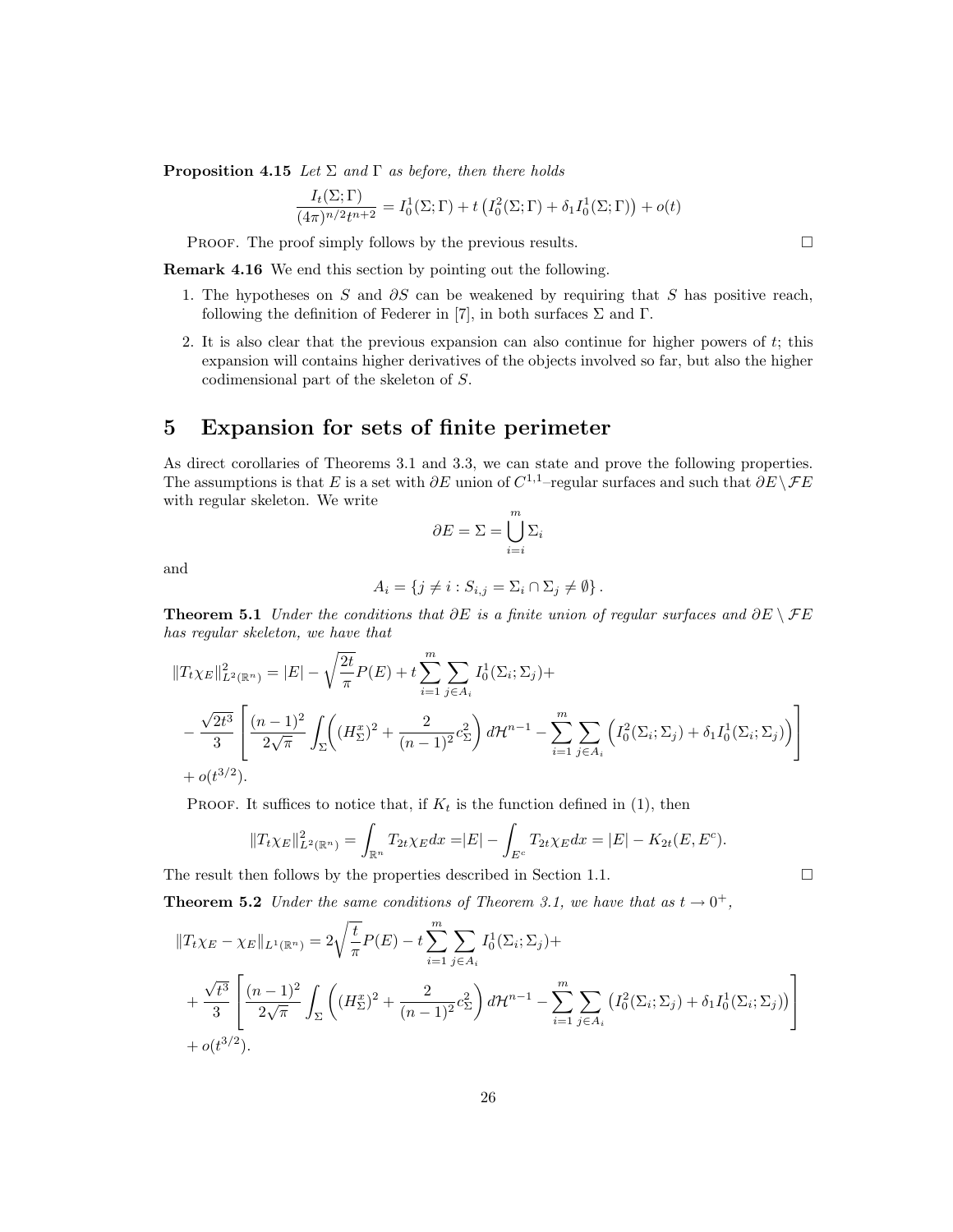PROOF. Setting  $f_t(x) = T_t \chi_E(x) - \chi_E(x)$ , we have

$$
\int_{\mathbb{R}^n} f_t(x)dx = 0, \qquad \forall t \ge 0,
$$

hence

$$
\int_{\mathbb{R}^n} f_t^+(x)dx = \int_{\mathbb{R}^n} f_t^-(x)dx.
$$

Since  $f_t^+(x) = (T_t \chi_E(x) - \chi_E(x)) \chi_{E^c}(x)$ , it suffices to notice that

$$
||T_t \chi_E - \chi_E||_{L^1(\mathbb{R}^n)} = 2 \int_{E^c} T_t \chi_E(x) dx.
$$
 (36)

 $\Box$ 

The previous result can also be extended to the case of two sets  $E, F \subset \mathbb{R}^n$  with piecewice  $C^{1,1}$ -regularity; by assuming that both E and F are open sets, one has to consider the splittings

$$
\partial E = (\partial E \cap F) \cup (\partial E \cap \bar{F}^c) \cup (\partial E \cap \partial F)
$$

and

$$
\partial F = (\partial F \cap E) \cup (\partial F \cap \bar{E}^c) \cup (\partial F \cap \partial E)
$$

and the decomposition of these three parts into finite unions of  $C^{1,1}$ -surfaces.

**Remark 5.3** In view of Remark 4.16, we can also go further in the expansion of  $||T_t \chi_E||^2_{L^2(\mathbb{R}^n)}$ , also requiring less regularity (positive reach) of the singularities of  $\partial E$ . It is clear from the argument used that, in general, there is no reason why this expansion has to be a polynomial in √  $\sqrt{t}$ . This happens, up to a term that is infinitesimal of exponential type, if for instance E is a polyhedral set, that is a finite intersection of halfspaces. It would be interesting to investigate the reverse implication of this, that is if it is true that knowing that the expansion is a polynomial of reverse impication of this, that is if it is true that knowing that the expansion is a polyhomial of degree n in  $\sqrt{t}$ , then E has to be a polyhedral. The fact that only integer powers of  $\sqrt{t}$  appear is a consequence of the regularity of the skeleton of  $\partial E$ . In general, any power on t can be involved; take for instance  $u$  to be the Cantor–Vitali function and by  $U$  its primitive. Then the epigraph of U is a convex set and, direct computations, show that in the expansion the term  $t^{1+\alpha}$  appears, with  $\alpha = \log_3 2$  the Hausdorff dimension of the Cantor set.

This fact shows a crucial difference between the heat and the Minkowski content, also in the class of convex sets.

## 6 Examples

### 6.1 Two-dimensional region

**Example 6.1** Let  $\gamma : [0, L] \to \mathbb{R}^2$  be a  $C^{1,1}$  planar simple curve parametrized by arclength; then

$$
\lim_{t \to 0} \frac{I_t(\gamma)}{4\pi t^5} = -\frac{3}{2\sqrt{\pi}} \int_0^L \kappa_\gamma^2(\alpha) d\alpha,
$$

with  $\kappa_{\gamma}$  the curvature of  $\gamma$ . In particular, if E is a bounded set with  $\partial E$  parametrized by  $\gamma$ , then

$$
||T_t\chi_E||^2_{L^2(\mathbb{R}^2)} = |E| - \sqrt{\frac{2t}{\pi}}L - \sqrt{\frac{t^3}{2\pi}}\int_0^L \kappa_\gamma^2(\alpha)d\alpha + o(t^{3/2}).
$$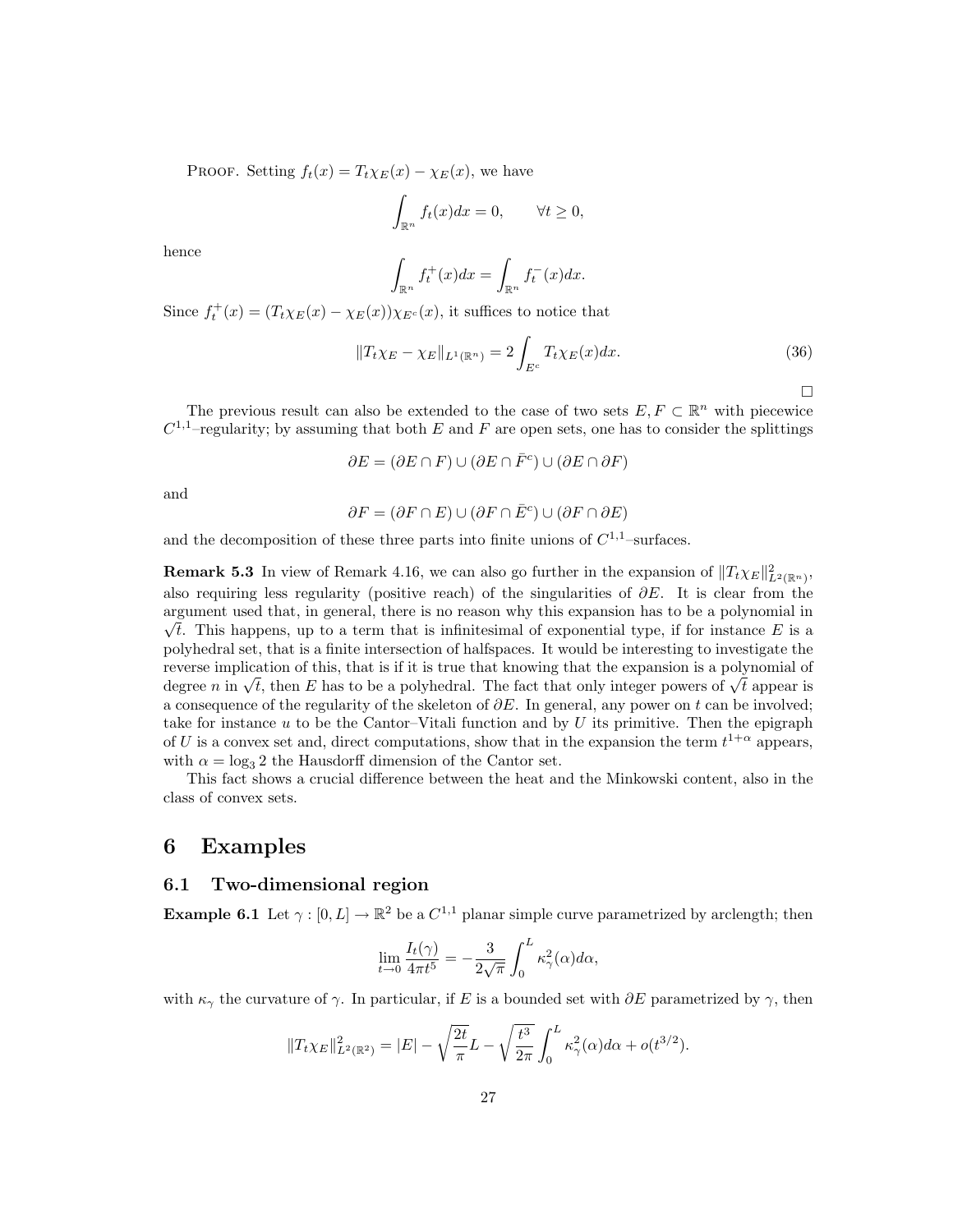A first example is given by the circle  $E = B<sub>r</sub>(0)$  in the plane; in this case  $\partial E$  is parametrized by  $\gamma(\alpha) = (r \cos \frac{\alpha}{r}, r \sin \frac{\alpha}{r}), \text{ and } \kappa_{\gamma}(\alpha) = r^{-1}$  for every  $\alpha \in [0, 2\pi r)$ . Then

$$
||T_t \chi_E||_{L^2(\mathbb{R}^2)}^2 = \pi r^2 - 2r\sqrt{2\pi t} - \frac{\sqrt{2\pi t^3}}{r} + o(t^{3/2}).
$$

The following example shows how the second order expansion of the heat content of a set E with finite perimeter takes into account the behavior of the boundary  $\partial E$  along the 0-singular set of ∂E.

**Example 6.2** Let E be a simple oriented polygonal region in the plane with angles  $\alpha_i \in$  $(0, \pi), i = 1, \ldots, m$ , then in the expansion of its heat content the coefficients of t is not zero and depends on the not  $C^{1,1}$  contact of pair of consecutive segments; indeed if  $\Sigma$  and  $\Gamma$  are two segments that have a common endpoint  $x_0$  and generate an angle  $\alpha \in (0, \pi)$ , by Lemma 4.8 we get that

$$
I_0^1(\Sigma; \Gamma) = \Theta_1(x_0) = -\frac{1}{\pi} \big( 1 + (\pi - \alpha) c \, \text{tg} \, \alpha \big).
$$

In the case of  $E$  as before we have to consider  $m$  segments and for each of them two contacts with the adjacent segments; moreover, since the curvature of a line is zero, the heat content of with the adjacent segments; moreover, since the curvature of a line is zero,  $E$  is, up to an exponential infinitesimal term, a quadratic polynomial in  $\sqrt{t}$ 

$$
||T_t \chi_E||_{L^2(\mathbb{R}^2)}^2 = |E| - \sqrt{\frac{2t}{\pi}} P(E) - 2t \left( \frac{m}{\pi} + \sum_{i=1}^m \frac{ctg \alpha_i}{\pi} (\pi - \alpha_i) \right) + o(t^h) \quad \forall \, h > 1.
$$

In the case of the square  $E = [0, 1]^2 \subset \mathbb{R}^2$ ,  $\partial E$  is the union of four orthogonal segments and

$$
\lim_{t \to 0} \frac{\|T_t \chi_E\|_{L^2(\mathbb{R}^2)}^2 - |E| + \sqrt{\frac{2t}{\pi}} P(E)}{t} = -\frac{8}{\pi}
$$

being  $\alpha_i = \frac{\pi}{2}$ ,  $i = 1, ..., 4$ . Hence,

$$
||T_t\chi_E||_{L^2(\mathbb{R}^2)}^2 = 1 - 4\sqrt{\frac{2t}{\pi}} - \frac{8}{\pi}t + o(t^h) \quad \forall \, h > 1.
$$

### 6.2 Three-dimensional region

**Example 6.3** Let  $E = B_r(0) \subset \mathbb{R}^3$ , then  $\partial E$  is  $C^{1,1}$ - regular and being  $\kappa_{\partial E,i}^x = r^{-1}$  for  $i = 1,2$ and for every  $x \in \partial E$ , as immediate consequence of Theorem 5.1 we get that

$$
||T_t \chi_{B_r(0)}||^2_{L^2(\mathbb{R}^3)} = \frac{4}{3}\pi r^3 - 4\sqrt{2\pi t}r^2 - \frac{16}{3}\sqrt{2\pi t^3} + o(t^{3/2})
$$

**Example 6.4** We consider now the set  $E = B_r^+(0) = B_r(0) \cap \{(x, y, z) : z > 0\}$ ; we divide  $\partial E = \Sigma_1 \cup \Sigma_2$ , where  $\Sigma_1 = \{(x, y, z) : x^2 + y^2 < r^2, z = 0\}$  and  $\Sigma_2 = \{(x, y, z) : x^2 + y^2 + z^2 = 0\}$  $r^2, z > 0$ ; both  $\Sigma_1$  and  $\Sigma_2$  can be parametrized by uniformly Lipschitz functions. The presence of the 1-singular set  $S = \{x^2 + y^2 = r^2, z = 0\}$  gives a nontrivial coefficient of t in the asymptotic expansion of the heat content of E. We have that

$$
-(4\pi)^{3/2}t^5 f''_E(t) = I_t(\partial E) = \sum_{i,j=1}^2 I_t(\Sigma_i; \Sigma_j)
$$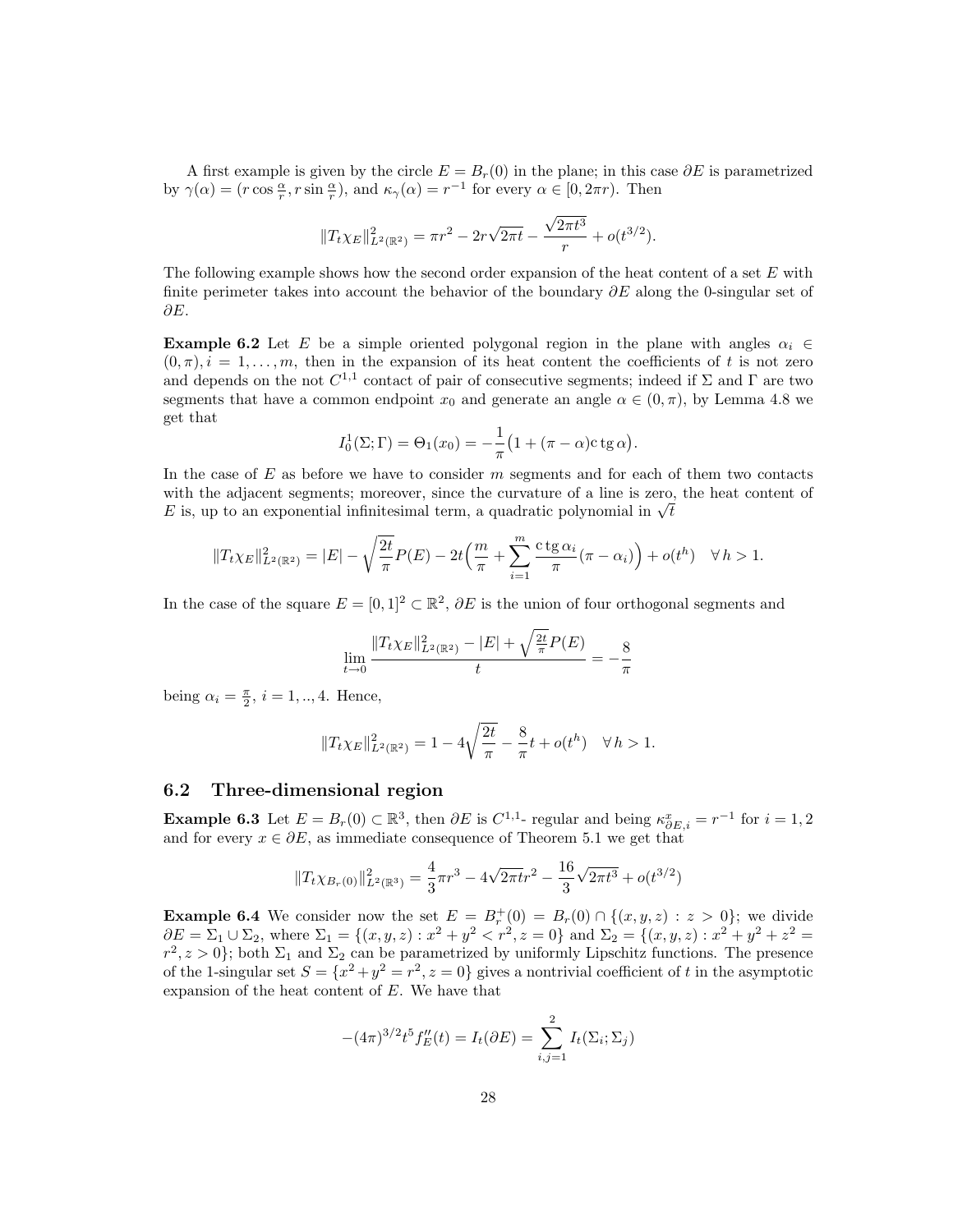By Theorem 3.3, it holds that

$$
I_t(\Sigma_i) = I_t(\Sigma_i; \Sigma_i) = -16\pi t^6 \int_{\Sigma_i} \left( (H_{\Sigma_i}^x)^2 + \frac{1}{2} c_{\Sigma_i}^2(x) \right) d\mathcal{H}^2(x) + o(t^6) \quad i = 1, 2.
$$

Since  $\kappa_{\Sigma_1,i}^x = 0$  for  $i = 1, 2, x \in \Sigma_1$  and  $\kappa_{\Sigma_2,i}^x = \frac{1}{r}$  for  $i = 1, 2, x \in \Sigma_2$  then  $I_t(\Sigma_1) = 0$  and

$$
\lim_{t \to 0} \frac{I_t(\Sigma_2)}{(4\pi)^{3/2}t^6} = -8\sqrt{\pi}
$$

Whereas for  $i, j = 1, 2$  and  $i \neq j$  we have that

$$
I_t(\Sigma_i; \Sigma_j) = I_t(\Sigma_j; \Sigma_i) = (4\pi)^{3/2} t^5 \int_S \Theta_1(x) d\mathcal{H}^1(x) + o(t^5)
$$

and

$$
I_0^1(\Sigma_1; \Sigma_2) = I_0^1(\Sigma_2; \Sigma_1) = \lim_{t \to 0} \frac{I_t(\Sigma_2; \Sigma_1)}{(4\pi)^{3/2} t^5} = \int_S \Theta_1(x) d\mathcal{H}^1(x) = -2r
$$

being  $\theta_0 = \frac{\pi}{2}$  and  $\Theta_1(x_0) = -\frac{1}{\pi}$  for every  $x_0 \in S$ . In addition, since  $\kappa_{\Sigma_2}^{x_0}[e_3] = \frac{1}{r}$  for any  $x_0 \in S$ , we also deduce that  $T_2(x_0) = -\frac{2}{r\sqrt{\pi}}$  for any  $x_0 \in S$ . Since  $S^2 = \emptyset$ , we can conclude that

$$
||T_t \chi_{B_r^+(0)}||^2_{L^2(\mathbb{R}^3)} = \frac{2}{3}\pi r^3 - 3\sqrt{2\pi t}r^2 - 4rt - \frac{16}{3}\sqrt{2\pi t^3} + o(t^{3/2}).
$$

**Example 6.5** The example of the square in  $\mathbb{R}^2$  can be easily extended to the case  $E = [0, 1]^3 \subset$  $\mathbb{R}^3$ ; in this case

$$
\partial E = \sum_{1=1}^{6} \Sigma_i,
$$

where the  $\Sigma_i$ 's are 1 side-squares and  $|A_i| = |\{j \neq i : S_{i,j} = \Sigma_i \cap \Sigma_j \neq \emptyset\}| = 4$  for every  $i = 1, \ldots, 6$ . Moreover, there holds that

$$
I_0^1(\Sigma_i; \Sigma_j) = \int_{S_{i,j}} \Theta_1(x) d\mathcal{H}^1(x) = -\frac{1}{\pi}, \quad i = 1, \dots, 6, \ j \in A_i.
$$

Since  $\kappa_{\Sigma_i}^x = 0$  for every  $x \in \Sigma_i$  and  $S_{i,j}^2 = \emptyset$  the coefficient of  $\sqrt{t^3}$  in the asymptotic expansion of the heat content of E reduces to  $\sum_{i=1}^{6} \sum_{j \in A_i} \delta_1 I_0^1(\Sigma_i; \Sigma_j)$ . In order to describe a generic term of the form  $\delta_1 I_0^1(\Sigma_i; \Sigma_j)$  we consider an orthogonal coordinate system, we fix  $\Sigma = \Sigma_i$  and  $\Gamma = \Sigma_j$  with  $S = \Sigma \cap \Gamma \neq \emptyset$  and, without loss of generality, we assume that  $\Sigma = \{0\} \times [0,1]^2$ and  $\Gamma = [0, 1]^2 \times \{0\}$ , then the origin of the axis belongs to  $\partial S$ . Using the notation introduced in Section 4 we have that

$$
\nu_{\Sigma}(0) = e_1, \ \nu_{\Gamma}(0) = e_3, \ \sigma_1^1(0) = e_3, \ \gamma_1^1(0) = e_1, \ s_1^1(0) = e_2,
$$

where  $\{e_i\}_{i=1,2,3}$  denote the canonical basis in  $\mathbb{R}^3$ . It is obvious that, being  $\kappa_{\Sigma_i}^x = 0$ ,  $\kappa_{S_{i,j}}^x = 0$ respectively for every  $x \in \Sigma_i$  and  $x \in S_{i,j}$  and  $\tilde{\Sigma}_r^{2,0} = \emptyset$ , there holds that  $\delta_1 I_0^1(\Sigma; \Gamma)$  reduces to  $-\tilde{I}_1(\Sigma;\Gamma)$  which depends on the defect of tangentiality of  $\Gamma$  in 0; in this case we have to consider  $\tilde{\Gamma}_r^{2,0}$  in such a way that  $\Gamma \cup \tilde{\Gamma}_r^{2,0}$  is  $C^{1,1}$ -regular at 0, then  $\text{Tan}(\tilde{\Gamma}_r^{2,0},0)$  is generated by  $-e_2$  and  $e_1$ .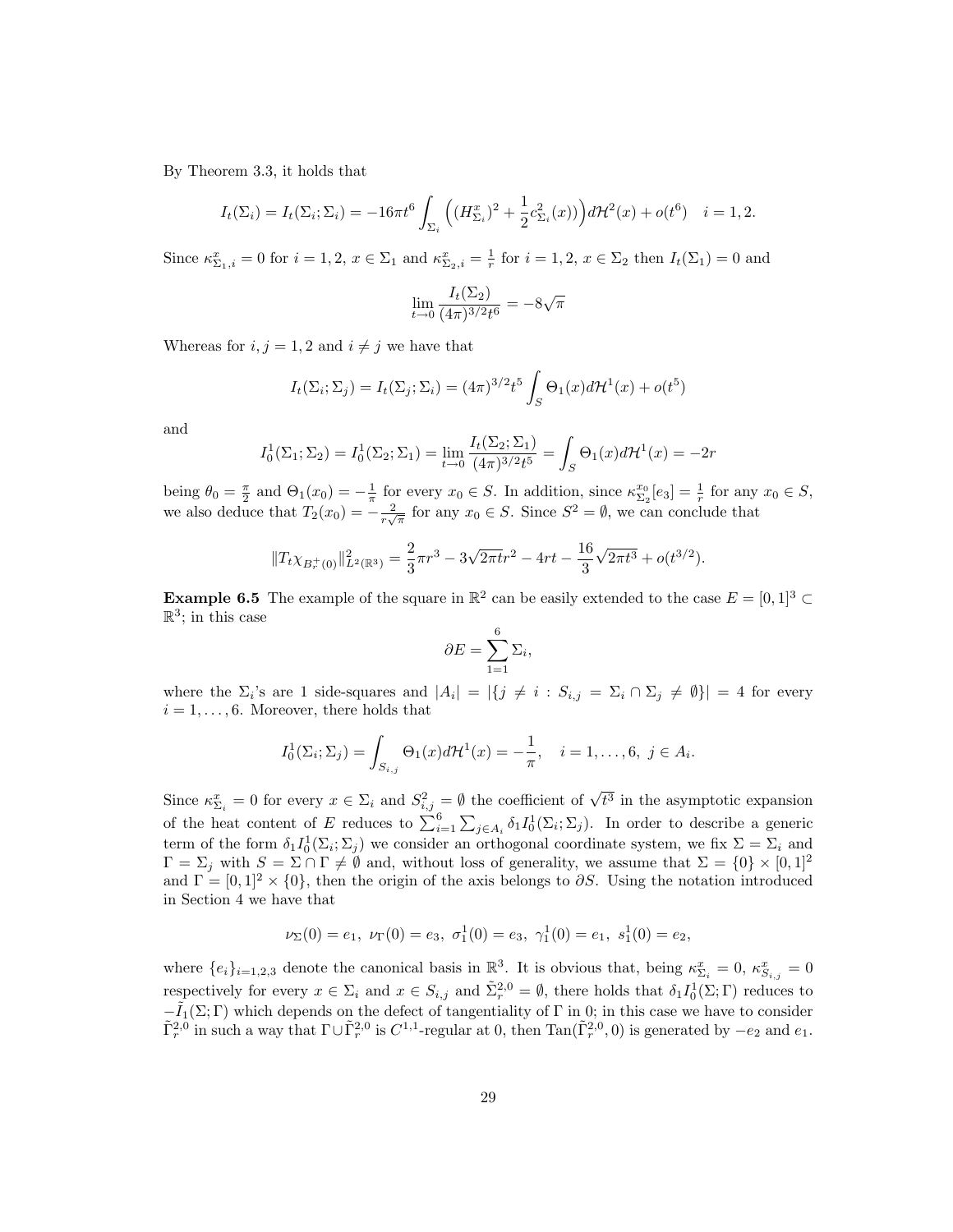We have to consider  $\bar{\pi}: \Sigma_r \to (\Gamma \cup \tilde{\Gamma}_r^{2,0}) \cap \Sigma_r$  and  $\Sigma_{r,\bar{\pi}}^{2,0} = \bar{\pi}^{-1}(0) = \Sigma_r$ ; in this case  $\text{Tan}(\Sigma_{r,\bar{\pi}}^{2,0},0)$ is generated by  $e_2$  and  $e_3$ . In this case we get that

$$
\widetilde{W}_0^2 = \text{Tan}(\widetilde{\Gamma}_r^{2,0}, 0) - \text{Tan}(\Sigma_{r,\bar{\pi}}^{2,0}, 0) = (0, +\infty) \times (-\infty, 0)^2
$$

and

$$
\widehat{Q}_0^2 : \mathbb{R}_+^4 \to \widetilde{W}_0^2, \ (\alpha, \beta) \mapsto (\beta_1, -\alpha_2 - \beta_2, -\alpha_1),
$$

then  $D_2\widehat{Q}_0^2 = \frac{1}{\sqrt{2}}$ 2

$$
\tilde{I}_1(\Sigma;\Gamma) = \frac{1}{8\pi\sqrt{2\pi}} \int_{\widetilde{W}_0^2} v_2 \langle \nu_\Sigma(0), v \rangle \langle \nu_\Gamma(0), v \rangle e^{-\frac{|v|^2}{4}} \mathcal{H}^1((\hat{Q}_0^2)^{-1}(v)) dv = -\frac{1}{\sqrt{\pi^3}}.
$$

Hence, we get

$$
||T_t\chi_E||^2_{L^2(\mathbb{R}^3)} = 1 - 6\sqrt{\frac{2t}{\pi}} - \frac{24}{\pi}t - 8\sqrt{\frac{2t^3}{\pi^3}} + o(t^h) \quad \forall \, h > 3/2.
$$

Example 6.6 Let E be an oriented regular tetrahedron, that is a polyhedron whose four faces are triangles equilateral  $T_i$  (with side equal to a), three of which meet at each vertex. In this case  $|E| = \frac{\sqrt{2}}{12}a^3$ ,  $P(E) = \sqrt{3}a^2$ ; moreover  $\partial E = \sum_{i=1}^4 T_i$  and  $|A_i| = |\{j \neq i : T_{i,j} = T_i \cap T_j \neq \emptyset\}| = 3$ for every  $i = 1, ..., 4$ . We notice that  $\vartheta_0 = \frac{\pi}{3}$  and for every  $x_0 \in T_{i,j}$ ,  $\Theta_1(x_0) = -(\frac{1}{\pi} + \frac{2}{\sqrt{3}})$  $\frac{1}{3}$ , hence

$$
I_0^1(T_i; T_j) = -a\left(\frac{1}{\pi} + \frac{2}{\sqrt{3}}\right), \quad i = 1, ..., 4, j \in A_i.
$$

It is easy to see that in the expansion of the heat content of  $E$  all the terms which depend on the curvatures of  $T_i$  and  $T_{i,j}$  will be zero. However, in order to go further in the expansion we first observe that, since  $(T_i)_{r}^2 = \emptyset$  then  $I_0^2(T_i; T_j) = 0$  for every  $i = 1, ..., 4$  and  $j \in A_i$ ; moreover, fixed  $T_i, T_j$  (with  $i = 1, \ldots, 4, j \in A_i$ ),  $\delta_1 I_0^1(T_i; T_j)$  reduces to  $\tilde{I}_0(T_i; T_j) + \tilde{I}_1(T_i; T_j) = 2\tilde{\Theta}_2(x_0)$  with  $x_0 \in \partial T_{i,j}$ . Without loss of generality, we fix an orthogonal coordinate system, we assume that  $x_0$  coincides with the origin of the axis and that Γ and Σ are two faces of the tetrahedron whose common side coincides with the segment of endpoints the origin O and  $A(a, 0, 0)$ . Assume that  $\Gamma$ belongs to  $z = 0$  whereas  $\Sigma$  is contained in the plane  $z - \sqrt{3}y = 0$ . In order to compute  $\Theta_2(0)$  we have to complete  $\Sigma_r^{1,0}$  which has a defect of orthogonality around 0 using the set  $\tilde{\Sigma}_r^{1,0}$ , and also Γ, which has a defect of tangentiality around 0 using the set  $\widetilde{\Gamma}_r$  both introduced in Remark 4.13. 1, which has a detect of tangemently around 0 using the set 1 r both introduced in rechtance 4.15.<br>In this case  $\nu_{\Gamma} = (0, 0, 1), \ \gamma = (0, 1, 0), \ \tilde{\gamma} = (\frac{1}{2}, \frac{\sqrt{3}}{2}, 0), \ \nu_{\Sigma} = (0, \frac{\sqrt{3}}{2}, -\frac{1}{2}), \ \sigma = (0, \frac{1}{2}, \frac{\sqrt{3}}$  $\left(\frac{1}{2}, \frac{\sqrt{3}}{4}, \frac{3}{4}\right)$ . By (32), we get that

$$
\widetilde{I}_0 = \widetilde{I}_0(\Sigma; \Gamma) = \frac{2D_2 \widetilde{Q}_0^2}{(4\pi)^{3/2}} \int_{\widetilde{V}_0^2} \langle \nu_\Sigma, v \rangle \langle \nu_\Gamma, v \rangle e^{-\frac{|v|^2}{4}} \mathcal{H}^1(\widetilde{Q}_0^2)^{-1}(v) dv
$$

where

$$
\widetilde{Q}_0^2: \mathbb{R}^3_+\times\mathbb{R}\rightarrow \widetilde{V}_0^2, \ (\alpha,\beta)\mapsto \left(-\frac{1}{2}\alpha_2+\beta_1, -\frac{1}{2}\alpha_1-\frac{\sqrt{3}}{4}\alpha_2+\beta_2, -\frac{\sqrt{3}}{2}\alpha_1-\frac{3}{4}\alpha_2\right),
$$

and  $\tilde{V}_0^2 = \{v_3 \le 0\} \cap \{v_3 -$ √  $3v_2 \leq 0$ . Analogously, by (33), we get

$$
\widetilde{I}_1 = \widetilde{I}_1(\Sigma;\Gamma) = \frac{2D_2\widehat{Q}_0^2}{(4\pi)^{3/2}} \int_{\widetilde{W}_0^2} \langle \nu_\Sigma, v \rangle \langle \nu_\Gamma, v \rangle e^{-\frac{|v|^2}{4}} \mathcal{H}^1(\widehat{Q}_0^2)^{-1}(v) dv,
$$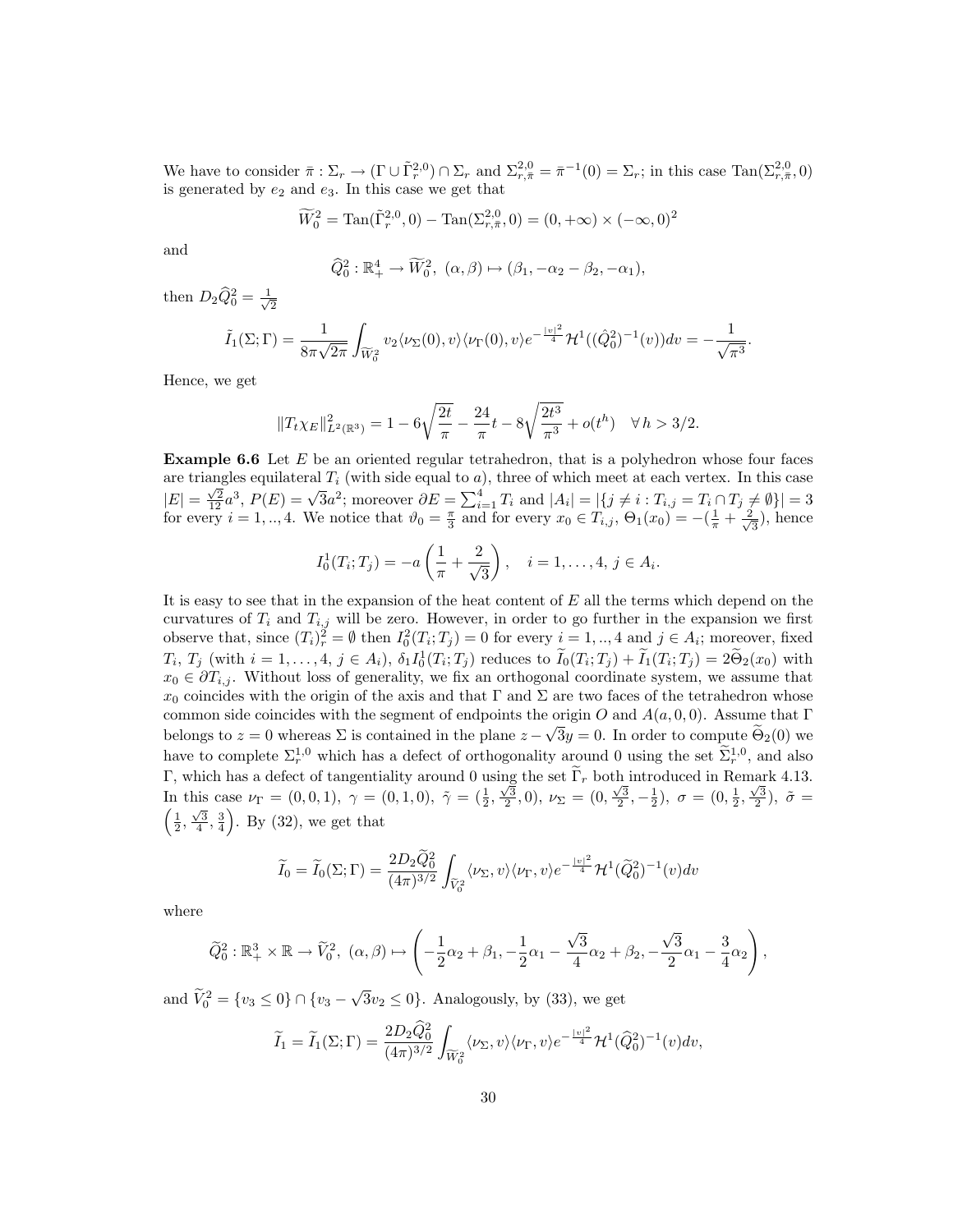where

$$
\widehat{Q}_0^2 : \mathbb{R}_+^4 \to \widetilde{W}_0^2, \ (\alpha, \beta) \mapsto \left( -\alpha_1 - \frac{1}{2}\alpha_2 - \beta_1 + \frac{1}{2}\beta_2, -\frac{\sqrt{3}}{4}\alpha_2 + \frac{\sqrt{3}}{2}\beta_2, -\frac{3}{4}\alpha_2 \right),
$$

and  $\widetilde{W}_0^2 = \{v_2 \ge \max\{0, v_1\}$ √  $\{3\}, 3v_1-v_2$ √  $\overline{3} \leq v_3 \leq 0$   $\} \cup \{v_1 \frac{\sqrt{3}}{2} \leq v_2 \leq 0, 3v_1 - v_2$ √ and  $W_0^2 = \{v_2 \ge \max\{0, v_1\sqrt{3}\}, 3v_1 - v_2\sqrt{3} \le v_3 \le 0\} \cup \{v_1\frac{\sqrt{3}}{2} \le v_2 \le 0, 3v_1 - v_2\sqrt{3} \le v_3 \le 0\}$  $\sqrt{3}v_2$ . Finally, summing all the terms obtained, we get

$$
||T_t\chi_E||^2_{L^2(\mathbb{R}^3)} = \frac{\sqrt{2}}{12}a^3 - a^2\sqrt{\frac{6t}{\pi}} - 12a\left(\frac{1}{\pi} + \frac{2}{\sqrt{3}}\right)t + 4\sqrt{2t^3}(\widetilde{I}_0 + \widetilde{I}_1) + o(t^h) \quad \forall h > 3/2.
$$

Acknowledgments We would like to thank Diego Pallara and Fabio Paronetto; the collaboration and useful discussions with them was the starting point of this paper.

## References

- [1] L. Angiuli, M. Miranda Jr., D. Pallara, F. Paronetto. BV functions and parabolic initial boundary value problems on domains Ann. Mat. Pura et Applicata, 188(2):297–331, 2009.
- [2] M. van den Berg, P. Gilkey, and R. Seeley. Heat content asymptotics with singular initial temperature distributions. J. Funct. Anal., 254(12):3093–3122, 2008.
- [3] M. van den Berg, P. Gilkey, K. Kirsten, and V. A. Kozlov. Heat content asymptotics for Riemannian manifolds with Zaremba boundary conditions. Potential Anal., 26(3):225–254, 2007.
- [4] M. van den Berg and J.-F. Le Gall. Mean curvature and the heat equation. Math. Z., 215(3):437–464, 1994.
- [5] E. De Giorgi. Su una teoria generale della misura  $(r-1)$ -dimensionale in uno spazio ad r dimensioni. Ann. Mat. Pura Appl. (4), 36:191–213, 1954.
- [6] E. De Giorgi. Nuovi teoremi relativi alle misure  $(r-1)$ -dimensionali in uno spazio ad r dimensioni. Ricerche Mat., 4:95–113, 1955.
- [7] H. Federer. Curvature measures Trans. Amer. Math. Soc., 93:418–491, 1959.
- [8] M. Ledoux. Semigroup proofs of the isoperimetric inequality in Euclidean and Gauss space. Bull. Sci. Math., 118(6):485–510, 1994.
- [9] U. Menne. Second order rectifiability of integral varifolds of locally bounded first variation  $arXiv:0808.3665v1,0808.3665v1,27 \text{ Aug } 2008.$
- [10] U. Menne. Some applications of the isoperimetric inequality for integral varifolds. Adv. Calc. Var., 2(3):247–269, 2009.
- [11] M. Miranda, Jr., D. Pallara, F. Paronetto, and M. Preunkert. Short-time heat flow and functions of bounded variation in  $R^N$ . Ann. Fac. Sci. Toulouse Math. (6), 16(1):125-145, 2007.
- [12] J. Rataj and M. Zähle. Curvatures and Currents for Unions of Sets with Positive Reach II. Ann. Glob. An. and Geom., (20):1-21, 2001.